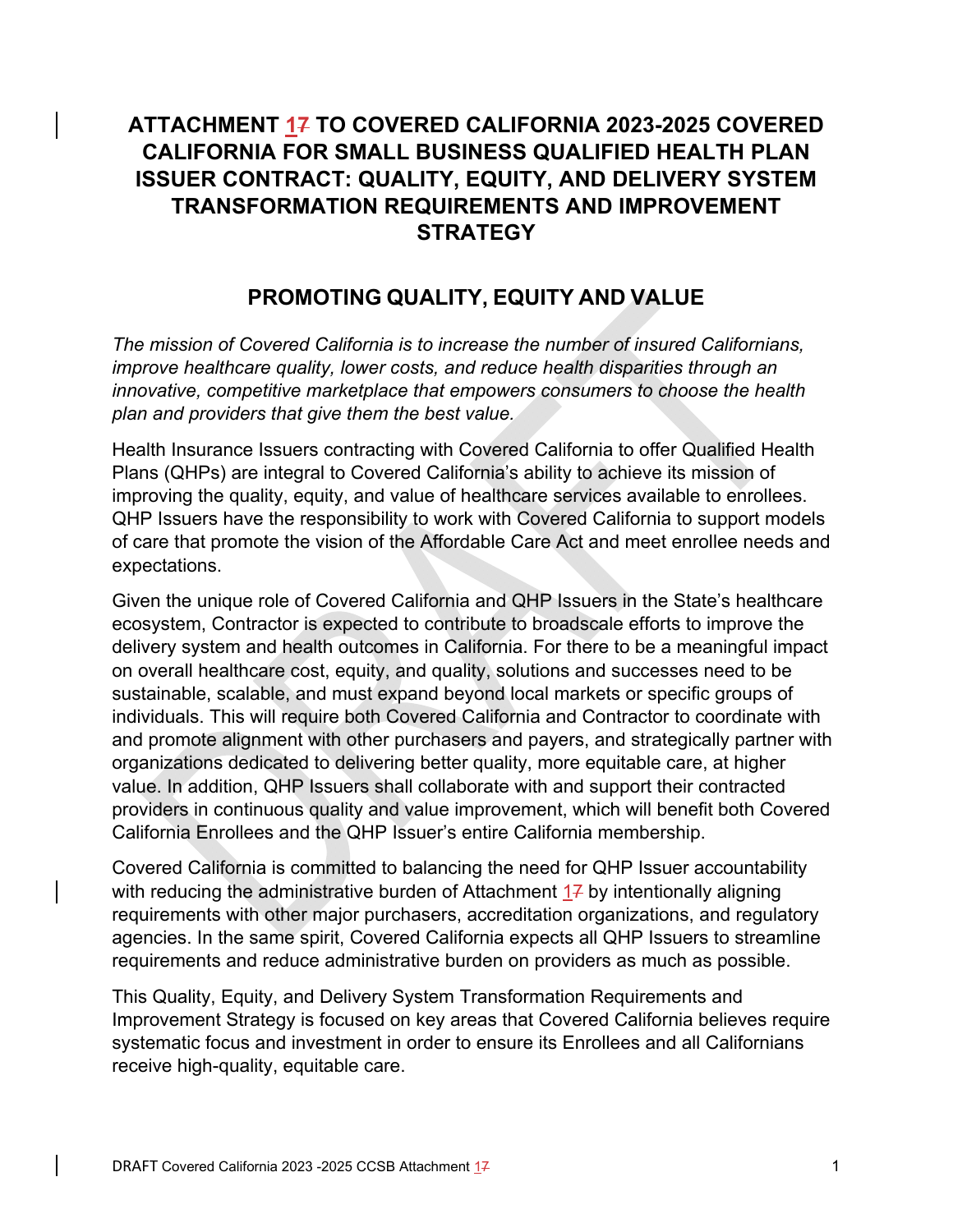By entering into this Agreement, Contractor affirms its commitment to be an active and engaged partner with Covered California, and agrees to work collaboratively with Covered California to develop and implement policies and programs that will promote quality and health equity, and lower costs for the Contractor's entire California membership.

The Contractor shall comply with the requirements in this Attachment  $17$  by January 1, 2023 unless otherwise specified.

This Attachment  $17$  contains numerous reports that will be required as part of the annual application for certification and contracting process with QHP Issuers and will be used for negotiation and evaluation purposes regarding any extension of this Agreement. Contractor shall submit all required reports as defined in Attachment 17 and listed in the annual "Contract Reporting Requirements" table found on Covered California's Extranet site (Hub page, PMD Resources library, Contract Reporting Compliance folder).

Covered California will use information on cost, quality, and health disparities provided by Contractor to evaluate and publicly report both QHP Issuer performance and its impact on the healthcare delivery system and health coverage in California.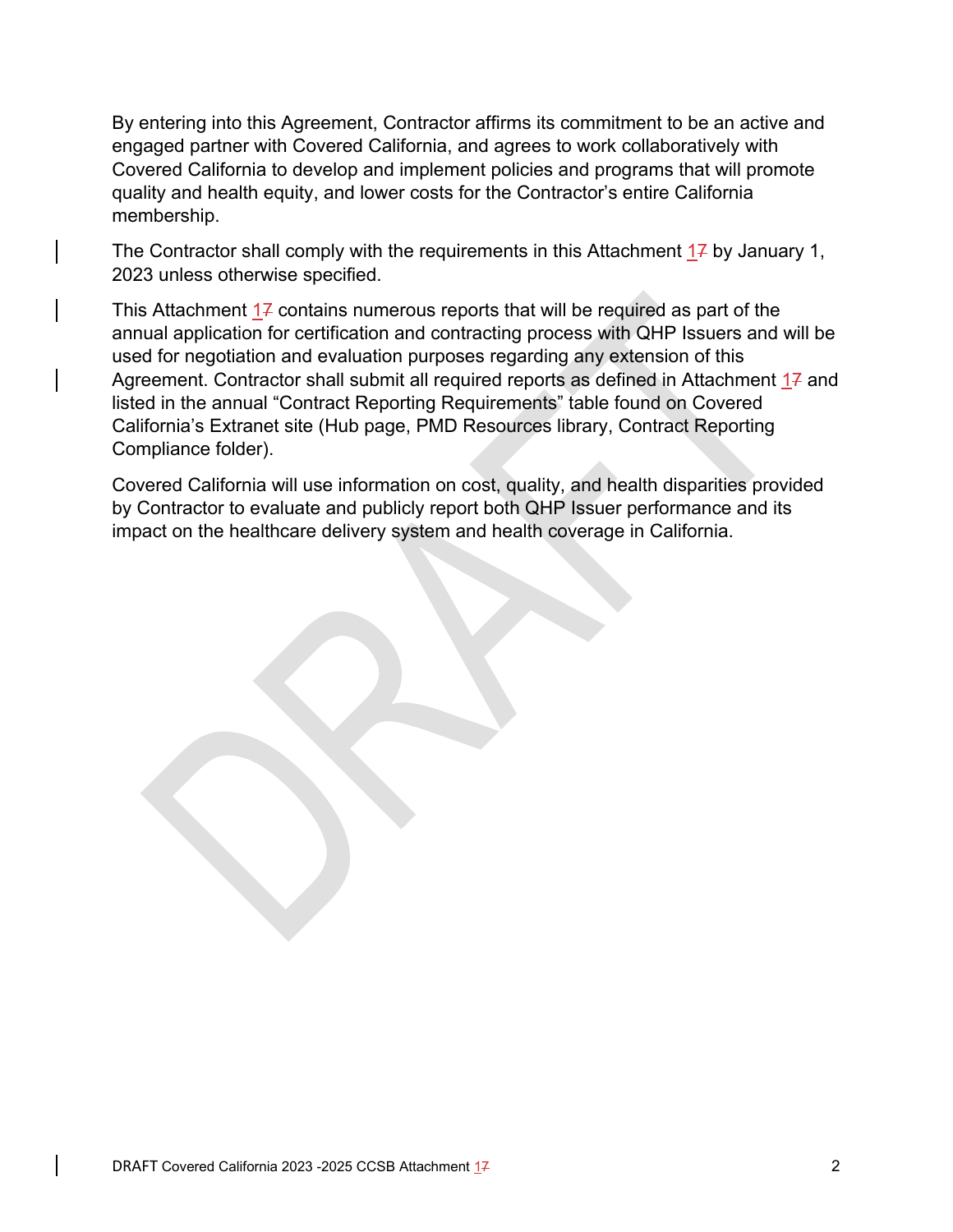# **ARTICLE 1 - EQUITY AND DISPARITIES REDUCTION**

The Institute of Medicine defines equitable carehealth care equity as "providing care that does not vary in quality because of personal characteristics such as gender, ethnicity, geographic location, and socioeconomic status." Health equity is foundational to addressing health disparities, which Healthy People 2020 defines disparities as "a particular type of health difference that is closely linked with social, economic and/or environmental disadvantage." Health disparities adversely affect groups of people who have systematically experienced greater obstacles to health based on their racial or ethnic group; religion; socioeconomic status; gender; age; mental health; cognitive, sensory, or physical disability; sexual orientation or gender identity; geographic location; or other characteristics historically linked to discrimination or exclusion.

Addressing health equity and disparities in healthcare is integral to the mission of Covered California. In order to have impactful and meaningful change, Covered California and Contractor recognize that addressing health disparities requires alignment, commitment, focus, and accountability.

# **1.01 Demographic Data Collection**

Collection of accurate and complete member demographic data is critical to effective measurement and reduction of health disparities.

Contractor agrees that collection of member demographic data to measure and address health disparities is important for providing high-quality, equitable, and affordable care. Contractor will make good faith efforts to collect member demographic data through collaborative efforts and strategic decisions for its other products and lines of business. While Contractor builds its small group business, requirements included in Article 1.01 will not be applied to the CCSB line of business.

## **1.01.1 Expanded Demographic Data Collection**

Contractor shall work with Covered California to assess the feasibility and impact of extending the disparity identification and improvement requirements in this article for 2023 and beyond. Covered California intends to proceed with measures stratification by income for disparities identification and monitoring purposes. Areas for consideration include:

### 1) Income

### $\frac{2}{1}$  Disability status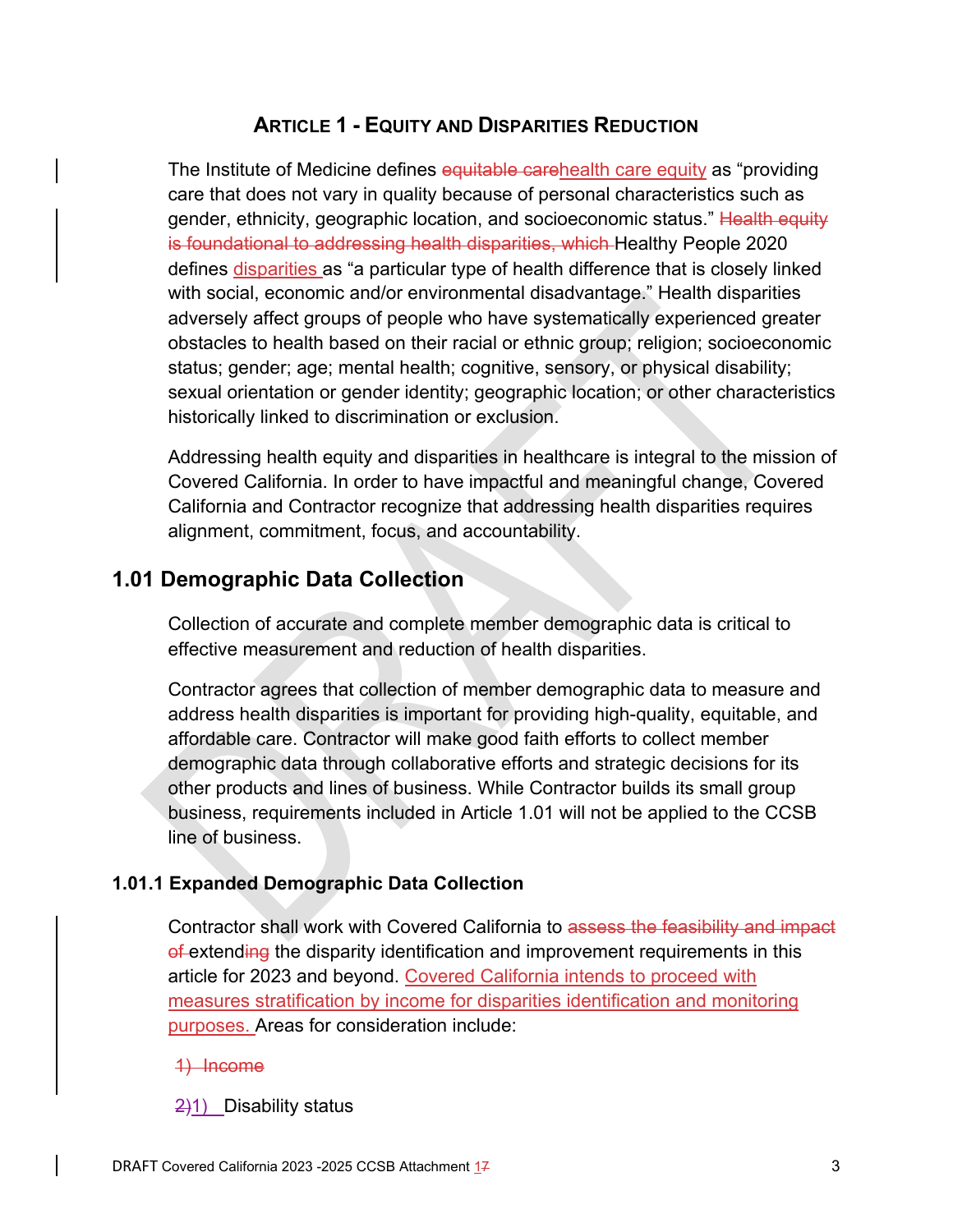### 3)2) Sexual orientation

4)3) Gender identity

## **1.01.2 Race, Ethnicity, and Language Data Collection**

For Measurement Years 2023-2025, Contractor must collect selfidentificationidentified race and ethnicity data for at least eighty percent (80%) of its Enrollees. Contractor must demonstrate compliance by including a valid race and ethnicity attribute for at least 80% of its Enrollees in its Healthcare Evidence Initiative (HEI) data submissions.

Contractor must engage with Covered California to review its race and ethnicity data for off-Exchange members.

For Measurement Years 2023-2025, Contractor must collect data on Enrollees' preferred spoken and written languages and submit that data in its HEI submissions to ensure effective communication with providers and timely access to healthcare services. By year-end 2025, Contractor must collect written and spoken language preferences for a minimum of eighty percent (80%) of its Enrollees. Covered California will negotiate an annual target for 2024 based on 2023 baseline performance.

# **1.02 Identifying Disparities in Care**

Covered California recognizes that the underlying causes of health disparities are multifactorial and include social and economic factors that impact health. While the healthcare system cannot single handedly eliminate health disparities, there is evidence to show that when disparities are identified and addressed in the context of healthcare, they can be reduced over time through activities tailored to specific populations and targeting select measures. Therefore, Covered California is requiring Contractor to regularly collect data and report on its Enrollees as specified in this article to identify disparities, measure disparities over time, and determine disparity reduction efforts and targets to be mutually determinedagreed upon by Covered California and Contractor. As Covered California transitions to expanded use of the Healthcare Evidence Initiative (HEI) data to assess improvements in healthcare quality and equity, Covered California expects that certain measures previously submitted by Contractor for disparities monitoring will be generated using HEI data and stratified by demographic factors.

Contractor agrees that measuring care to address health disparities is important for providing high-quality, equitable, and affordable care. Contractor will make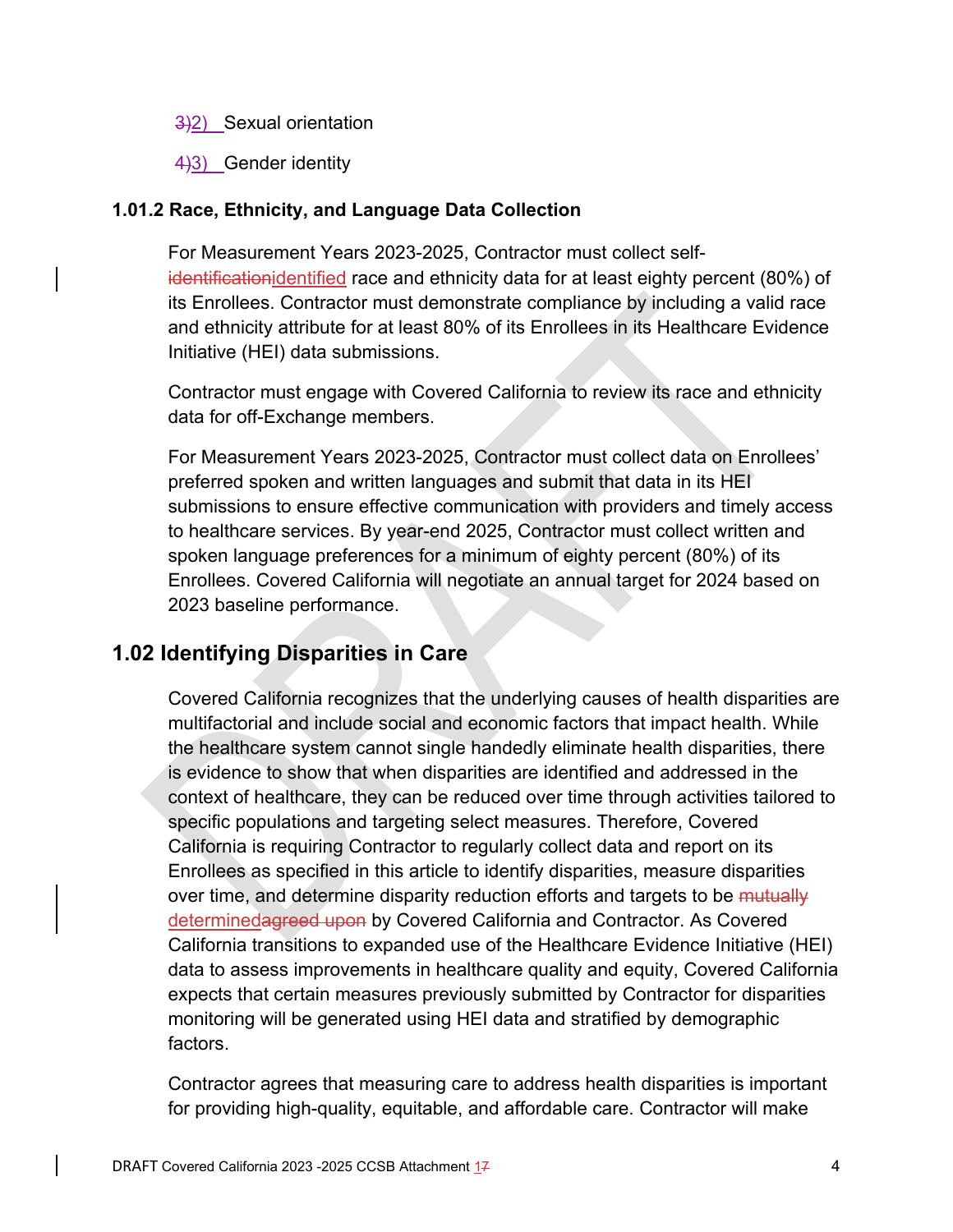good faith efforts to identify health disparities through collaborative efforts and strategic decisions for its other products and lines of business. While Contractor builds its small group business, requirements included in Article 1.02 will not be applied to the CCSB line of business.

### **1.02.1 Disparities Measurement: Patient Level Data File**

For Measurement Years 2023-2025, Contractor must submit annually the following Healthcare Effectiveness Data and Information Set (HEDIS) hybrid measure patient level data files for its Enrollees:

## 1) Prenatal Depression Screen and Follow-up (PND-E)

### 2) Postnatal Depression Screen and Follow-up (PDS-E)

1)3) *[to be populated with Quality Transformation Initiative measures once finalized].* 

Contractor must submit a patient level data file that includes a unique person identifier for each person in the denominator. Contractor must also submit numerator and denominator totals and rates at the summary level. Contractor must submit HEDIS hybrid measure summary files including numerators and denominators by Race/Ethnicity category for all commercial product types for which it reports these HEDIS measures to the National Committee for Quality Assurance (NCQA) Quality Compass and for each Medi-Cal Managed Care product for which it reports these HEDIS measures to the Department of Health Care Services (DHCS).).

Covered California will modify the measures set over time, with stakeholder input, to track disparities in care and health outcomes in additional areas, including behavioral health. Covered California will work with public purchaser partners to assess and monitor disparities across enrolled populations.

### **1.02.2 Disparities Measurement: Healthcare Evidence Initiative**

Contractor must engage with Covered California to review its performance on the disparities measures using HEI data, submitted in accordance with Article 5.02.1, including the following measures:

- 1) Comprehensive Diabetes Care (CDC): Hemoglobin A1c (HbA1c) Testing (NQF #0057);
- 2) Ambulatory Emergency Room (ER) Visits© per 1,000;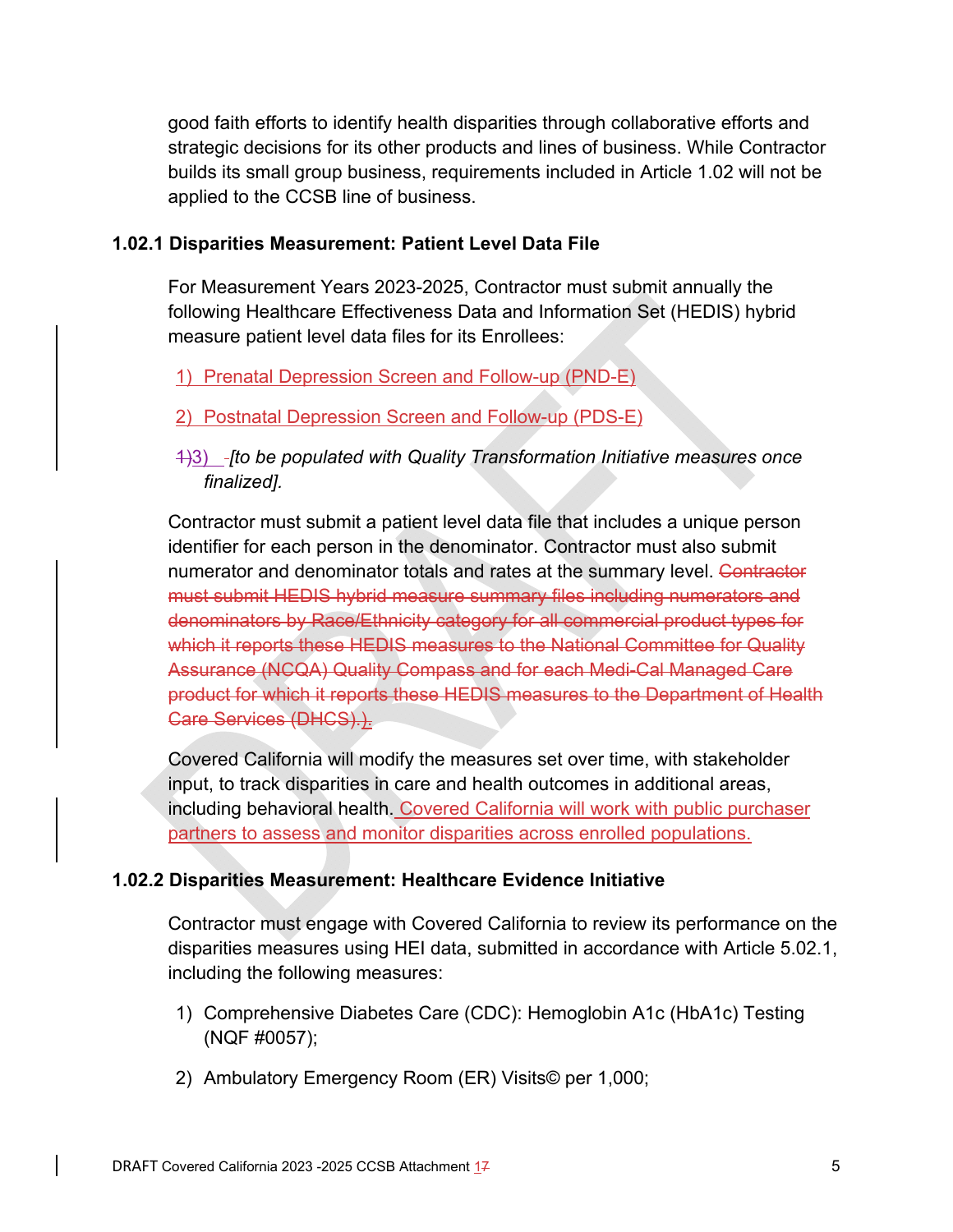- 3) Avoidable Ambulatory Emergency Room (ER) Visits© per 1,000;
- 4) Adult Preventive Visits© per 1,000;
- 5) Breast Cancer Screening (BCS) (NQF #2372); and
- 6) Proportion of Days Covered: Three Rates by Therapeutic Category (NQF #0541)
	- a) Diabetes All Class (PDC-DR)
	- b) RAS Antagonists (PDC-RASA)
	- c) Statins (PDC-STA)

### **1.03 Disparities Reduction**

Achieving disparities reduction in care is critical for delivery of individualized, equitable care and promotion of health equity.

Contractor agrees that narrowing health disparities through quality improvement activities is important for providing high-quality, equitable, and affordable care. Contractor will make good faith efforts to narrow health disparities through collaborative efforts and strategic decisions for its other products and lines of business. While Contractor builds its small group business, requirements included in Article 1.03 will not be applied to the CCSB line of business.

#### **1.03.1 Disparities Reduction Intervention**

Covered California and Contractor will meet establish a mutually agreed upon a multi-year disparities reduction target. Contractor must report progress toward this target by submitting specified progress reports. Covered California will assess Contractor's performance based on the submitted HEDIS measures sample per Article 1.02 specified progress reports and its disparities reduction intervention results.

If Covered California previously approved a disparity reduction project for a measure not specified in Article 1.02.12, Contractor must additionally submit the patient level HEDIS measure file for such measure.

# **1.04 Health Equity Capacity Building**

Attaining health equity requires organizational investment in building a culture of health equity. Meeting the standards for the Health Equity Accreditation by the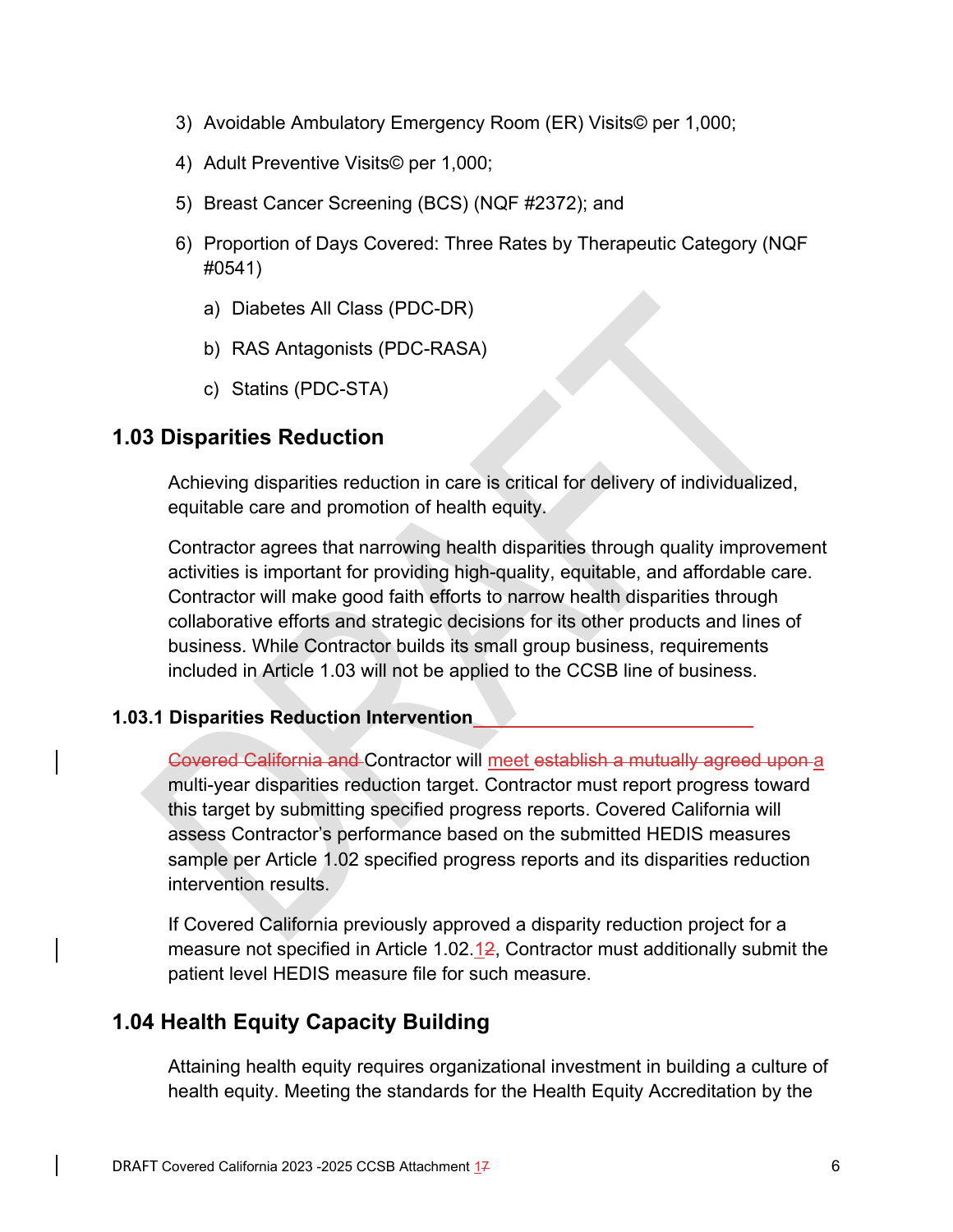National Committee for Quality Assurance (NCQA) (previously Multicultural Health Care Distinction (MHCD)) is necessary to build a program to reduce documented disparities and to develop culturally and linguistically appropriate communication strategies.

### **1.04.1 Health Equity Accreditation**

Contractor must achieve or maintain NCQA Health Equity Accreditation by yearend 2023. If Contractor has previously achieved NCQA Multicultural Health Care Distinction (MHCD), Contractor must provide its transition plan to attain the NCQA Health Equity Accreditation at the expiration of the MHCD period. Contractor must demonstrate compliance by submitting the following to Covered California:

- 1) Contractor must submit evidence of NCQA Health Equity Accreditation or MHCD by January 31, 2023 or adhere to the following schedule:
	- a) January 31, 2023: Submit first Progress Report
	- b) August 31, 2023: Submit second Progress Report
	- c) December 29, 2023: Submit evidence of NCQA Health Equity Accreditation achievement or transition plan to achieve Health Equity Accreditation at the expiration of the current MHCD period.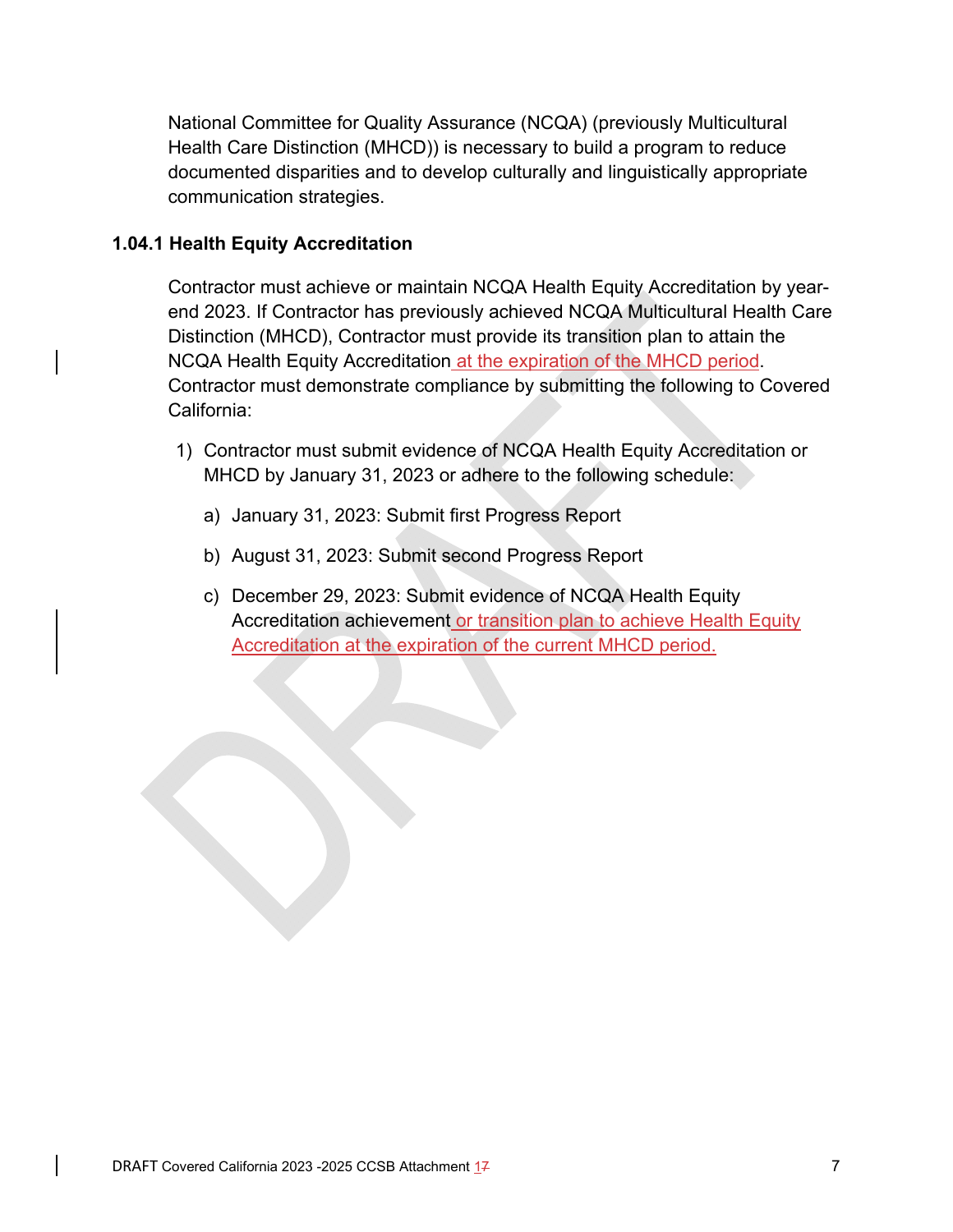# **ARTICLE 2 - BEHAVIORAL HEALTH**

Mental health and substance use disorder services – collectively referred to as behavioral health services – includes identification, engagement, and treatment of those with mental health conditions and substance use disorders. Consistent with evidence and best practices, Covered California expects Contractor to ensure enrollees receive timely and effective behavioral healthcare that is integrated with medical care, and in particular primary care. Covered California and Contractor recognize the critical importance of behavioral health services, as part of the broader set of healthcare services provided to enrollees, in improving health outcomes and reducing costs.

# **2.01 Access to Behavioral Health Services**

Monitoring and improving access to behavioral health services is necessary to ensure Enrollees are receiving appropriate and timely behavioral health services.

### **2.01.1 Behavioral Health Provider Network**

For Covered California to evaluate how Contractor tracks access to behavioral health services and the strategies Contractor implements to improve access to behavioral health services for Enrollees, Contractor must annually submit to Covered California its National Committee for Quality Assurance (NCQA) Health Plan Accreditation Network Management reports as follows:

- 1) Network Standard 1, Element A: Cultural Needs and Preferences (including behavioral health providers);
- 2) Network Standard 1, Element D: Practitioners Providing Behavioral Healthcare;
- 3) Network Standard 2, Element B: Access to Behavioral Healthcare; and
- 4) Network Standard 3, Element C: Opportunities to Improve Access to Behavioral Healthcare Services.

Contractor must submit the Network Management reports in accordance with the three-year NCQA accreditation cycle. If significant changes are made to the Network Management reports during the three-year cycle, Contractor must resubmit the reports to Covered California.

Alternatively, if Contractor is not yet NCQA accredited or is unable to provide components of its NCQA Network Management reports, Contractor must submit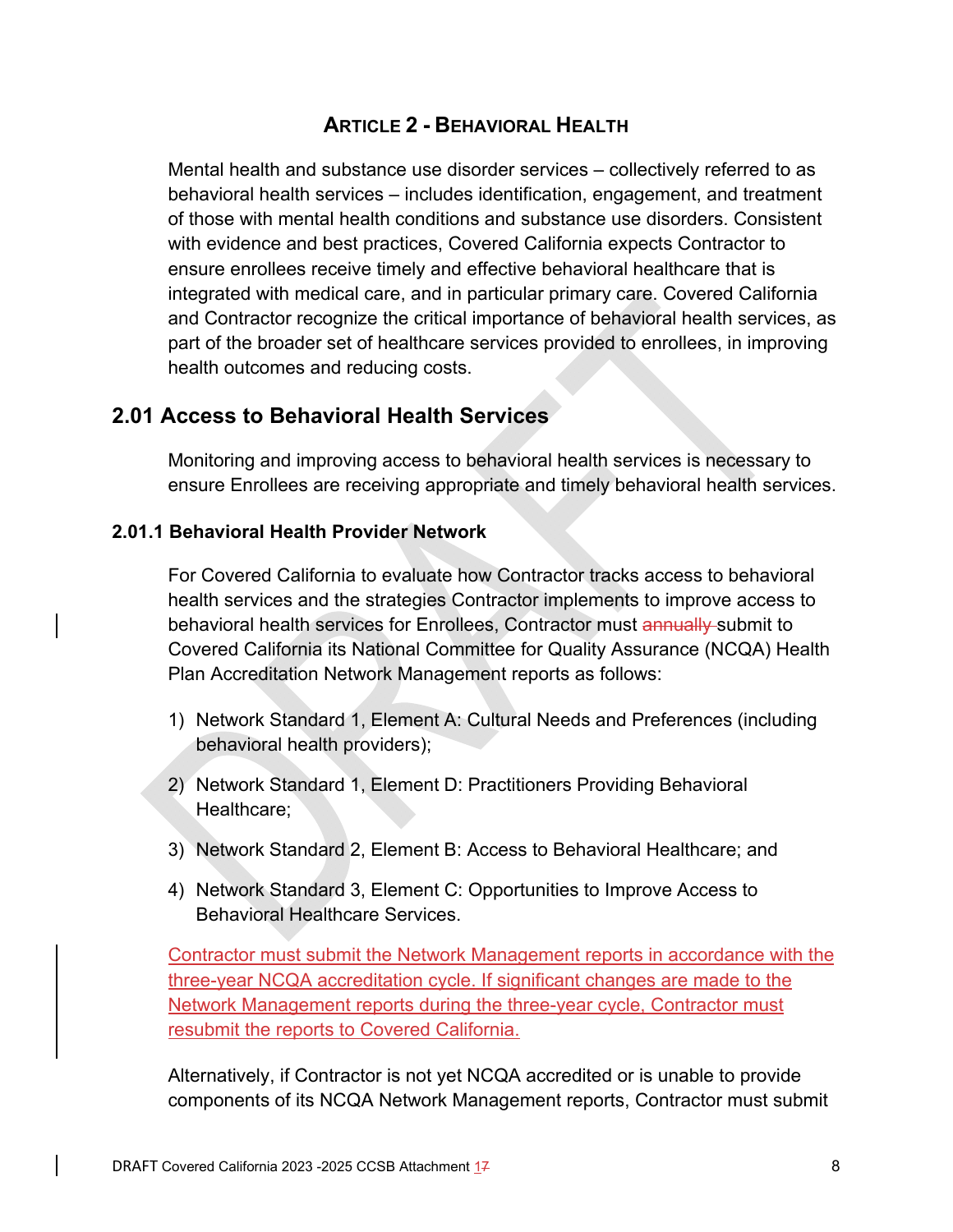a separate report for its Covered California population that addresses each of the NCQA Network Management standards for behavioral health. These reports can be from Contractor's accrediting body, either URAC or the Accreditation Association for Ambulatory Health Care (AAAHC), or supplemental reports that include a description of Contractor's behavioral health provider network, how cultural, ethnic, racial and linguistic needs of Enrollees are met, access standards, the methodology for monitoring access to behavioral health appointments, and at least one intervention to improve access to behavioral health services and the effectiveness of this intervention.

When submitting its reports to Covered California, Contractor shall clearly identify any information it deems confidential, trade secret, or proprietary.

### **2.01.2 Offering Telehealth for Behavioral Health**

Telehealth has the potential to address some of the access barriers to behavioral health services, particularly in rural areas, such as cost, transportation, and the shortage of providers, particularly for linguistically and culturally diverse enrollees and for rural areas.

Telehealth is not a replacement for the Contractor's developing a network of inperson behavioral health providers. However, given workforce issues, to strengthen access to behavioral health services, Contractor must offer telehealth for behavioral health services when clinically appropriate based on an Enrollee's needs and at a cost share equal to or less than the cost share for in-person behavioral health services. Covered California encourages Contractor to use network providers to provide telehealth for behavioral health services whenever possible. Contractor must continue to comply with applicable network adequacy standards for in-person services for behavioral health.

Contractor will demonstrate compliance with the requirement through reporting in the annual application for certification.**Promoting Access to Behavioral Health Services**

To ensure Enrollees are aware of the availability of behavioral health services, including services available through telehealth, Contractor must:

1) Explain behavioral health services, including telehealth, on key Enrollee pages, such as the home page in its member portal and the provider directory page;

2)1) Ensure that Enrollees can easily find behavioral health services by utilizing a telehealth provider search attribute, inclusion of telehealth service in the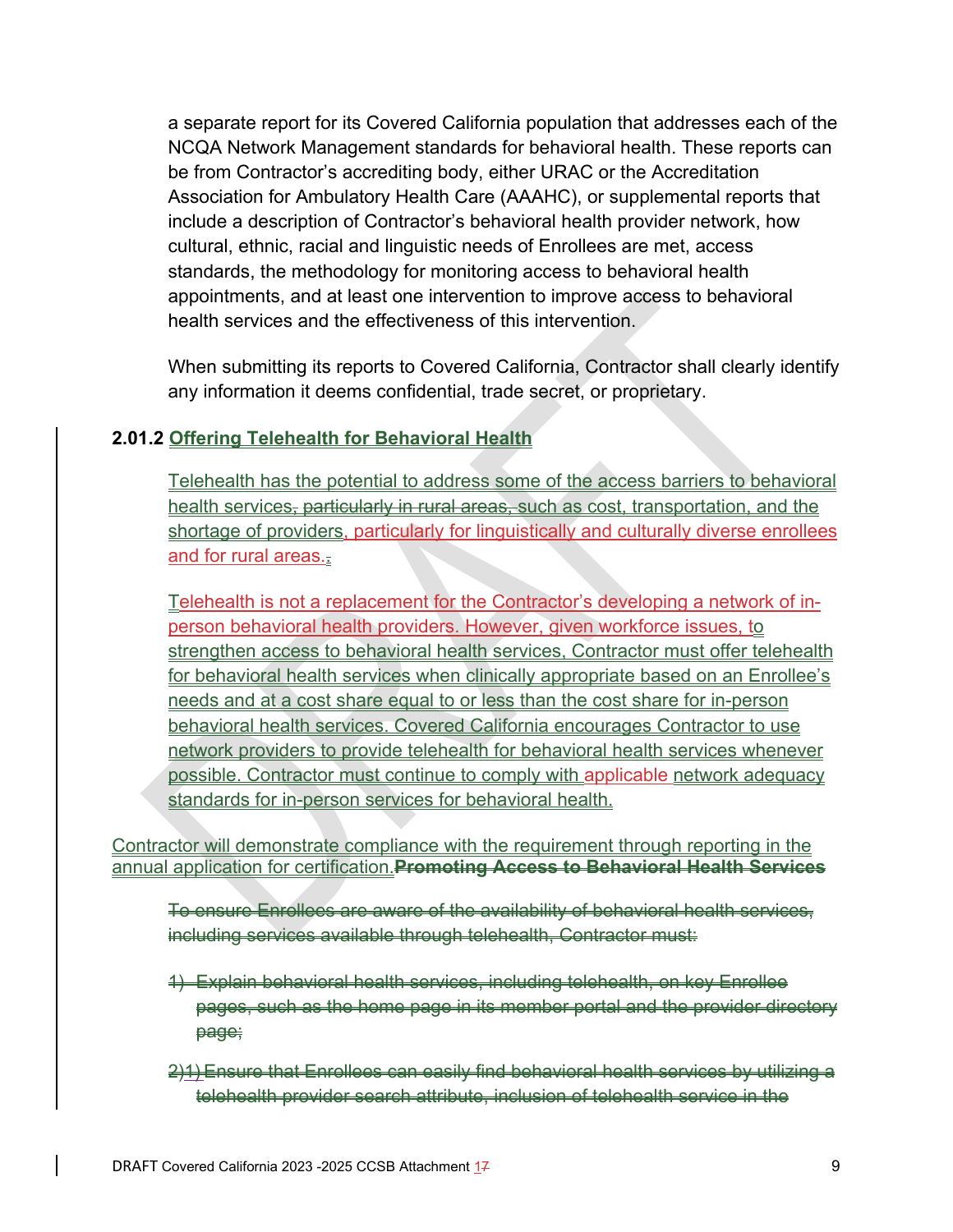provider profile (e.g. Jane Doe, Ph.D. Psychologist telehealth video/phone), or other member portal navigation features;

- 3)1) Educate Enrollees about how to access behavioral health services, including through telehealth;
- 4)1) Display coverage of behavioral health services clearly and prominently; and
- 5)1) Promote integration and coordination of care between third party telehealth vendor services and primary care and other network providers.

Contractor will demonstrate compliance with the requirements through reporting in the annual application for certification.

## **2.01.3 Promoting Access to Behavioral Health Services**

To ensure Enrollees are aware of the availability of behavioral health services, including services available through telehealth, Contractor must:

- 1) Display coverage of behavioral health services clearly and prominently on key Enrollee pages, such as the home page in its member portal and the provider directory page;
- 2) Explain scope and availability of behavioral health services, including telehealth, on key Enrollee pages, such as the home page in its member portal and the provider directory page;
- 3) Educate Enrollees about how to access behavioral health services, including through telehealth;
- **Ensure that Enrollees can easily find behavioral health services by utilizing a** telehealth provider search attribute, including availability of sion of telehealth services in the provider profile (e.g. Jane Doe, Ph.D. Psychologist telehealth video/phone), or other member portal navigation features; and

 Educate Enrollees about how to access behavioral health services, including through telehealth;

4) Display coverage of behavioral health services clearly and prominently; and

5) Promote integration and coordination of care between third party telehealth vendor services and primary care and other network providers.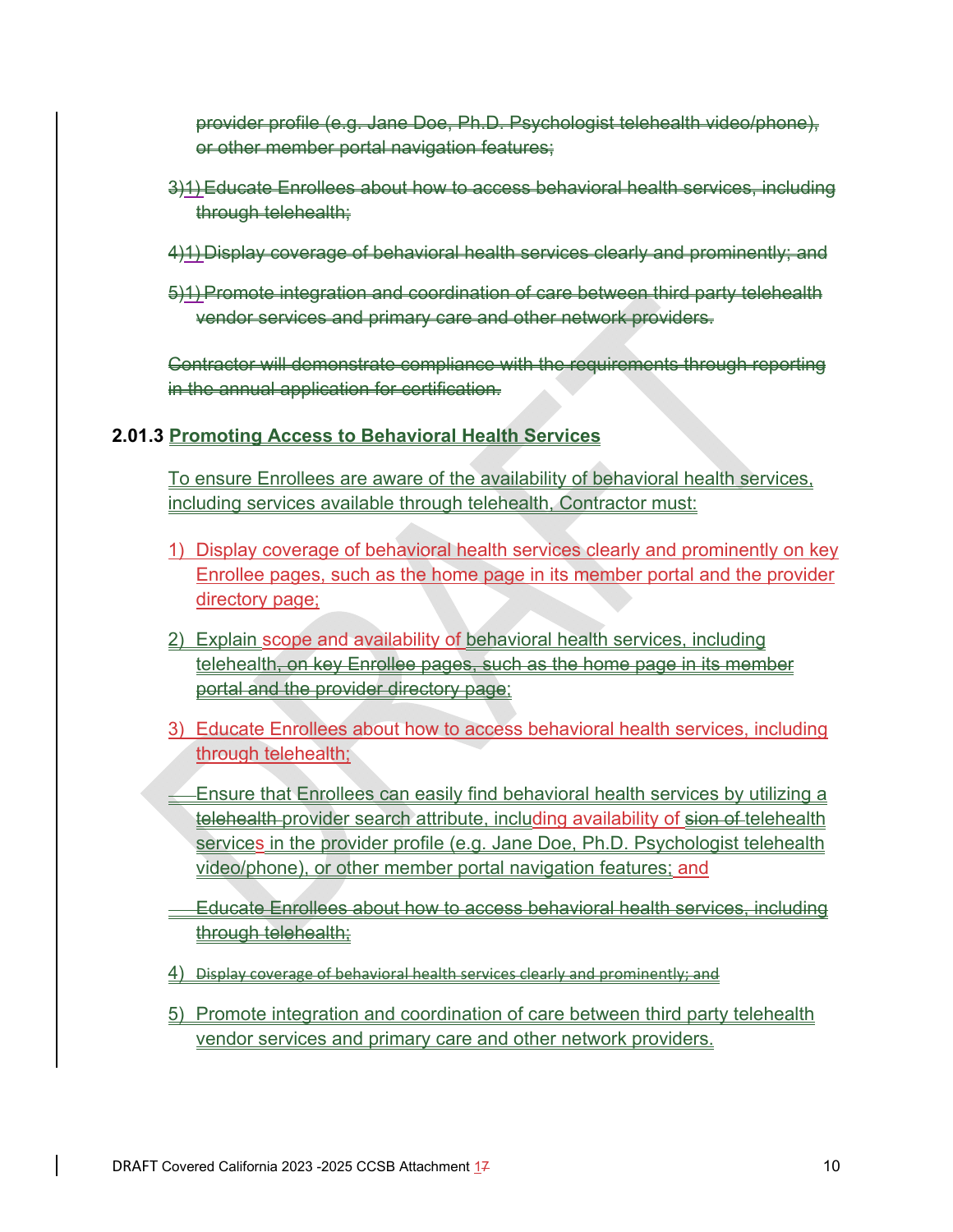Contractor will demonstrate compliance with the requirements through reporting in the annual application for certification.**Offering Telehealth for Behavioral Health** 

Telehealth has the potential to address some of the access barriers to behavioral health services, particularly in rural areas, such as cost, transportation, and the shortage of providers.

To strengthen access to behavioral health services, Contractor must offer telehealth for behavioral health services when clinically appropriate based on an Enrollee's needs and at a cost share equal to or less than the cost share for inperson behavioral health services. Covered California encourages Contractor to use network providers to provide telehealth for behavioral health services whenever possible. Contractor must continue to comply with applicable network adequacy standards for in-person services for behavioral health.

Contractor will demonstrate compliance with the requirement through reporting in the annual application for certification.

### **2.01.4 Monitoring Behavioral Health Service Utilization**

Contractor must engage with Covered California to review its depression treatment penetration rate and its behavioral health service utilization rate, which will be calculated by Covered California using HEI data, submitted in accordance with Article 5.02.1, to further understand Enrollees' access to behavioral health services within the Contractor's network. Penetration rate is determined by dividing the number of members who receive a behavioral health service by the expected prevalence rate of behavioral health needs within a state or region, multiplied by 100 to report as a percent; this data will be analyzed separately for in- person and telehealth services.

## **2.02 Quality of Behavioral Health Services**

Measuring and monitoring quality is necessary to ensure Enrollees receive appropriate, evidence-based treatment and to inform quality improvement efforts.

### **2.02.1 Screening for Depression**

Contractor must work with its contracted providers to collect Depression Screening and Follow-Up Plan (NQF #0418) measure results for its Enrollees and report results in the annual application for certification. Contractor must engage with Covered California to review its performance.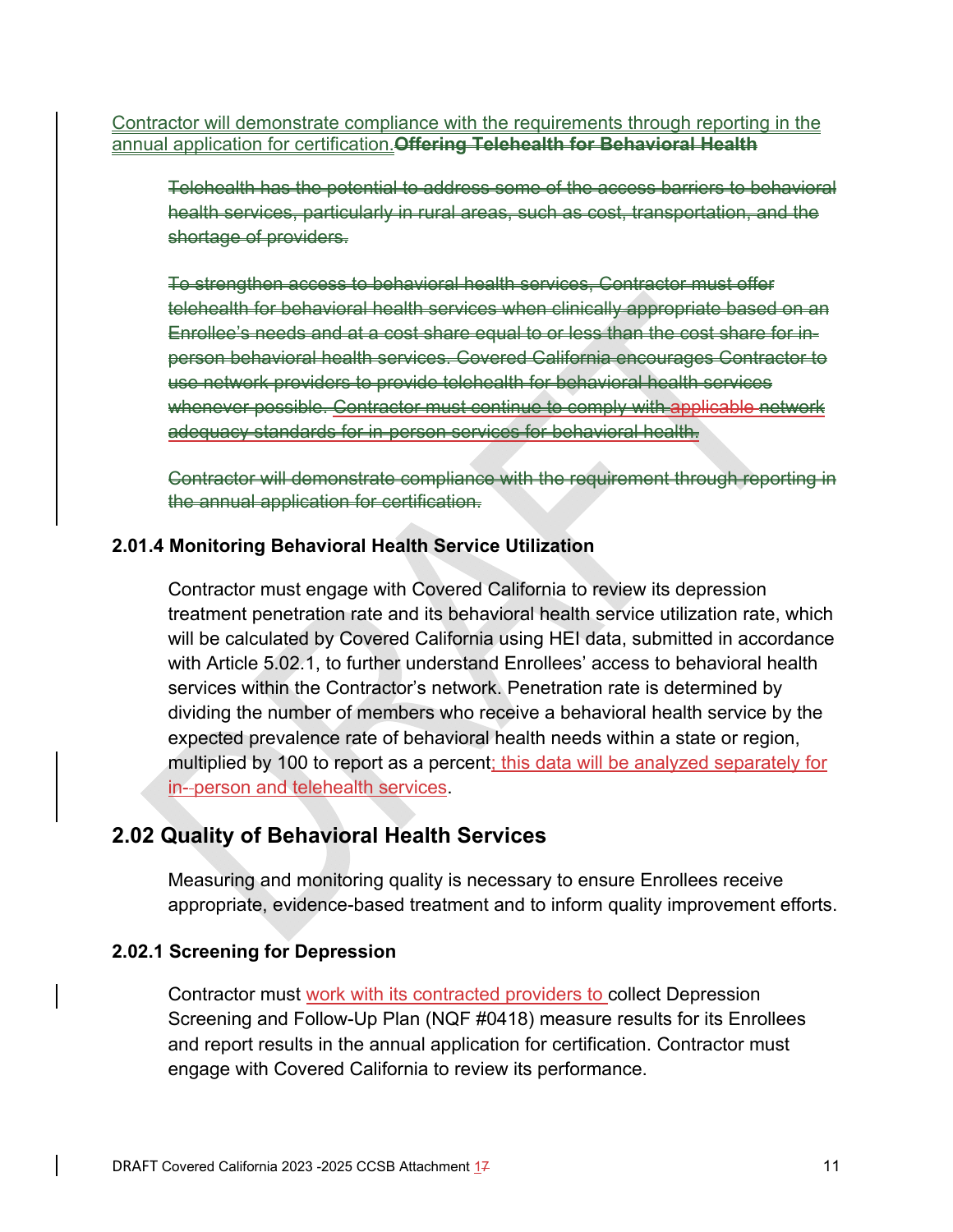Covered California strongly encourages Contractor to use the Patient Health Questionnaire-2 and 9 (PHQ-2, PHQ-9) as standardized depression screening tools when implementing this measure. If a different tool is used, this must be reported with the measure results.

## **2.02.2 Monitoring Quality Rating System Behavioral Health Measures**

Contractor must engage with Covered California to review its performance on the behavioral health measures reported by Contractor to CMS for the Quality Rating System (QRS) submitted in accordance with Article 5.01.1.

# **2.03 Appropriate Use of Opioids**

Appropriate use of opioids and evidence-based treatment of opioid use disorder, including Medication Assisted Treatment (MAT), can improve outcomes, reduce inappropriate healthcare utilization, and lower opioid overdose deaths.

## **2.03.1 Guidelines for Appropriate Use of Opioids**

Contractor shall implement policies and programs that align with the guidelines from Smart Care California to promote the appropriate use of opioids using a while considering an Enrollee's conditionharm reduction framework and individualized approach to treatment planning (https://www.iha.org/wpcontent/uploads/2021/02/Curbing-Opioid-Epidemic-Checklist-Health-Plans-Purchasers.pdf). Contractor's policies and programs must include the following priority areas:

- 1) Prevent: decrease the number of avoid new starts by using opioids sparingly,: fewer prescriptions, lower doses, shorter durationsimplement quantity limits for new starts, and support nonpharmacological approaches to pain management such as removing prior authorizations for physical therapy and adding chiropractic and acupuncture services as benefits;
- 2) Manage: identify patients on risky regimens (high-dose or opioids and sedatives); and co-prescribe naloxone with chronic opioid prescriptions;, develop individualized treatment plans, avoiding mandatory tapers, for continuing opioid therapy, tapering down or off opioid therapy; $\frac{1}{2}$  transition to buprenorphine; $\frac{1}{2}$  or add non-opioid options;
- 3) Treat: streamline access to evidence-based treatment for substance use disorder, including Medication Assisted Treatment (MAT) medications such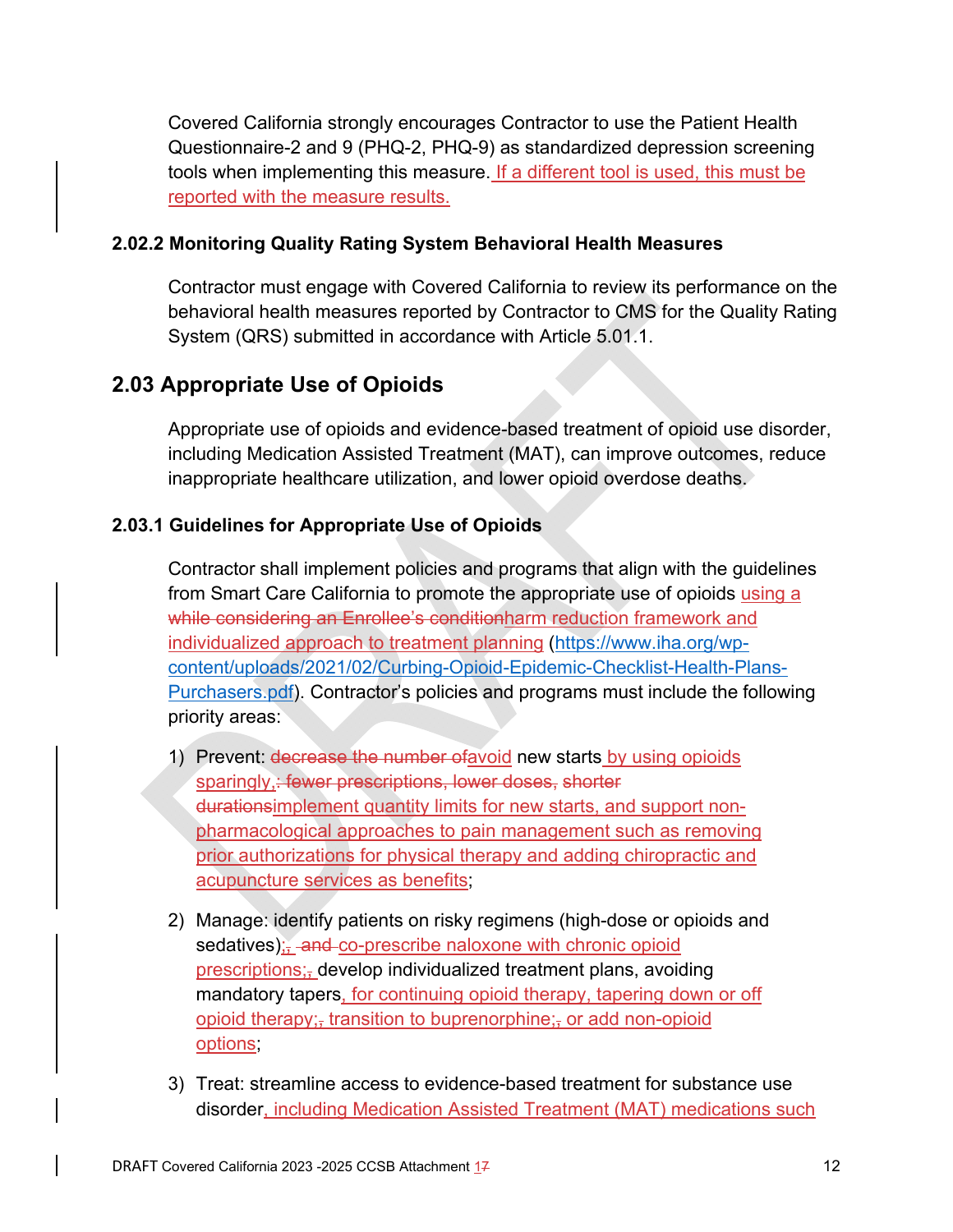as buprenorphine, methadone, and naltrexone and behavioral therapy, by addressing cost and logistical barriers at all points in the healthcare system; and

4) Stop deaths: promote data-driven harm reduction strategies, such as naloxone access and syringe exchange.

Contractor must report in the annual application for certification how it is implementing such policies and programs in accordance with the Smart Care California guidelines.

### **2.03.2 Monitoring Access to Opioid Use Disorder Treatment**

To monitor access to opioid use disorder treatment, Contractor must engage with Covered California to review its Medication Assisted Treatment (MAT) prescriptions by provider and by region and to review its concurrent prescribing of opioids and naloxone rate using HEI data submitted in accordance with Article 5.02.1.

### **2.03.3 Monitoring Opioid Use Disorder Treatment Measures**

Contractor must also engage with Covered California to review its performance on the Pharmacotherapy for Opioid Use Disorder (POD) measure following opioid use disorder measures constructed from HEI data submitted in accordance with Article 5.02.1.

- 1) Use of Pharmacotherapy for Opioid Use Disorder (OUD) (NQF #3400);
- 2) Concurrent Use of Opioids and Benzodiazepines (COB) (NQF #3389); and
- 3) Use of Opioids at High Dosage in Persons Without Cancer (NQF #2940).

# **2.04 Integration of Behavioral Health Services with Medical Services**

Integrated behavioral health services with medical services, particularly primary care services, increases access to behavioral health services and improves treatment outcomes. Evidence suggests the Collaborative Care Model, as defined by the AIMS Center at the University of Washington, is a best practice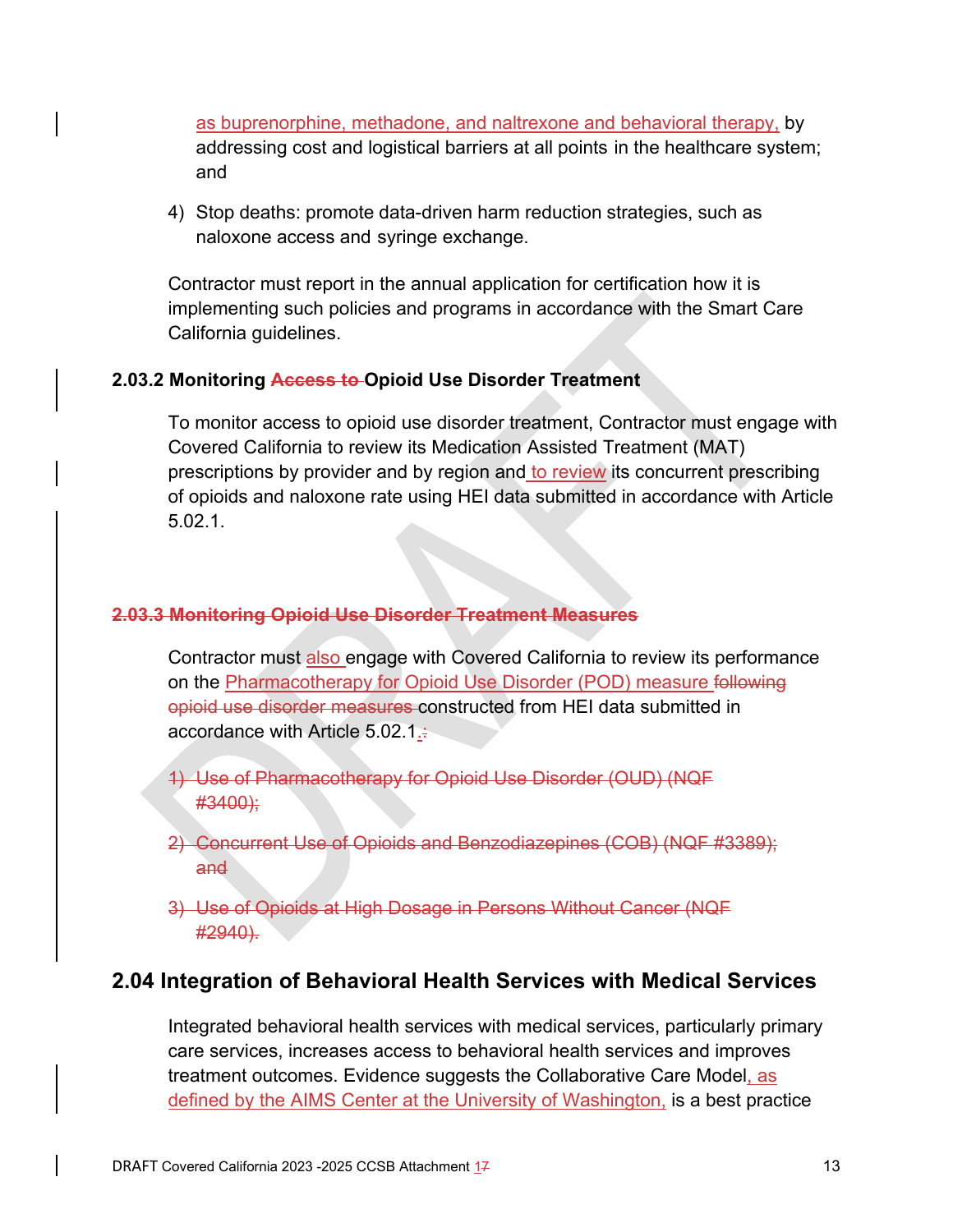among integrated behavioral health models (https://aims.uw.edu/collaborativecare).

Contractor shall pay its contracted providers through population-based payment and other alternative payment models, in accordance with Article 4.01.3, to support behavioral health integration with primary care.

### **2.04.1 Promotion of Integrated Behavioral Health**

Contractor must report in the annual application for certification:

- 1) How it is promoting the integration of behavioral health services with primary care including bi-directional data exchange;
- 2) The percent of its Enrollees and the percent of enrollees outside of Covered California cared for under an integrated behavioral and primary care model such as Primary Care Behavioral Health and the Collaborative Care Model; and
- 3) Whether it reimburses for the Collaborative Care Model claims codes and, if so, in what settings and to which entities. If Contractor does not reimburse for the Collaborative Care Model claims codes, Contractor must describe the barriers to reimbursing for these codes.

## **2.04.2 Monitoring Collaborative Care Model Utilization**

Contractor must engage with Covered California to review its utilization of the Collaborative Care Model services using HEI data submitted in accordance with Article 5.02.1.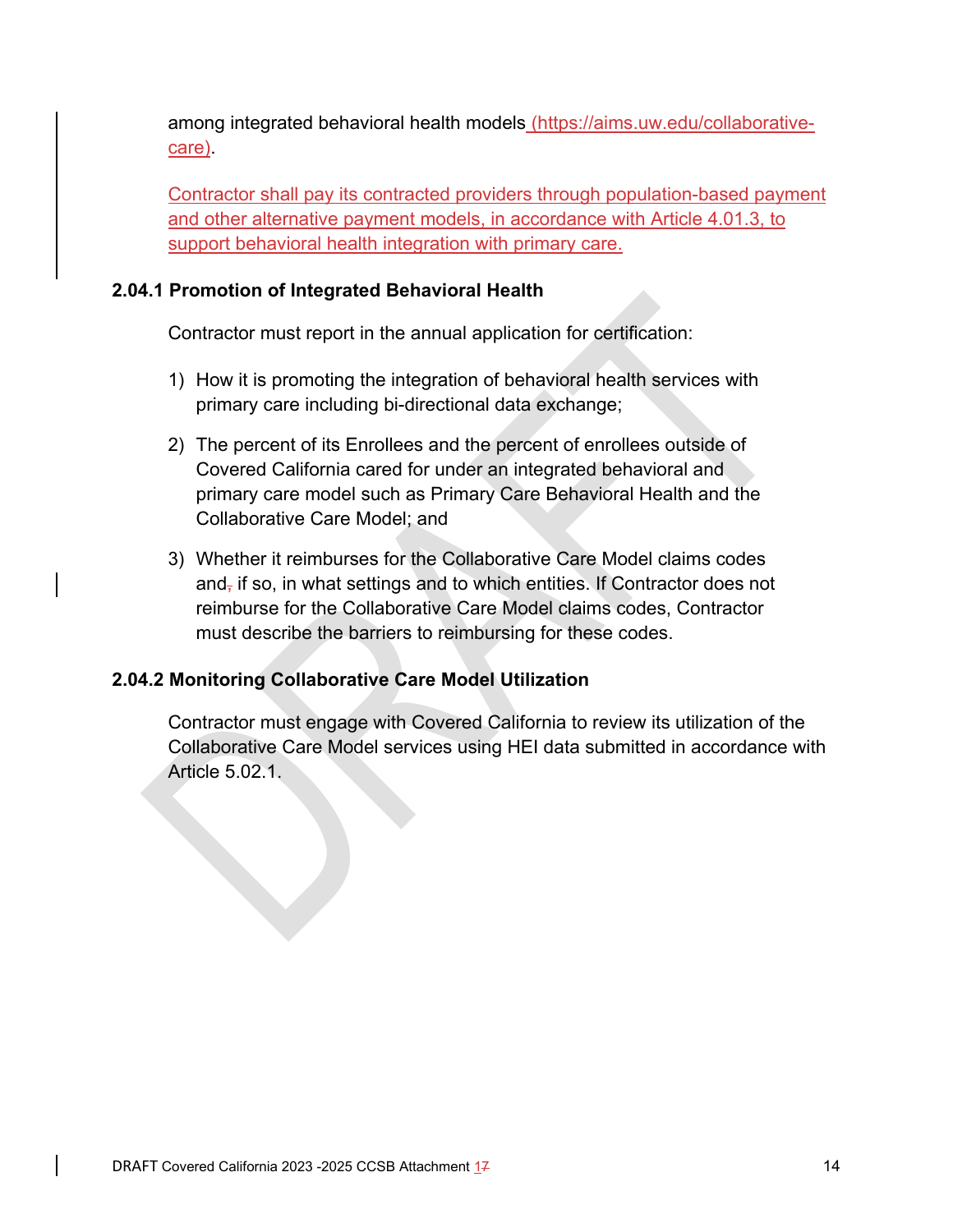# **ARTICLE 3 - POPULATION HEALTH**

QHP Issuers shall address population health, including promoting the use of health promotion and prevention services, increasing utilization of high value services, risk stratifying enrollees, and developing targeted interventions based on risk. QHP Issuers are financially responsible for addressing the health of all their Eenrollees, not just Eenrollees who utilize servicespresent for carepopulation health.

## **3.01 Population Health Management**

Covered California and Contractor recognize that Population Health Management ensures accountability for delivering quality care. Population Health Management shifts the focus from a disease-centered approach to the needs of Enrollees and provides focus and a framework for improving health outcomes through registries, care coordination and targeted patient engagement.

### **3.01.1 Population Health Management Plan Submission**

The Population Health Management plan provides a vehicle for establishing a formal strategy to optimize population health outcomes, including a defined approach for population identification and stratification, with attention to care management for *c*Complex enrollees. The Population Health Management plan is a critical part of achieving improvement in Enrollee health outcomes and is interrelated with all other quality care domains. Submission of a Population Health Management plan is a requirement for health plan accreditation by the National Committee for Quality Assurance (NCQA).

Contractor must annually submit components of its NCQA Population Health Management plan to Covered California as follows:

- 1) Population Health Management Standard 1: Population Health Management Strategy;
- 2) Population Health Management Standard 2: Population Identification; and
- 3) Population Health Management Standard 6: Population Health Management Impact.

Contractor must submit the Population Health Management plan in accordance with the three-year NCQA accreditation cycle. If significant changes are made to the Population Health Management plan during the three-year cycle, Contractor must resubmit the plan to Covered California.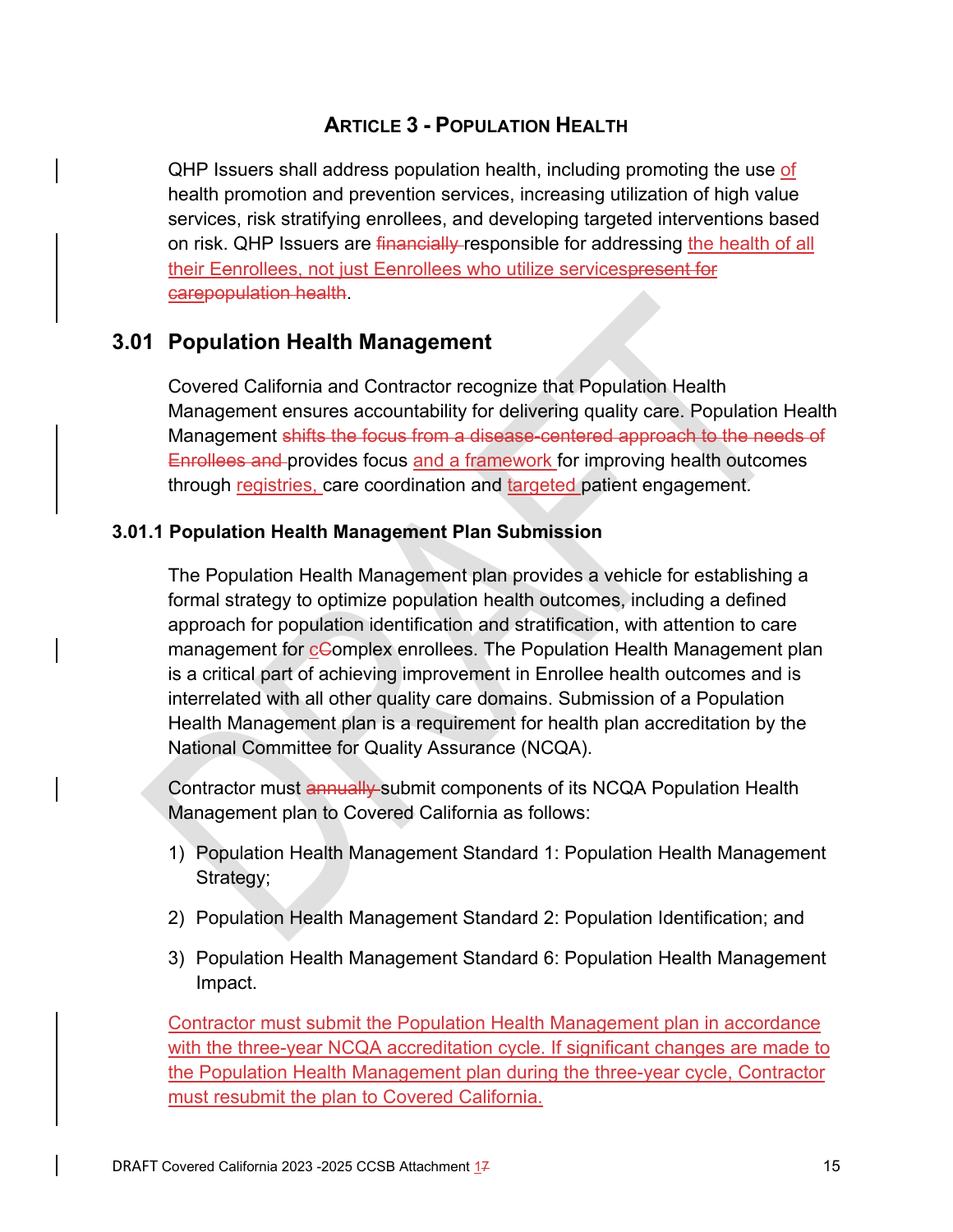Alternatively, if Contractor is not yet NCQA accredited or is unable to provide components of its NCQA Population Health Management plan, Contractor must submit a separate Population Health Management plan for its Covered California population that addresses each of the following components:

- a) A Population Health Management Strategy for meeting the care needs of its Enrollees that includes the following:
	- i. Goals, focus populations, opportunities, programs, and services available for keeping members healthy, managing members with emerging risk, patient safety or outcomes across settings, and managing multiple chronic illnesses.
	- ii. Mechanism for informing Enrollees eligible for interactive programs with details of how to become eligible for participation, how to use program services, and how to opt in or out of a program.
	- iii. Activities performed by Contractor targeted at populations or communities as a part of the Population Health Management strategy that are not direct member interventions.
	- iv. Coordination of member programs across settings, providers, external management programs, and levels of care to minimize confusion and maximize reach and impact.
- b) Evidence of systematic collection, integration, and assessment of member data to assess the needs of the population and determine actionable categories for appropriate intervention. Contractor must describe the following:
	- i. How Contractor integrates multiple sources of data for use in Population Health Management functions that includes: medical and behavioral claims or encounters, pharmacy claims, laboratory results, health appraisal results, a copy of individual risk assessment questions, electronic health records, health programs delivered by the Contractor, and other advanced data sources.
	- ii. Contractor's process for at least annually assessing the following:
		- (1) Characteristics and needs, including health related social needs of its members;
		- (2) Needs of specific member subpopulations; and
		- (3) Needs of children and adolescents, members with disabilities, and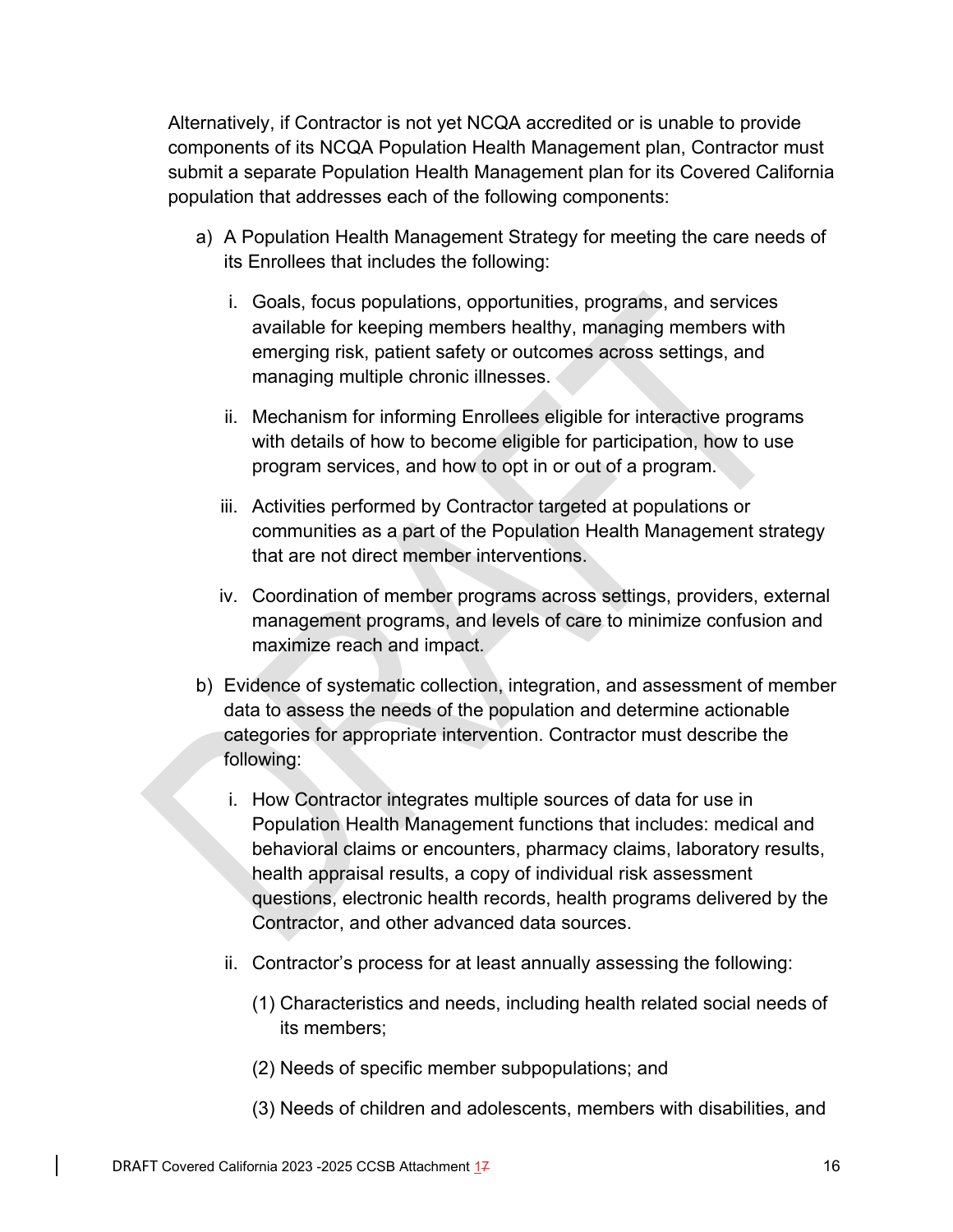members with serious and persistent mental illness.

- iii. How Contractor uses the population assessment at least annually to review and update its Population Health Management activities and resources to address member needs. Also, how Contractor reviews community resources for integration into program offerings to address member needs.
- iv. Its process, including the data sources and the population health categories, to stratify its Covered California population into subsets for targeted intervention at least annually.
- c) A systemic process of measuring the effectiveness of its Population Health Management strategy to determine if Population Health Management goals are met and to gain insights into areas needing improvement. Contractor must describe the following:
	- i. How Contractor conducts its annual comprehensive analysis of the impact of its Population Health Management strategy that includes the following:
		- (1) Quantitative results of relevant clinical, cost and utilization, and experience measures;
		- (2) Comparison of results with a benchmark or goal; and
		- (3) Interpretation of results.
	- ii. Its process to identify and address opportunities for improvement, using the results from the Population Health Management impact analysis at least annually.

When submitting its plan to Covered California, Contractor shall clearly identify any information it deems confidential, trade secret, or proprietary information.

# **3.02 Health Promotion and Prevention**

Health promotion and prevention are key components of high value healthcare. Research shows that treating those who are sick is often far costlier and less effective than preventing disease from occurring and keeping populations healthy. Covered California's health promotion and prevention requirements are centered on identifying Enrollees who are eligible for certain high value preventive and wellness benefits, notifying Enrollees about the availability of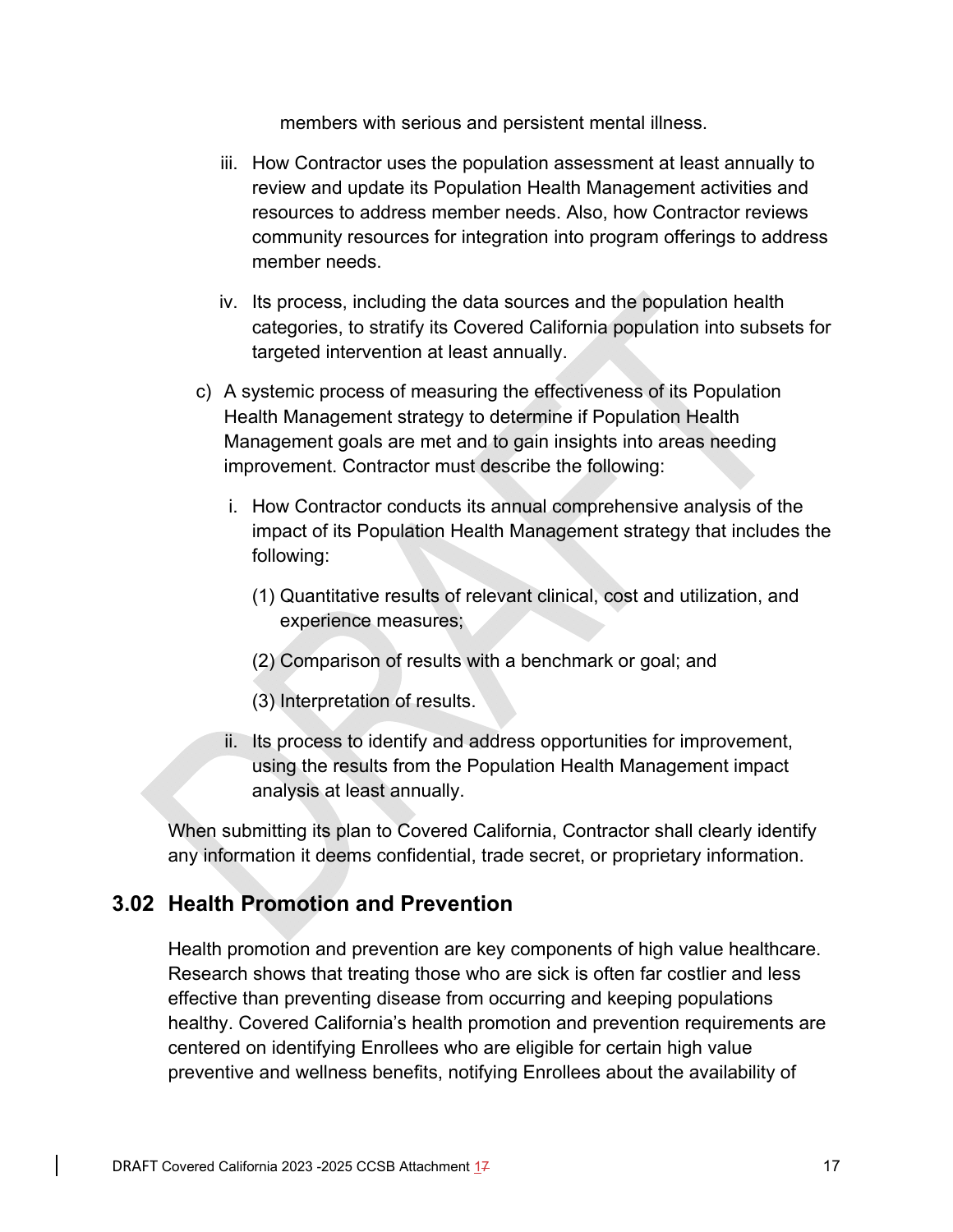these services, making sure those eligible receive appropriate services and care coordination, and monitoring the health status of these Enrollees.

### **3.02.1 Tobacco Cessation Program**

Tobacco use is preventable and contributes to high morbidity and mortality. Reducing tobacco use will have greater impact on health outcomes in marginalized communities which have disproportionately higher rates of use.

- 1) Contractor must report to Covered California in the annual application for certification:
	- a) Analysis of performance trended over time of Enrollees who use tobacco who enroll in tobacco cessation programs, inclusive of evidenced-based counseling and appropriate pharmacotherapy; and
	- b) Whether its strategies to improve tobacco use prevention were successful and if the smoking prevalence of Enrollees has decreased over time.
	- c) Its strategies to improve its rates on the Medical Assistance with Smoking and Tobacco Use Cessation measure (NQF #0027), which may include evidence-based interventions or participation in quality collaboratives. Contractor must engage with Covered California to review its performance.

### **3.02.2 Diabetes Prevention Programs**

Diabetes contributes to high rates of morbidity and mortality. Access to diabetes prevention programs is critical in the prevention of diabetes related complications.

1) Contractor must provide a Centers for Disease Control and Prevention (CDC)-recognized Diabetes Prevention Lifestyle Change Program, also known as a Diabetes Prevention Program (DPP) to its eligible Enrollees. The DPP must be available both in-person and online to allow Enrollees a choice of modality (in-person, online, distance learning, or a combination of modes). The DPP must be accessible to eligible Enrollees with limited English proficiency (LEP) and eligible Enrollees with disabilities. The DPP shall be available to all eligible Enrollees in the geographic service area and covered under the \$0 preventive services benefit or diabetes education benefit in the Patient-Centered Benefit Plan Designs. Contractor's DPP must have pending or full recognition by the CDC as a DPP. A list of recognized programs in California can be found at: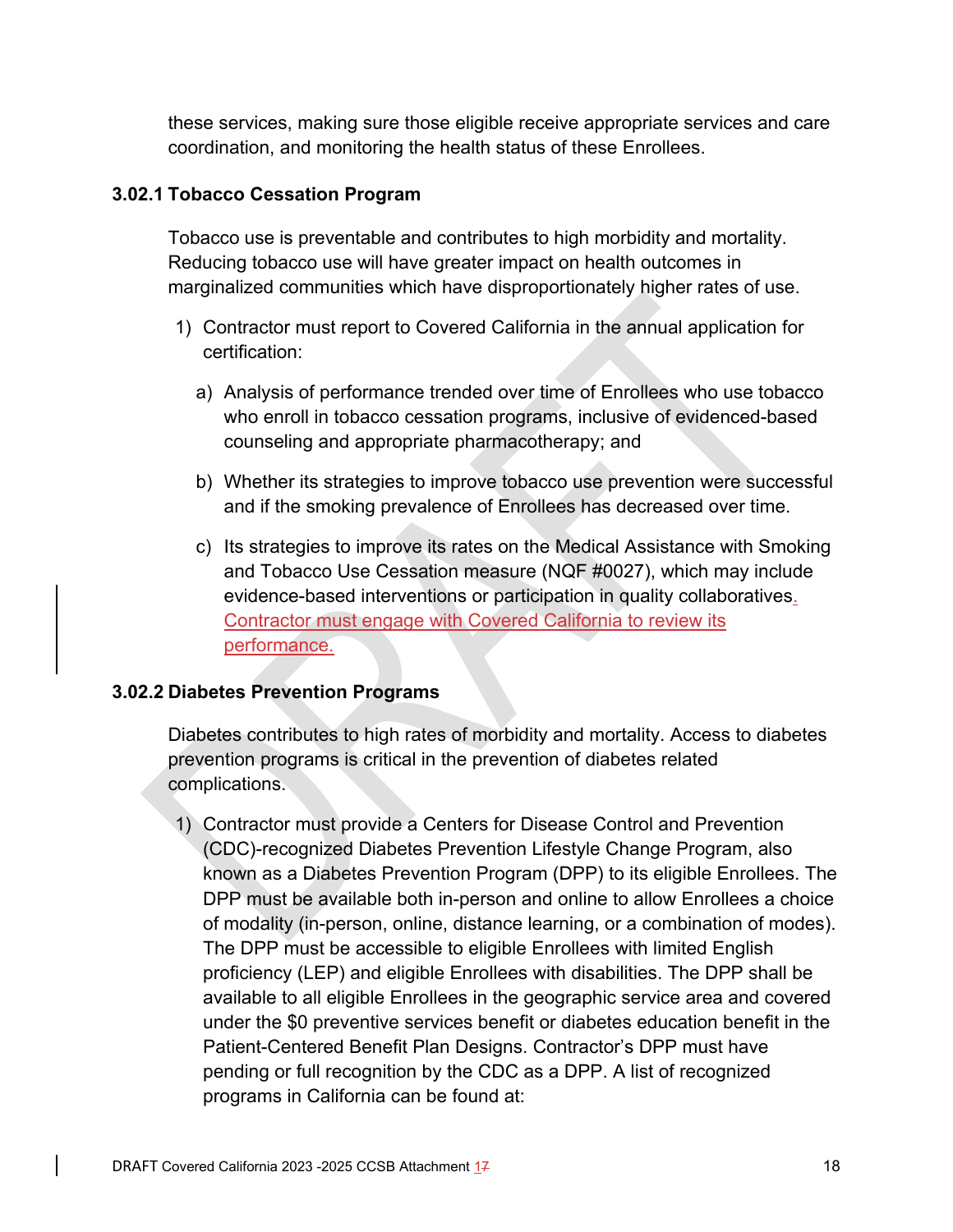https://nccd.cdc.gov/DDT\_DPRP/Registry.aspx.

- 2) Contractor must report to Covered California in the annual application for certification:
	- a) Analysis of performance trended over time of utilization rates of eligible Enrollees who enroll in the Diabetes Prevention Program in relation to expected rates. This includes total eligible enrollees identified as high risk for diabetes and total eligible enrollees who should have been identified as high risk for diabetes, which can be projected using the CDC Diabetes Prevention Impact Toolkit (https://nccd.cdc.gov/Toolkit/DiabetesImpact/); and
	- b) Its strategies to close the gap between the Diabetes Prevention Program utilization rates by eligible Enrollees in relation to expected rates.
- 3) If there is a gap between utilization rates and expected rates, Contractor must develop a corrective action plan to close the gap. The corrective action plan is subject to review and approval by Covered California.

# **3.03 Supporting At-Risk Enrollees Requiring Transition**

An Enrollee transition plan allows for a clear process to transfer critical health information for at-risk members during movement between healthcare coverage. Covered California is particularly concerned about At-Risk Enrollees who are transitioning from one QHP Issuer to another, which includes Enrollees who are: (1) in the middle of acute treatment, third trimester pregnancy, or those who would otherwise qualify for Continuity of Care under California law, (2) in case management programs, (3) in disease management programs, or (4) on maintenance prescription drugs for a chronic condition.

## **3.03.1 Submission of Transition Plan**

In the event of a service area reduction, Contractor must submit an evaluation and formal transition plan to facilitate transitions of care with minimal disruption for At-Risk Enrollees who are transitioning from one QHP Issuer to another or into or out of Covered California. If this occurs, Covered California may automatically transition Contractor's Enrollees into a different QHP Issuer to avoid gaps in coverage. If Contractor receives terminating Enrollees, Contractor must implement policies and programs to facilitate transitions of care.

1) In such events, Contractor must submit a transition plan to Covered California that meets the following requirements. Contractor terminating Enrollees must: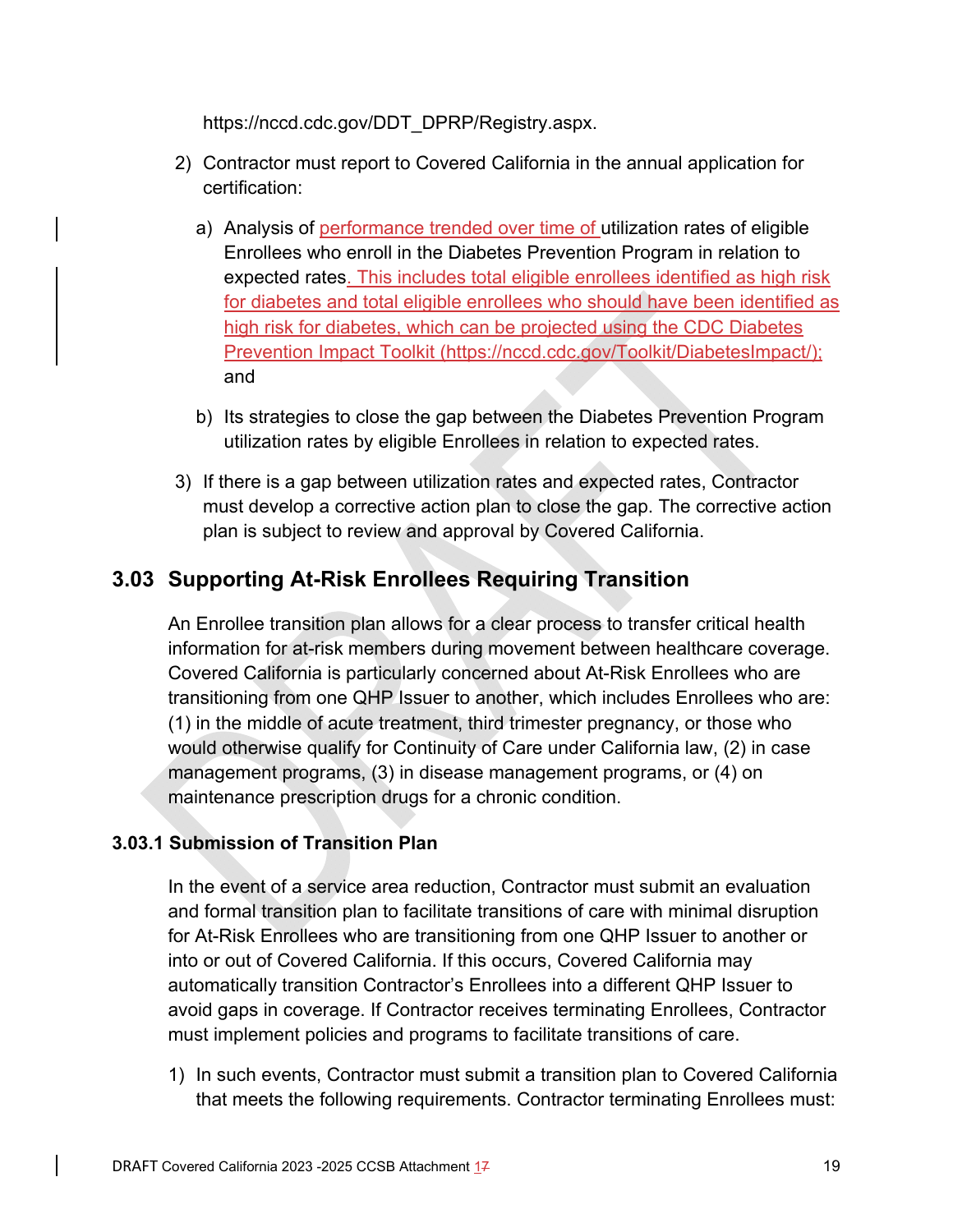- a) Conduct outreach to alert all impacted Enrollees that their QHP will be ending. Outreach will include instructions, timing, and options for enrolling with a new QHP Issuer.
- b) Conduct outreach to At-Risk Enrollees, giving them the option to authorize Contractor to send their personal health information to the Enrollee's new QHP Issuer with the goal of improving the transition of care.
- c) Send Enrollee health information relevant to creating transitions of care with minimal disruption to the Enrollee's new QHP Issuer for those Enrollees who have provided authorization to do so, as follows:
	- i. For all terminating Enrollees, send Primary Care Provider information on record.
	- ii. For At-Risk Enrollees, send relevant personal health information.
- d) Conduct outreach to providers in impacted service areas to create Enrollee transitions with minimal disruption.
- 2) If Contractor receives terminating Enrollees from another QHP Issuer pursuant to a service area withdrawal, Contractor must do the following:
	- a) Identify At-Risk Enrollees, either through existing Contractor practices, or through receipt of both health information from the prior QHP Issuer and the data file with transitioning enrollment information from Covered California (which would occur after these Enrollees have effectuated coverage).
	- b) Ensure At-Risk Enrollee care transitions account for the Enrollee's medical situation, including participation in case or disease management programs, locating in-network Providers with appropriate clinical expertise, and any alternative therapies, including specific drugs.
	- c) Establish internal processes to ensure all parties involved in the transition of care for At-Risk Enrollees are aware of their responsibilities. This includes anyone within or outside of Contractor's organization who are needed to ensure the transition of prescriptions or provision of care.
	- d) Provide information on continuity of care programs, including alternatives for transitioning to an in-network provider.
	- e) Ensure the new Enrollees have access to Contractor's formulary information prior to enrollment.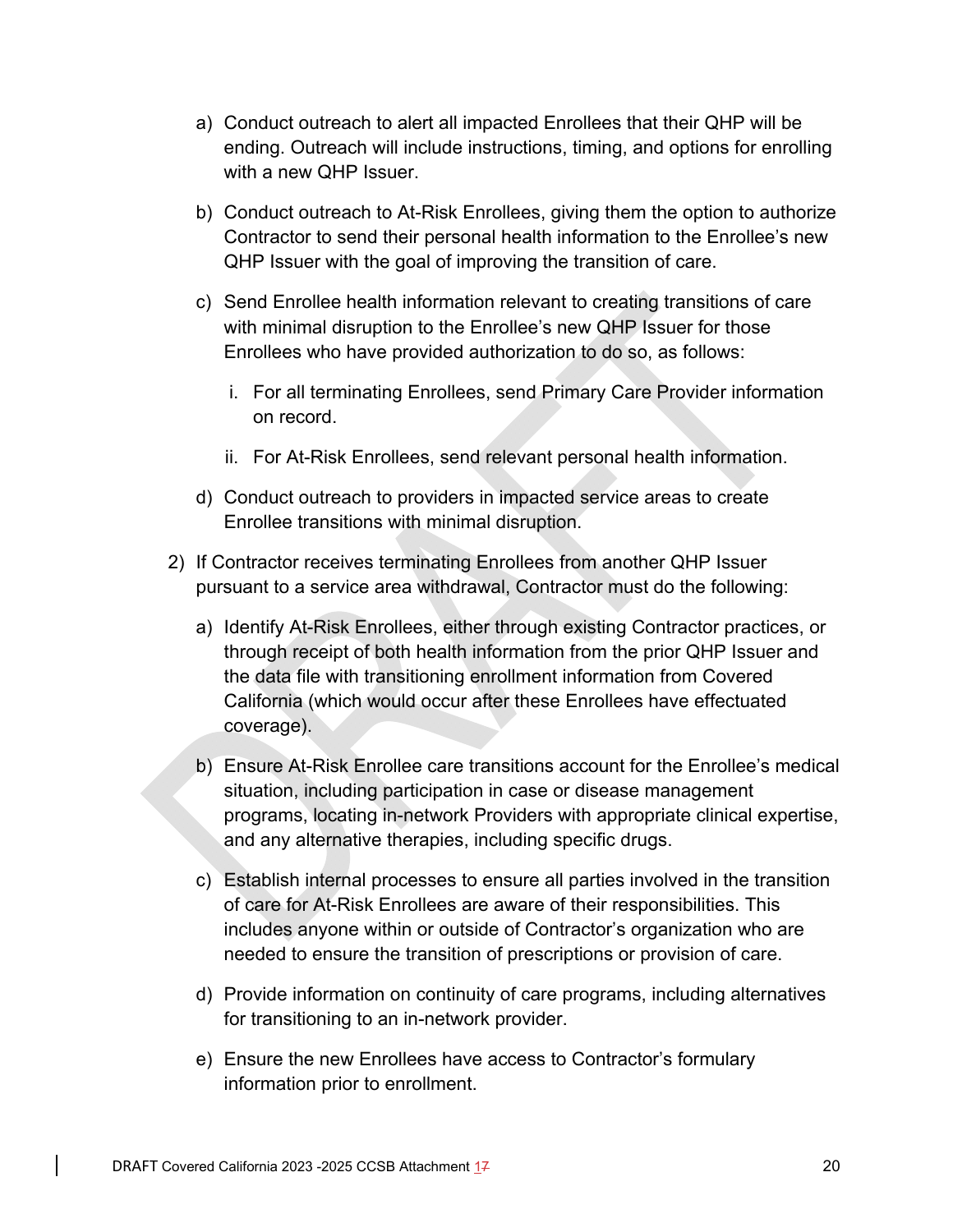# **3.04 Social Health**

Given the strong evidence of the role of social determinants factors on health outcomes, addressing health-related social needs is an important step in advancing Covered California's goal to ensure everyone receives the best possible care.

Covered California acknowledges the importance of understanding patient health-related social needs – an individual's social and economicoeconomic barriers to health – to move closer to equitable care and seeks to encourage the use of social needs informed care and targeted care. As social needs are disproportionately borne by disadvantaged populations, identifying and addressing these barriers at the individual patient level is a critical first step in improving health outcomes, reducing health disparities, and reducing healthcare costs.

Identification and information sharing of available community resources is critical to meeting identified member social needs.

While Contractor builds its small group business, requirements included in Article 3.04 will not be applied to the CCSB line of business. When this requirement pertains to CCSB, Contractor will be required to report on this requirement annually.

### **3.04.1 Screening for and Addressing Social Needs**

Contractor must screen all Enrollees for a minimum of two standard social needs: food insecurity and housing instability or homelessness. Screening in coordination with contracted providers in the network is highly encouraged.

Contractor must address Enrollees' identified health-related social needs and support linkages to appropriate social services throughout all regions covered. This requirement may be met through contracting with a vendor that maintains a resource directory or community resource platform applicable to Contractor's geographic licensed service area.

Contractor must annually report to Covered California:

1) Its process for screening Enrollees for social needs, including which Enrollee touch points include social need screening, whether the screening is performed by Contractor's staff, vendor, or network providerproviders, and who performs the screening (clinician, Community Health Worker (CHW), or other non-clinical provider), and which questions are used to screen for food insecurity and housing instability or homelessness.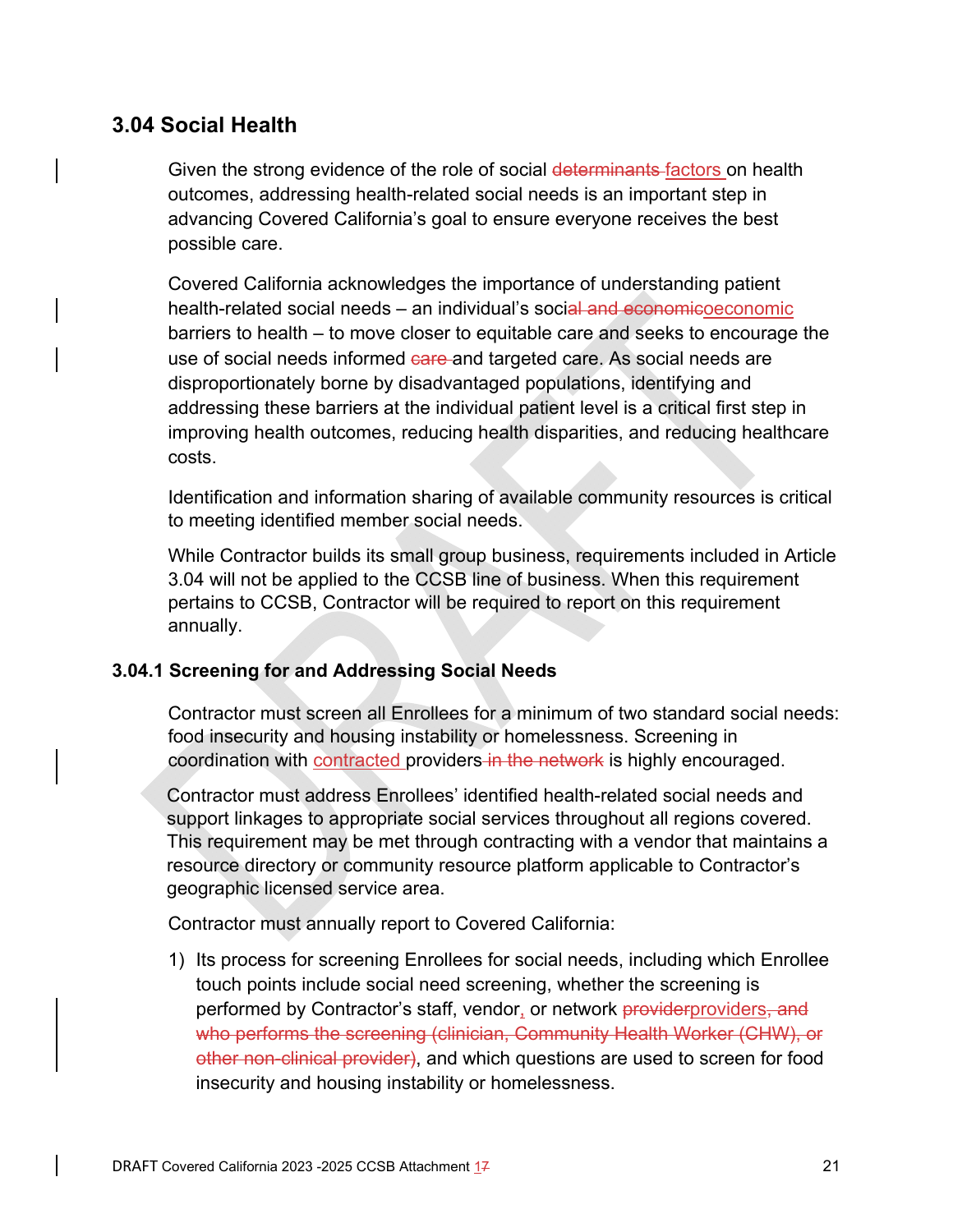- 2) The social needs screening efforts by its provider network and the actions Contractor takes to coordinate screening and linkage to services with its provider network, including what support Contractor provides to contracted providers to connect Enrollees.
- 3) Its process for linking members with food insecurity or housing instability or homelessness to resources and how Contractor tracks if or when the social need has been addressed.
- 3)
- 4) The total number of Enrollees screened for food insecurity and housing instability or homelessness, the number and percent who screened positive for each, and the number and percent who screened positive that were successfully linked to resources to meet the social need.

4)

Contractor must engage with Covered California to review its performance on screening for and addressing health-related social needs.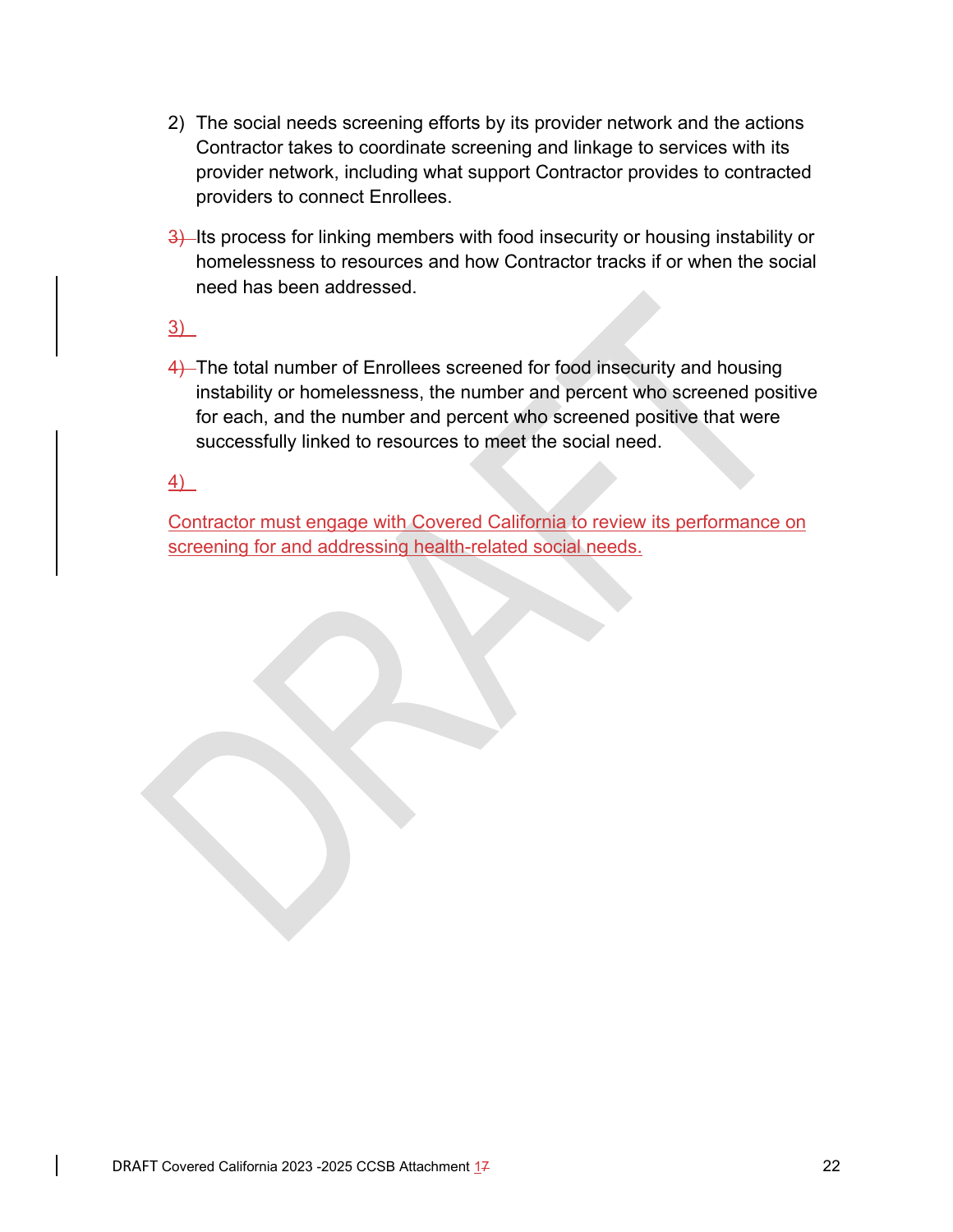## **ARTICLE 4 - DELIVERY SYSTEM AND PAYMENT STRATEGIES TO DRIVE QUALITY**

Contractor is expected to contribute to broadscale efforts to improve the healthcare delivery system in California. To meet goals of the Triple Aim and the goal of a safe, timely, effective, efficient, equitable and patient-centered (STEEEP) healthcare system as set forth by the Institute of Medicine, Contractor shall work with Covered California to promote effective primary care, increase integration and coordination within the healthcare system, and manage and design networks based on value. These delivery system reform efforts must be supported with value-based payment models.

# **4.01 Effective Primary Care**

Covered California and Contractor recognize that providing high-quality, equitable, and affordable care requires a foundation of effective and patientcentered primary care. Effective primary care is data driven, team-based, and supported by alternative payment models such as population-based payment and shared savings. Contractor shall actively promote the development and use of advanced primary care models that promote access, care coordination, and quality while managing the total cost of care.

Contractor shall work with Covered California to provide comparison reporting for the requirements specified below for all lines of business to compare performance and inform future Covered California requirements.

Contractor agrees that effective primary care is important for providing highquality, equitable, and affordable care. Contractor will make good faith efforts to promote advanced primary care through collaborative efforts and strategic decisions for its other products and lines of business. While Contractor builds its small group business, requirements included in Article 4.01 will not be applied to the CCSB line of business.

### **4.01.1 Encouraging Use of Primary Care**

Ensuring all Enrollees have a primary care clinician is foundational for promoting access to and encouraging the use of primary care.

1) Contractor must ensure that upon enrollment all Enrollees are informed about the role and benefits of primary care either select and are given the opportunity to select a primary care clinician. Within sixty (60) days of effectuation into the plan, ior are provisionally assigned to a primary care clinician within sixty (60) days of effectuation into the plan. If an Enrollee does not select a primary care clinician, Contractor must provisionally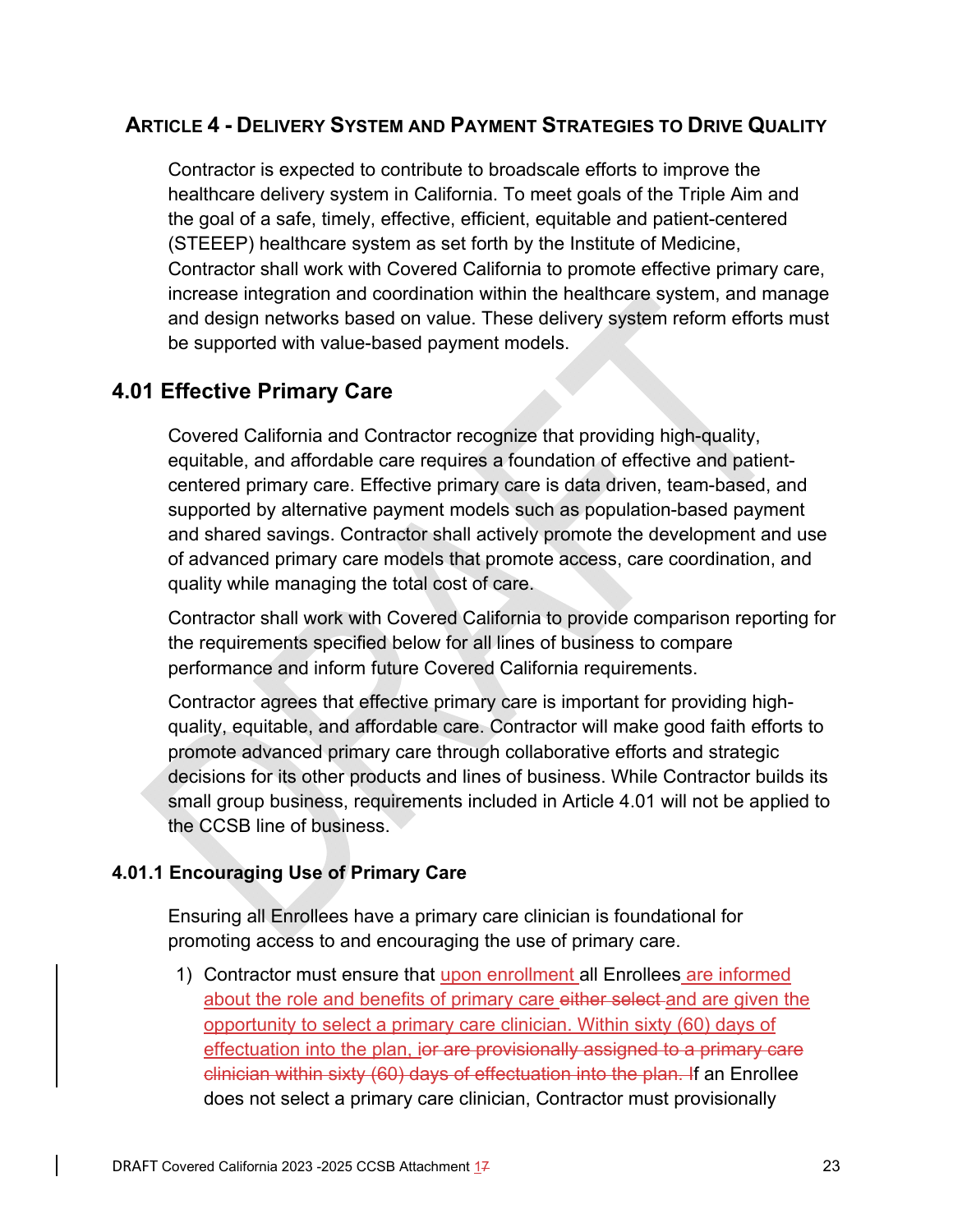assign the Enrollee to a primary care clinician, inform the Enrollee of the assignment, and provide the Enrollee with an opportunity to select a different primary care clinician. When assigning a primary care clinician, Contractor shall use commercially reasonable efforts to assign a primary care clinician consistent with an Enrollee's stated gender, language, ethnic and cultural preferences, geographic area, existing family member assignment, and any prior primary care clinician.

- 2) Contractor must report in the annual application for certification the number and percent of Enrollees who select a clinician and the number and percent of Enrollees who are assigned to a primary care clinician.
- 3) Covered California will evaluate the effectiveness of this policy based on criteria mutually agreed-upon betweenin collaboration with Covered California and Contractor and other stakeholders. Contractor shall provide Covered California with data and other information to perform this evaluation.

### **4.01.2 Measuring Advanced Primary Care**

Advanced primary care is patient-centered, accessible, team-based, data driven, supports the integration of behavioral health services, and provides care management for patients with complex conditions. Primary care clinicians should have access to data related to the care their patients receive throughout the delivery system to enable primary care clinicians to provide integrated care. Measuring the performance of primary care practices within Contractor's network is important to ensure Enrollees receive high-quality care, to inform quality improvement and technical assistance efforts, and to support the adoption of alternative payment models.

- 1) Contractor must implement a measure set that includes quality and costdriving utilization measures for advanced primary care to assess the prevalence of high-quality, advanced primary care practices within Contractor's network. Contractor will collaborate with Covered California, the Integrated Healthcare Association (IHA), California Quality Collaborative (CQC), and other stakeholders to implement the measure set.
- 2) Contractor must submit data to IHA to implement the measure set. Contractor must annually report its performance on the measure set to Covered California or allow IHA to submit results to Covered California on Contractor's behalf.
- 3) Contractor must engage with Covered California to evaluate the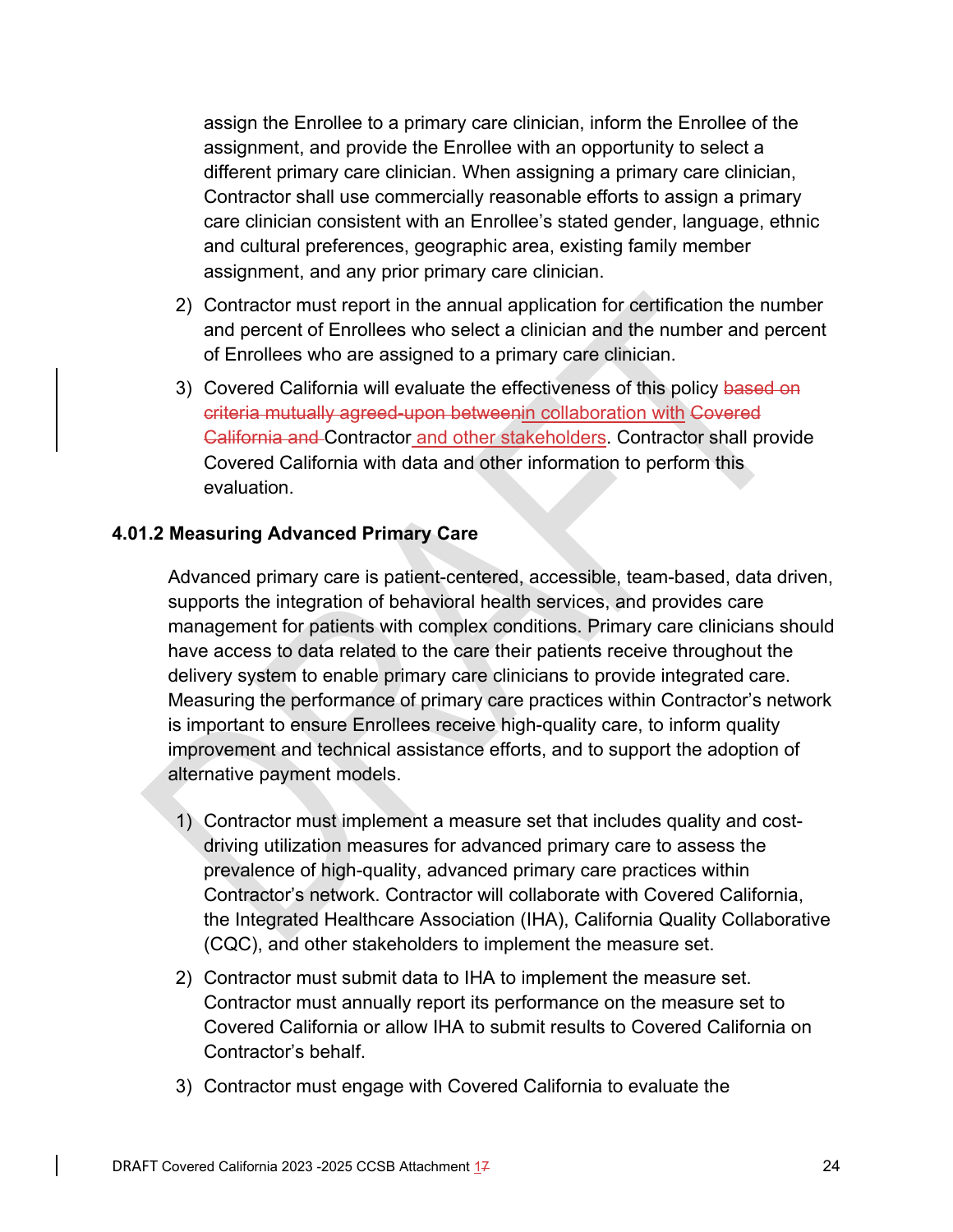performance of its contracted primary care practices using the measure set.

### **4.01.3 Payment to Support Advanced Primary Care**

Covered California and Contractor recognize the importance of adopting and expanding primary care payment models that provide the necessary revenue to fund accessible, data-driven, team-based care with accountability for providing high-quality, equitable care, and managing the total cost of care.

- 1) Contractor must report on its primary care payment models using the Health Care Payment Learning and Action Network Alternative Payment Model (HCP LAN APM) categories and associated subcategories of fee for service with no link to quality and value (Category 1), fee for service with a link to quality and value (Category 2), alternative payment models built on a fee for service structure such as shared savings (Category 3), and populationbased payment (Category 4). A combination of payment models across categories may be the most effective to support advanced primary care. Contractor must report in the annual application for certification:
	- a) The number and percent of its contracted primary care clinicians paid using each HCP LAN APM category and associated subcategories;
	- b) Total primary care spend, as defined by the Integrated Healthcare Association (IHA), and the percent of spend within each HCP LAN APM category and associated subcategory; and
	- c) A description of the Contractor's payment model for its 5 largest physician groups, as defined by the number of providers, and how its their primary care clinicians are paid.
- 2) Contractor must adopt and progressively expand the percent of primary care clinicians paid through the HCP LAN APM categories of populationbased payment (Category 4) and alternative payment models built on a fee for service structure such as shared savings (Category 3).
- 3) Contractor shall work with Covered California and other stakeholders to analyze the relationship between the percent of spend for primary care services with performance of the overall delivery system. If the evidence shows that rebalancing to increase primary care spend improves quality or drives lower total cost of care, Covered California may set a target or floor for primary care spend in future Covered California requirements.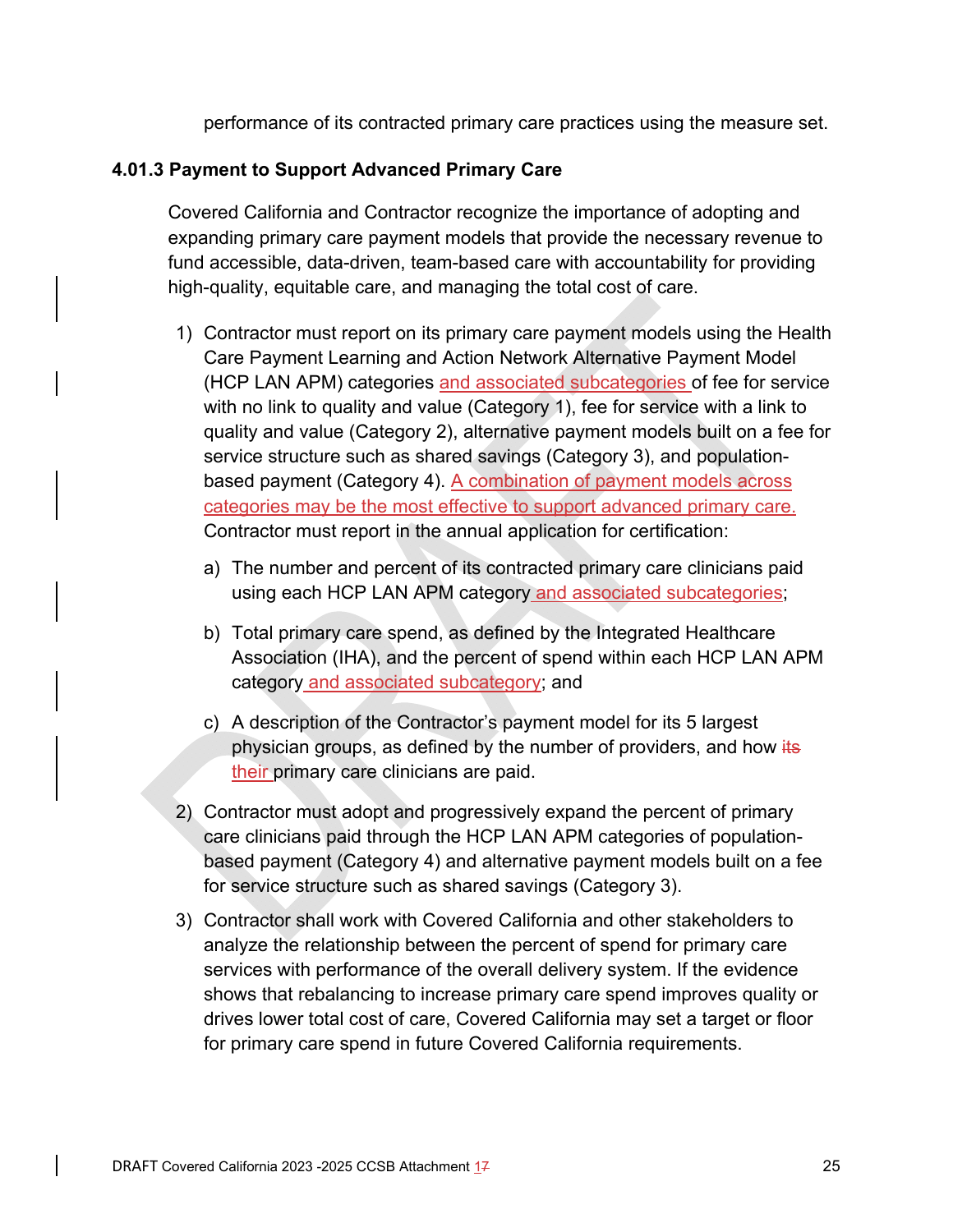# **4.02 Promotion of Integrated Delivery Systems (IDSs) and Accountable Care Organizations (ACOs)**

Evidence suggests the adoption and expansion of integrated, coordinated, and accountable systems of care such as IDSs or ACOs can lead to improved quality and reduced costs. An IDS is defined as an organized healthcare delivery system in which payers, hospitals, and providers coordinate to provide patient care, integrate care across settings, and share responsibility for patient outcomes and resource use. IDS partners are generally managed by the same organization. An ACO is defined as a system of population-based care coordinated across the continuum including multidisciplinary physicians and physician groups, hospitals, and ancillary providers with combined risk sharing arrangements and shared incentives between providers or between payers and providers. Ideally ACO partners are held accountable for nationally recognized evidence-based-clinical, financial, and operational performance. As providers accept more accountability under this provision, Contractor shall ensure that providers have the capacity to manage the risk. There are many variations of ACO implementation with evidence suggesting that thethere are key characteristics of an ACO model that influence its success.

Contractor shall work with Covered California to provide comparison reporting for the requirements specified below for all lines of business to compare performance of its IDSs and ACOs and inform future Covered California requirements.

Contractor agrees that integrated, coordinated, and accountable systems of care are important for providing high-quality, equitable, and affordable care. Contractor will make good faith efforts to promote IDSs and ACOs through collaborative efforts and strategic decisions for its other products and lines of business. While Contractor builds its small group business, requirements included in Article 4.02 will not be applied to the CCSB line of business.

## **4.02.1 Enrollment in IDSs and ACOs**

Contractor shall work with Covered California to increase enrollment in integrated, coordinated, and accountable systems of care with the goal of improved quality and decreased cost and improve the healthcare delivery system and reduce provider and facility variation in performance on quality and cost. This Achieving these goals requires not only increased enrollment, but also continued improvement within IDSs and evolving ACOs, as well as increasing enrollment in these coordinated systems of care.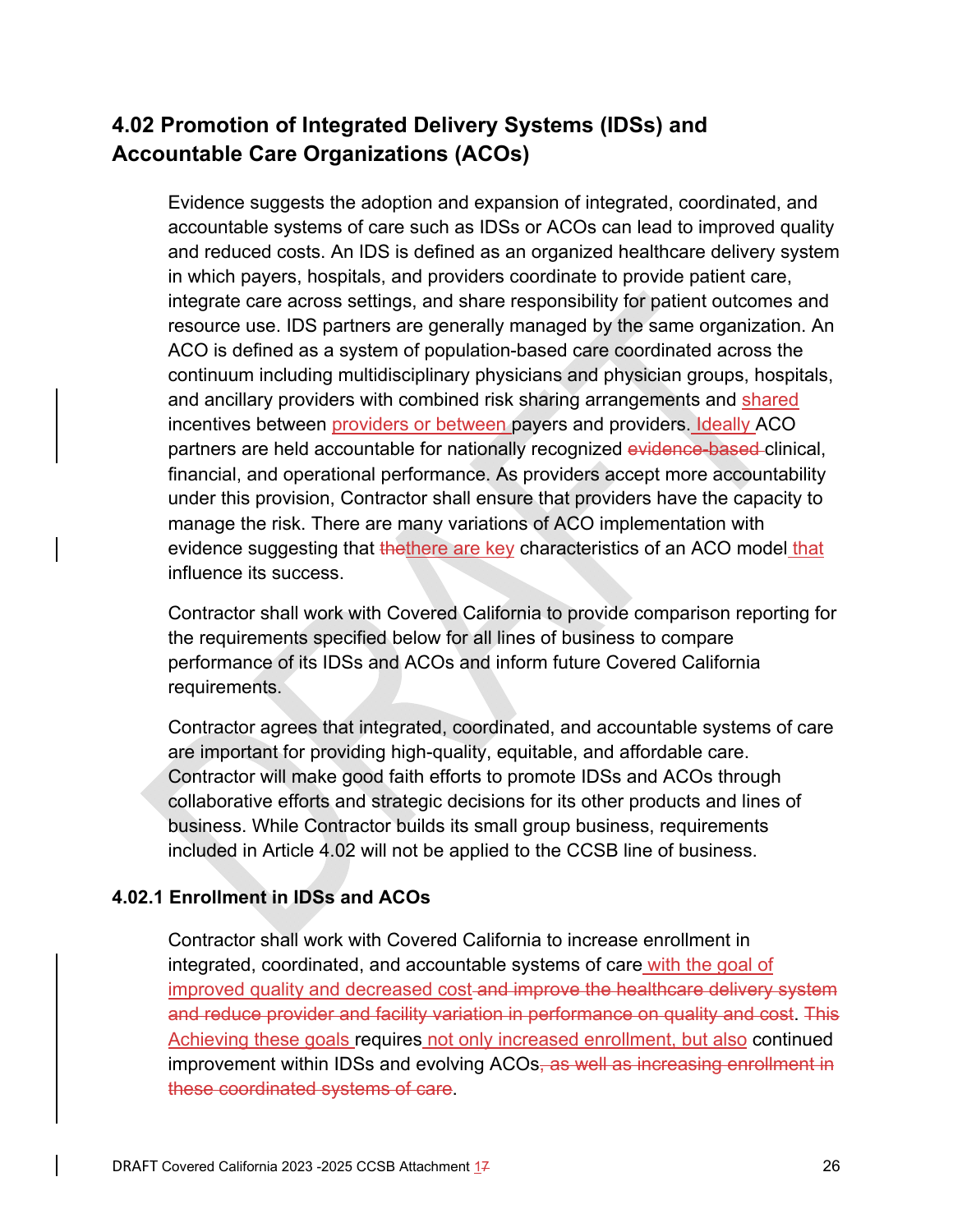- 1) Contractor must report in the annual application for certification:
	- a) The characteristics of their IDS and ACO systems, such as the payment model including risk sharing structure, leadership structure, quality incentive programs, data exchange processes, and the number and type of partner organizations. Contractor will work collaboratively with Covered California and other stakeholders to define a registry of characteristics to support this reporting.
	- b) The number and percent of Enrollees who are cared for within an ACO or IDS.
	- c) The percent of spend under ACO and IDS contracts compared to its overall spend on healthcare services.

## **4.02.2 Measuring IDS and ACO Performance**

Measuring the performance of IDSs and ACOs is important to ensure Enrollees receive high-quality, equitable, and affordable care, to inform improvement efforts, and to establish best practices.

- 1) Contractor must submit data to IHA for use in the IHA Commercial ACO Measure Set and Commercial HMO Measure Set, as applicable for its delivery system model. Contractor must annually report its performance on the IHA Commercial ACO and HMO Measure Set for all lines of business to Covered California or allow IHA to submit results to Covered California on Contractor's behalf.
- 2) Contractor must engage with Covered California to evaluate its performance using the results of the IHA Commercial ACO and HMO reports and the characteristics of different IDS and ACO systems to establish best practices to inform future requirements.

# **4.03 Networks Based on Value**

QHP Issuers shall curate and manage their networks to address variation in quality and cost performance across network hospitals and providers, with a focus on improving the performance of hospitals and providers. Contractor is accountable for measuring, analyzing, and reducing variation to achieve consistent high performance for all network hospitals and providers. Affordability is core to Covered California's mission to expand the availability of insurance coverage and ensure Enrollees receive high-quality, affordable, and equitable **Gare.** The wide variation in unit price and total costs of care, with some providers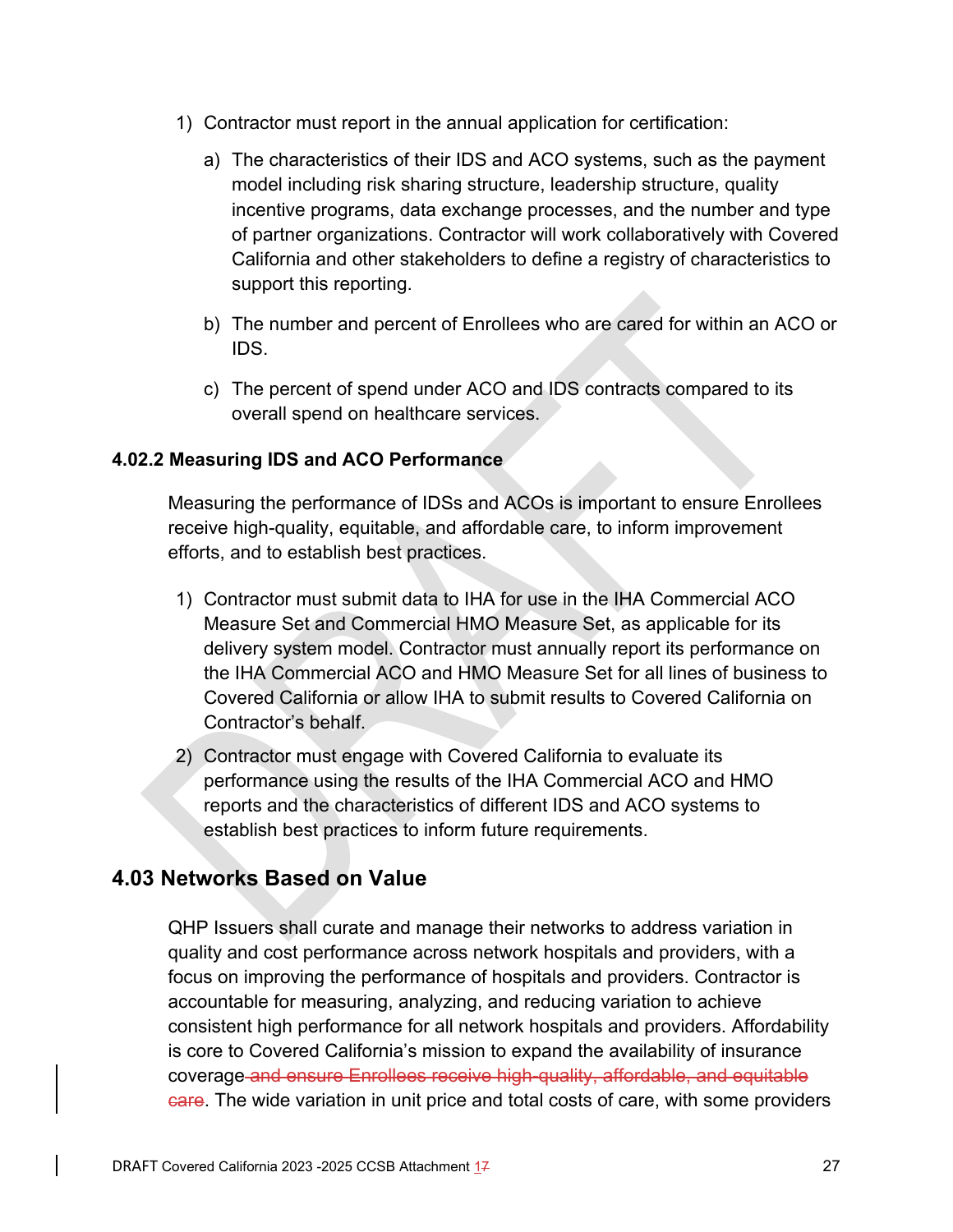and facilities charging far more for care irrespective of quality, is a keyone of the biggest contributors to the high costs of medical services. Contractor shall hold its contracted hospitals and providers accountable for improving quality and managing or reducing cost and provide support to its contracted hospitals and providers to improve performance.

Contractor agrees that network design based on value is important for providing high-quality, equitable, and affordable care. Contractor will make good faith efforts to design and manage networks based on value, promote hospital valuebased purchasing, reduce hospital acquired conditions, and implement strategies to improve maternal health, including promoting appropriate use of C-sections, through collaborative efforts and strategic decisions for its other products and lines of business. While Contractor builds its small group business, requirements included in Article 4.03 will not be applied to the CCSB line of business.

### **4.03.1 Designing and Managing Networks Based on Value**

Contractor shall design and manage its networks based on cost, quality, safety, patient experience, and equity to ensure that all Enrollees receive high-quality, affordable, and equitable care.

- 1) Contractor must include quality, which  $\frac{m}{m}$  should include clinical quality, equity, patient safety, patient experience  $\overline{-}$ , and cost in the evaluation and selection criteria for all providers, including physicians and physician groups, and all facilities, including hospitals, when designing and managing networks for its QHPs.
- 2) Contractor must report in the annual application for certification how it meets this requirement and the basis for the selection and review of providers and facilities in networks for QHPs and if applicable, the rationale for excluding a provider or facility. Reports must include a detailed description of how cost, quality, patient safety, patient experience, or other factors are considered in network design and provider and facility selection and review. Information submitted may be made publicly available by Covered California.
- 3) Contractor must engage with Covered California to review its unit price range and trends and quality indicators of network performance using HEI data submitted in accordance with Article 5.02.1.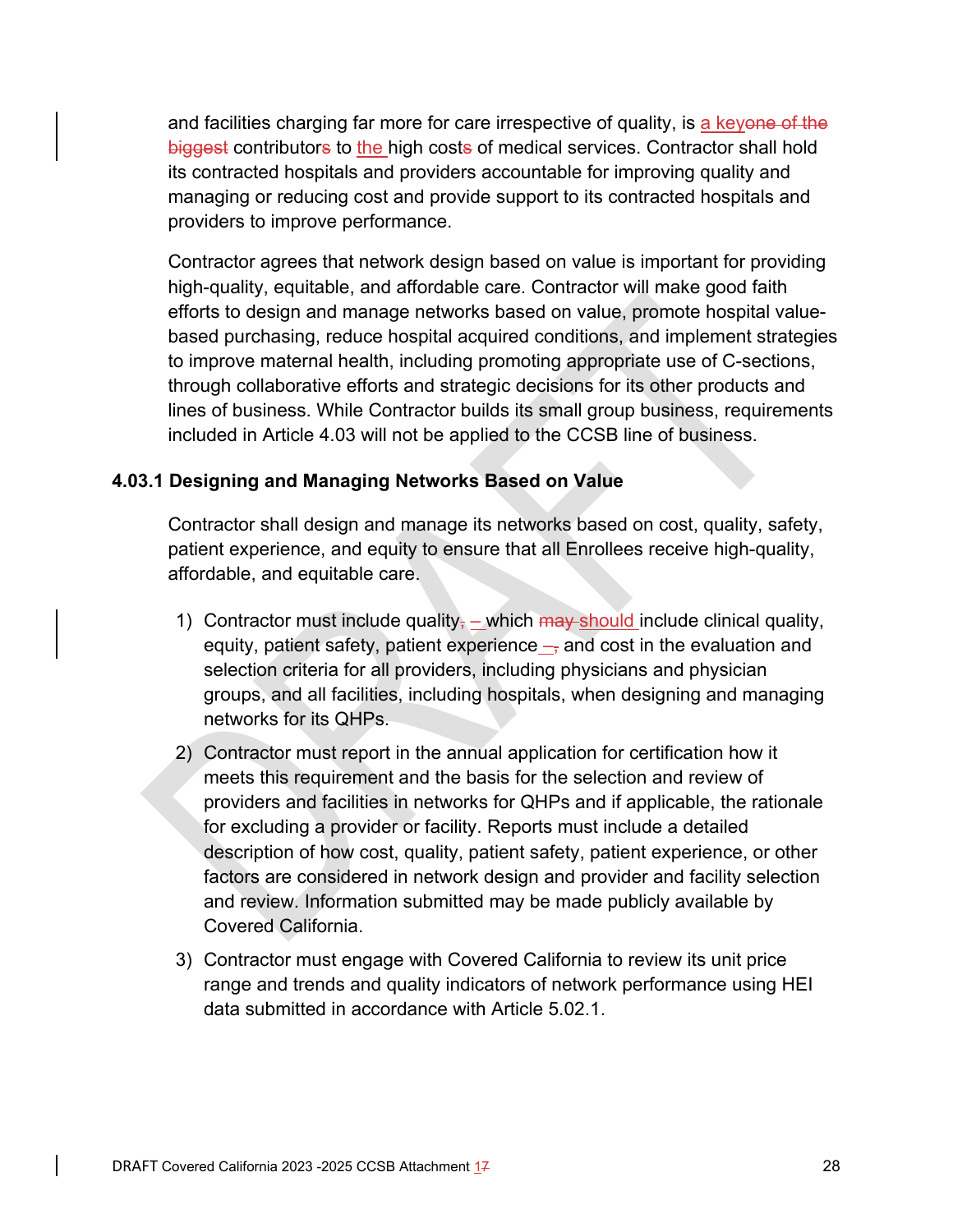### **4.03.2 Payment to Support Networks Based on Value**

To continue to build and strengthen networks based on value, QHP Issuers must support their providers through value-based payment models that promote highquality, affordable, and equitable care.

1) Contractor must report on its network payment models using the Health Care Payment Learning and Action Network Alternative Payment Model (HCP LAN APM) categories and associated subcategories of fee for service with no link to quality and value (Category 1), fee for service with a link to quality and value (Category 2), alternative payment models built on a fee for service structure such as shared savings (Category 3), and populationbased payment (Category 4). Contractor must report the percent of spend within each HCP LAN APM category and associated subcategory compared to its overall budget in the annual application for certification.

### **4.03.3 Provider Value**

Contractor shall only contract with providers, including physicians and physician groups, that demonstrate they provide quality care and promote the safety of Enrollees at a reasonable price. Contractor shall improve quality and cost performance across its contracted providers.

- 1) To meet this expectation, Covered California will work with the Integrated Healthcare Association (IHA), California providers, and QHP Issuers to profile and analyze variation in performance on provider quality measures. This profile and analysis will be based on national and state benchmarks, variation in provider performance, best existing science of quality improvement, and informed by effective engagement of stakeholders. The Contractor must:
	- a) Participate in the IHA Align.Measure.Perform (AMP) program for physician groups and report AMP performance results for each contracted physician group that participates in QHPs to Covered California annually or allow IHA to submit results to Covered California on Contractor's behalf. Contractor shall use AMP performance results to profile and analyze variation in performance on quality measures and total cost of care.
	- b) Submit an intervention plan to address low quality and high cost providers if Contractor contracts with physicians and physician groups performing in the lowest decile on state or national benchmarks for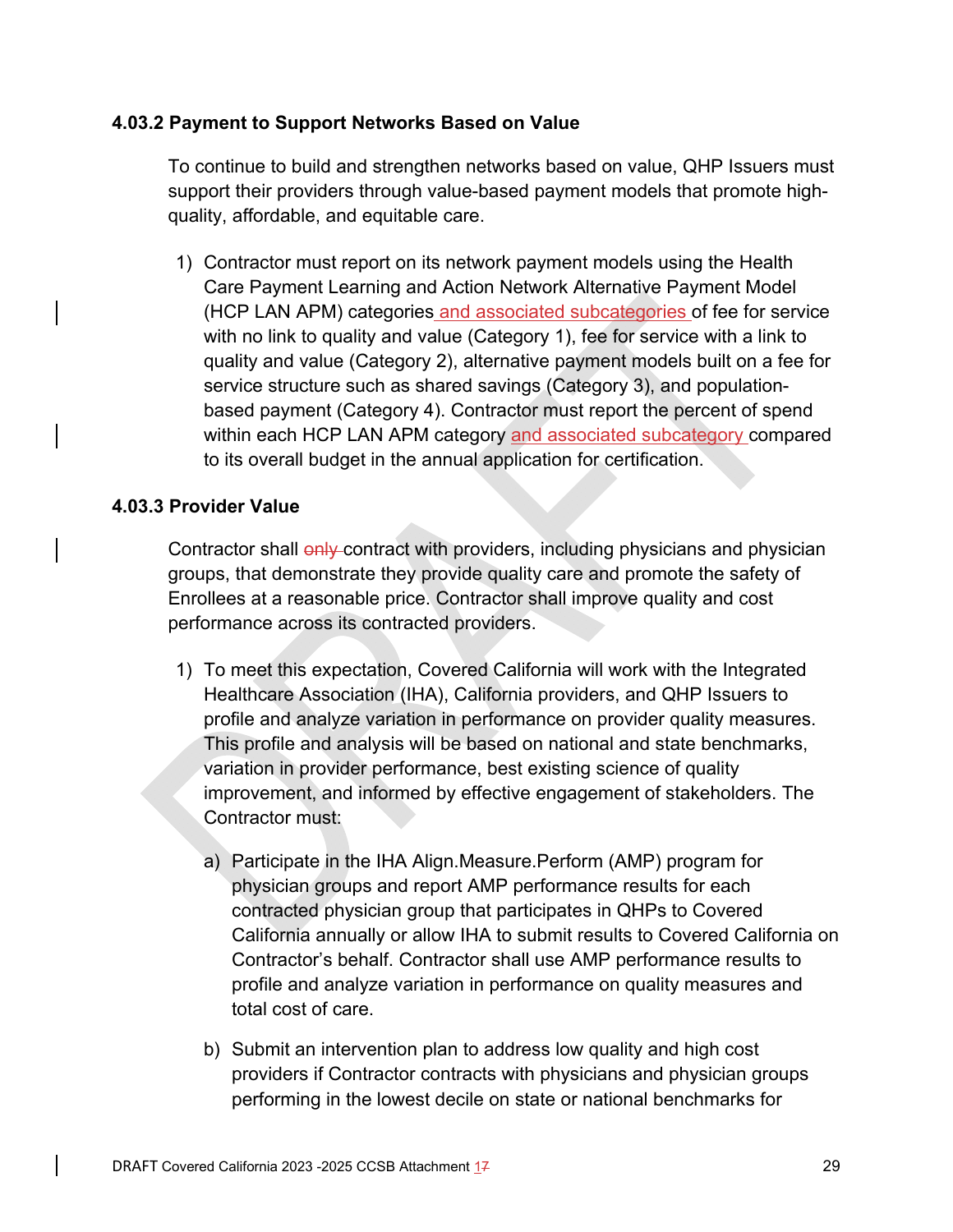quality and highest decile on cost. The intervention plan may include quarterly provider performance reviews, providing technical assistance for specific quality and cost domains, tying provider payment to quality and cost, or providing technical assistance for specific quality and cost domains, excluding the provider from the QHP network, and other similar activities. Contractor must continue to comply with applicable network adequacy standards, with attention to access for rural and traditionally underserved populations. The intervention plan is subject to review and approval by Covered California.

- 2) Covered California encourages collaboration among QHP Issuers in order to achieve maximum quality and safety performance in provider networks. To this end, Covered California will provide technical assistance to foster this collaborative effort through the Clinical Leaders Forum, Plan Management Advisory group, and other venues as helpful.
- 2)3) To demonstrate Contractor is managing provider costs, Contractor must report in the annual application for certification:
	- a) The factors Contractor considers in assessing relative unit prices and total cost of care;
	- b) Contractor's analysis of variation in unit prices including capitation rates;
	- c) The extent to which Contractor adjusts for or analyzes the reasons for cost factors based on elements such as area of service, population served, market dominance, services provided by the facility (e.g., trauma or tertiary care), or other factors;
	- d) How unit prices, capitation rates, and total cost of care are used in the selection of providers in networks for QHPs; and
	- e) Each provider by region and their distribution by cost deciles or describe other ways providers and facilities are grouped by costs such as comparison of costs as a percentage of Medicare costs and the percentage of costs for Contractor that are expended in each cost decile.

### **4.03.4 Hospital Value**

Contractor shall only contract with hospitals that demonstrate they provide highquality, affordable, and equitable care and promote the safety of Enrollees. Contractor shall improve quality and cost performance across its contracted hospitals.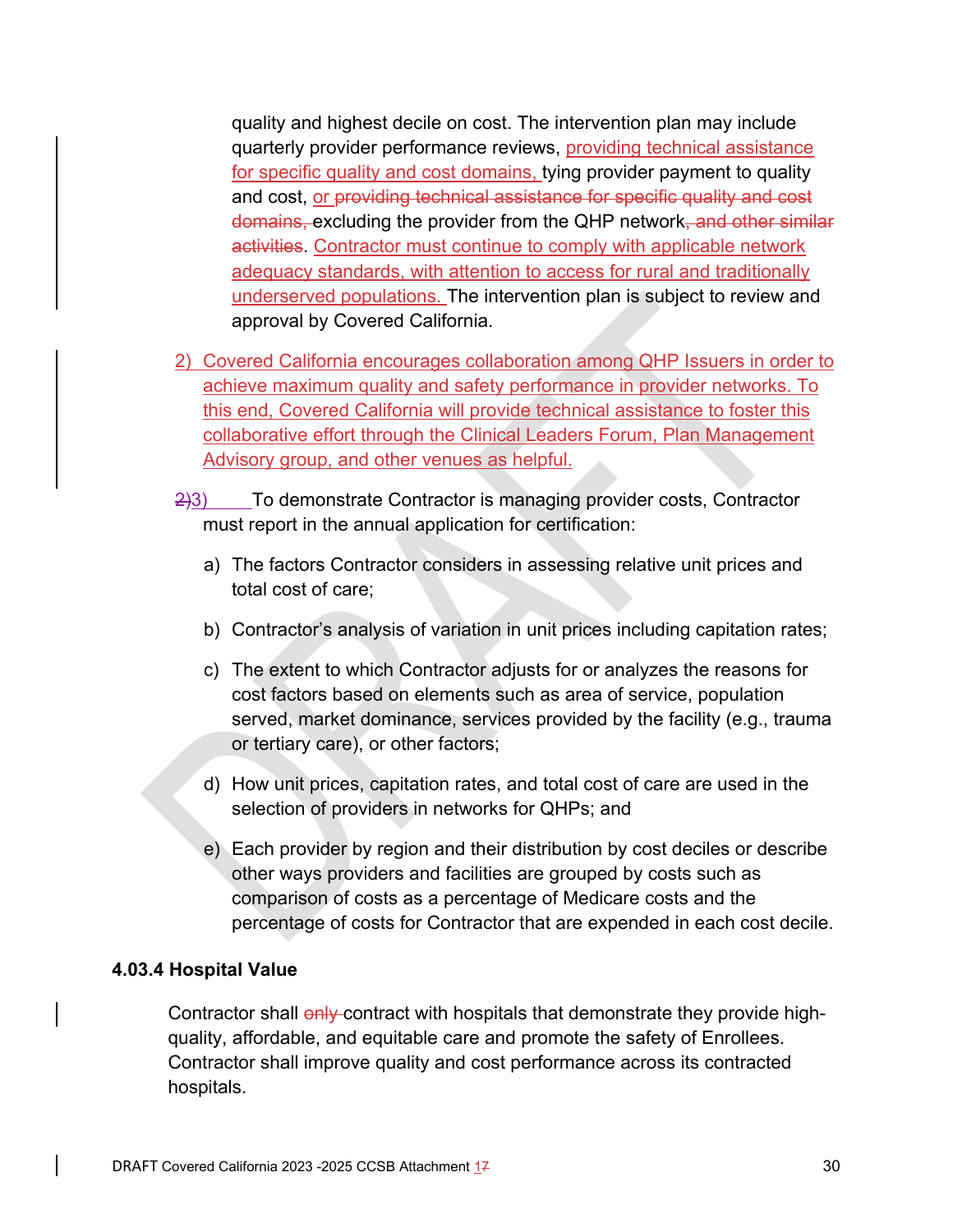- 1) To meet this expectation, Covered California will work with Cal Hospital Compare, California hospitals, and QHP Issuers to profile and analyze variation in performance on hospital quality measures. Analysis will be based on best available national and state benchmarks, variation in hospital performance considering hospital case mix and services provided, best existing science of quality improvement including the challenges of composite measures, and informed by effective engagement of stakeholders. Assessment of hospital quality and safety shall not be based on a single measure alone. Contractor must:
	- a) Submit an intervention plan to address low quality hospitals if Contractor contracts with hospitals performing in the lowest decile on state or national benchmarks for quality and safety. The intervention plan may include quarterly hospital performance reviews, tying hospital payment to quality and safety, providing technical assistance for specific quality and safety domains, implementation of corrective action plans, tying hospital payment to quality and safety, assessment of hospital resources,andor excluding the hospital from the QHP network, or other similar activities. Contractor must continue to comply with applicable network adequacy standards, with attention to geographical access needs and specific specialty service needs. The intervention plan is subject to review and approval by Covered California.
- 2) Covered California encourages collaboration among QHP Issuers in order to achieve maximum quality and safety performance in hospital networks. To this end, Covered California will provide technical assistance to foster this collaborative effort through the Clinical Leaders Forum, Plan Management Advisory group, and other venues as helpfulas necessary.
- 3) To demonstrate Contractor is managing hospital and facility costs, Contractor must report in the annual application for certification:
	- a) The factors Contractor considers in assessing relative unit prices and total cost of care;
	- b) The extent to which Contractor adjusts for or analyzes the reasons for cost factors based on elements such as area of service, population served, market dominance, services provided by the facility (e.g., trauma or tertiary care), or other factors;

c) How Contractor uses hospital price transparency data;

 $\frac{d}{c}$  How unit prices, total cost of care, and data obtained from the CMS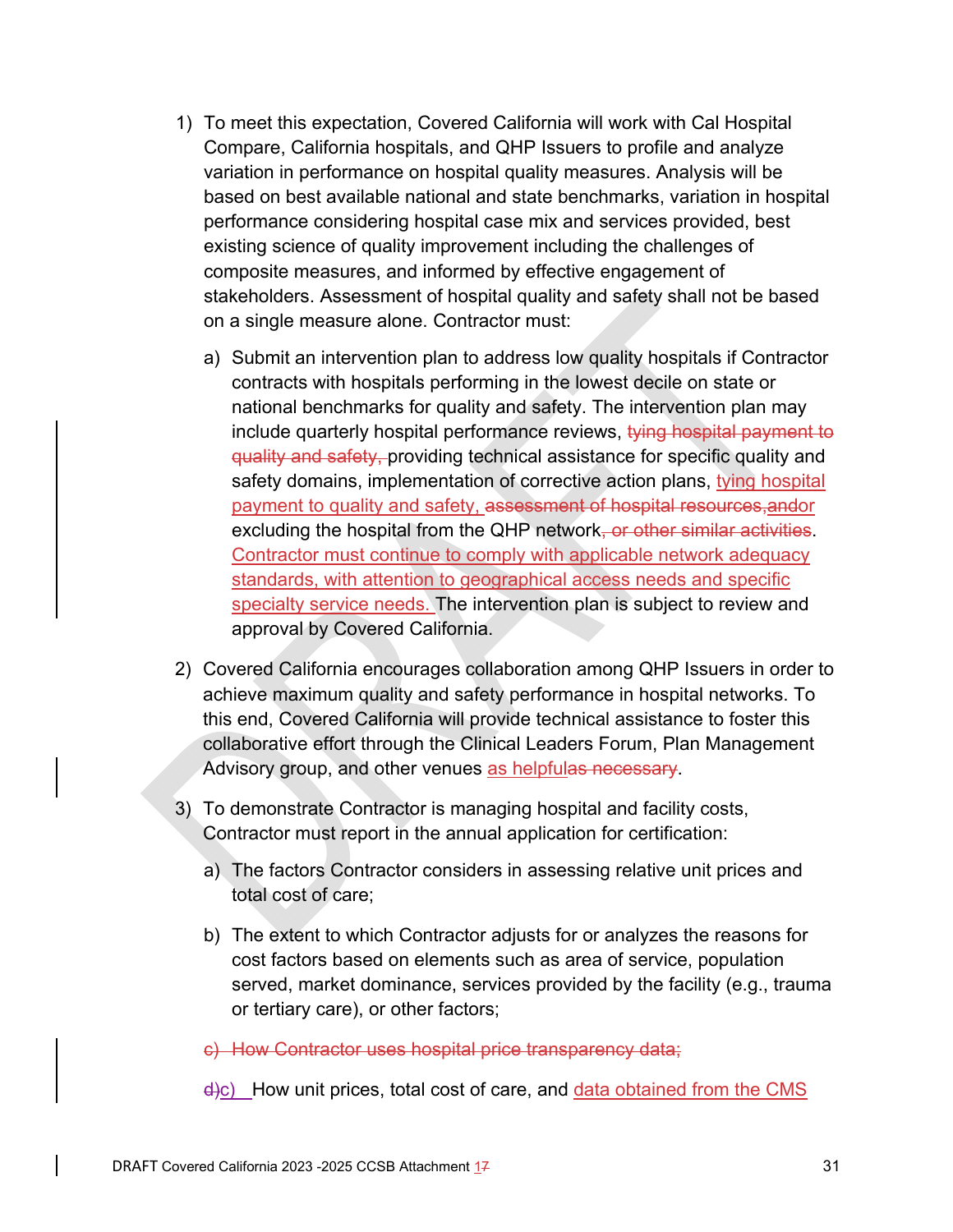Hospital Price Transparency pRulerice transparency data are used in the selection of facilities in networks for QHPs; and

- d) Each facility by region and their distribution by cost deciles, or describe other ways facilities are grouped by costs such as comparison of costs as a percentage of Medicare costs and the percentage of costs for Contractor that are expended in each cost decile.
- 4) Covered California supports price transparency as a resource for Enrollees to make better informed decisions about their health care. In alignment with the CMS Hospital Price Transparency rule, Contractor shall annually report:
	- a) A list of network hospitals by region that do not provide a machinereadable file that includes payer-specific negotiated amounts for all the services that could be provided by the hospital on an inpatient or outpatient basis; and
	- The number and percent of network hospitals by region that provide information on the 70 CMS-specified shoppable services through

a machine-readable file or

b) a price estimator tool that provides consumers with an individualized estimate of their out-of-pocket costs; orand

tThe number and percent of network hospitals that

a)c) do not provide price information for shoppable services.

## **4.03.5 Hospital Payments to Promote Quality and Value**

Hospitals play a pivotal role in providing critical care to those in the highest need and should be supported with coordinated efforts across health plans and purchasers. Value based payments can be a driver to promote and reward better quality care rather than payment based on service volume.

1) Contractor shall adopt a hospital payment methodology for each general acute care hospital in its QHP networks that places the hospital at-risk or subject to a bonus ties payment for to quality performance.

CMS Critical Access Hospitals, as defined by the Centers for Medicare and Medicaid, and Long Term Care hospitals, Inpatient Psychiatric hospitals, Rehabilitation hospitals, and Children's hospitals are not subject to this requirement. Contractor is accountable for the quality of care and safety of Covered California Enrollees receiving care in these hospitals.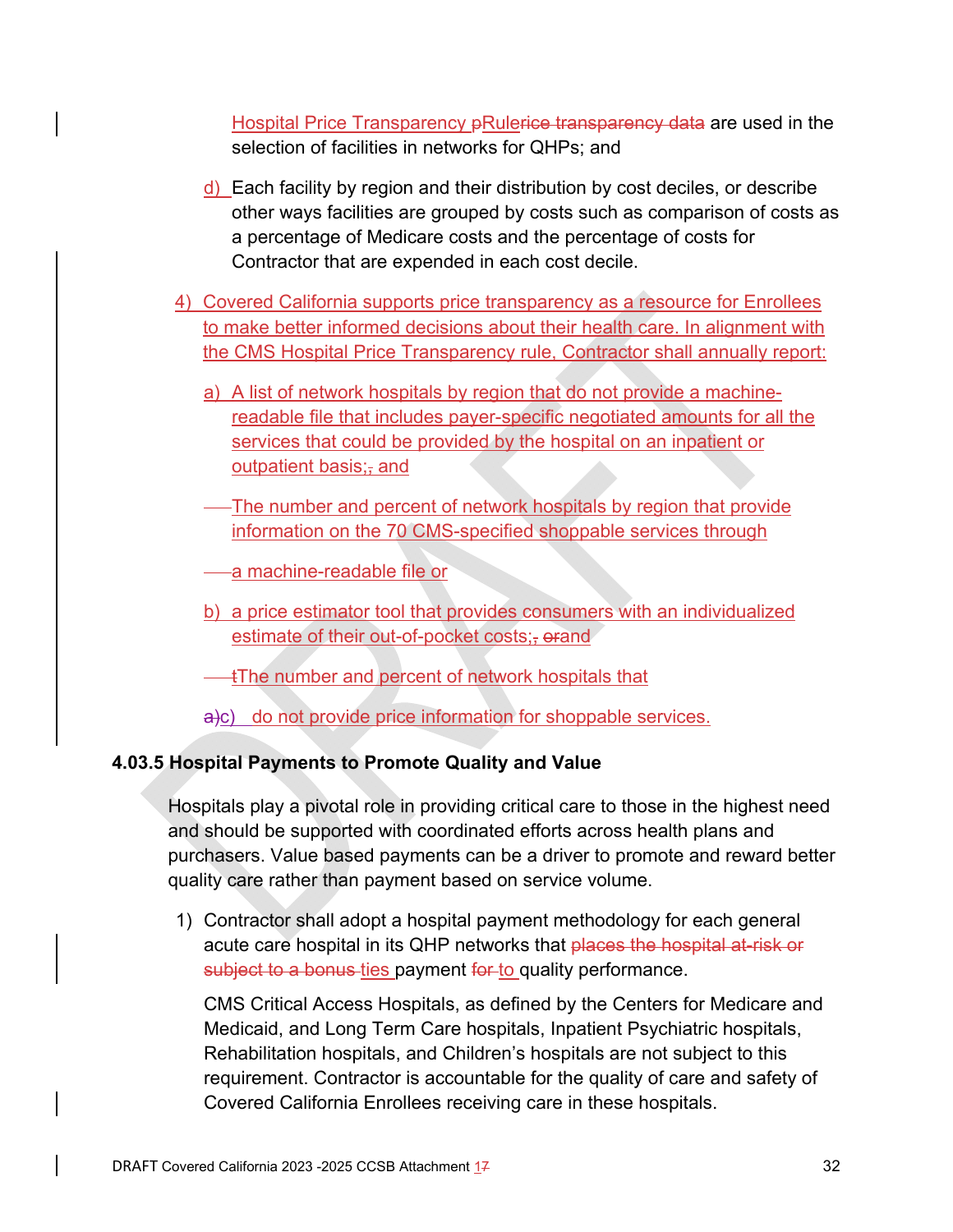- 2) In developing payment methodology, Contractor shall consider data from adopt balancing measures such as Hospital Consumer Assessment of Healthcare Providers and Systems (HCAHPS), Leapfrog hospital safety scores, and Cal Hospital Compare Patient Safety Honor Roll. + track, address, and prevent unintended consequences from at-risk payments, including the exacerbation of healthcare disparities.
- 3) Implementation of this requirement may differ for integrated delivery systems and accountable care organizations and require alternative mechanisms for linking payment to performance. Those hospitals participating in an IDS or ACO that have shared risk or other accountability for total cost of care shall be considered to have met this performancebased payment requirement as outlined in Article 4.03.5.
- 4) Contractor must report in the annual application for certification:
	- a) The amount and structure for its hospital performance-based payment strategy, including the shared-risk and performance payment structure to hospitals participating in ACOs, if applicable.
	- b) The metrics that are applied for performance-based payments such as: mortality, Hospital Associated Infections (HAIs), adherence to sepsis management guidelines, readmissions, or satisfaction as measured through HCAHPS. Such metrics should be commonly in use in hospitals and endorsed by the National Quality Forum to limit hospital measurement burden or in current use by the CMS Value Purchasing programs for Inpatient, Outpatient and Ambulatory Surgery.
	- c) The percent of network hospitals operating under contracts reflecting this payment methodology.
	- d) The dollars and percent, or best estimate, that is respectively paid or withheld to reflect value, including the extent to which the "at-risk" payments take the form of bonuses, withholds, or other performancebased payment mechanisms.
	- e) The dollars and percent, or best estimate, of hospital payments that are tied to hospital "improvement" versus "attainment" of a performance threshold.
- 5) Contractor shall work with Covered California to provide comparison reporting for the requirements in Article 4.03.5 for all lines of business to compare performance and inform future Covered California requirements in this area.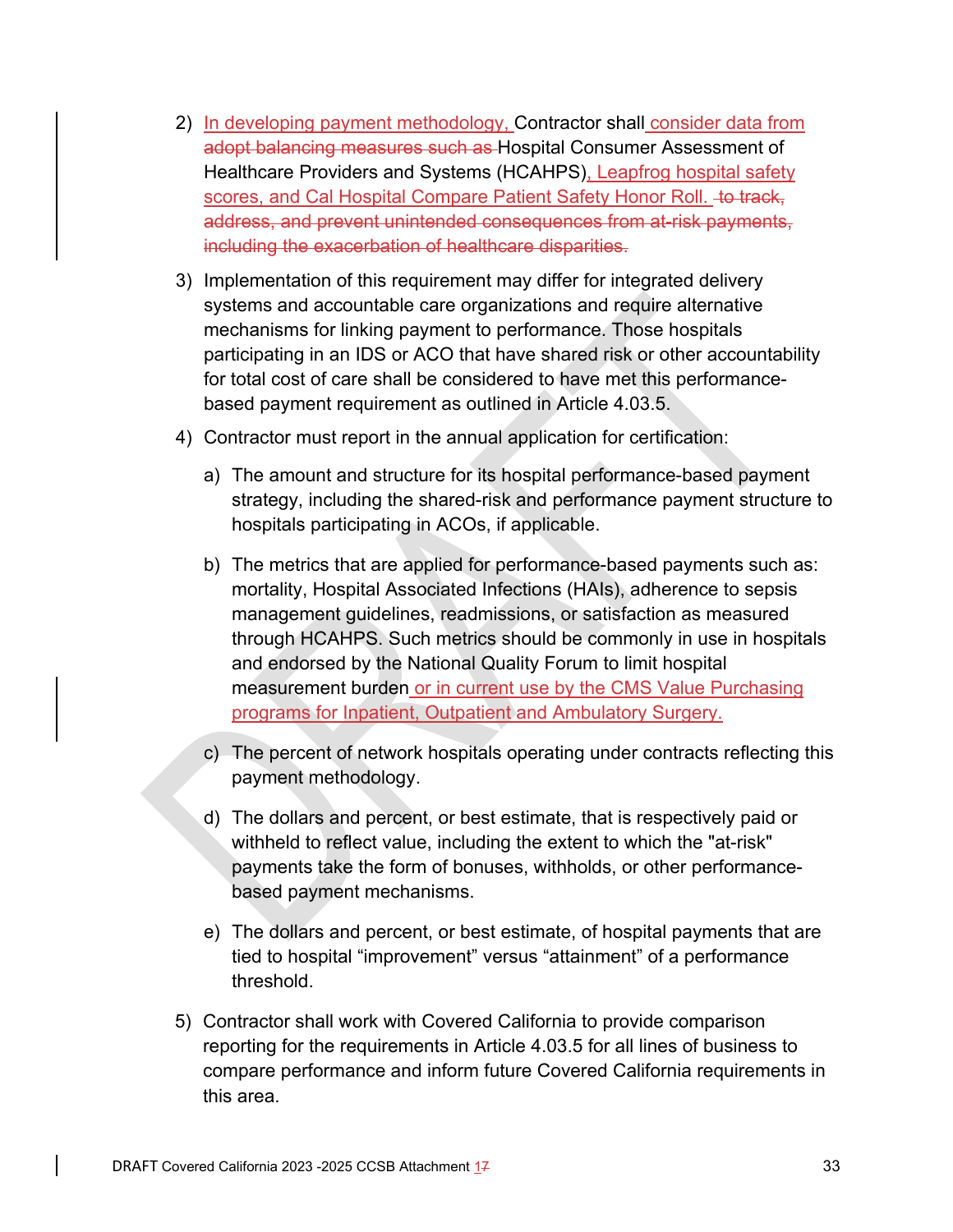### **4.03.6 Hospital Patient Safety**

Covered California has focused on aligned and collaborative efforts to promote hospital safety based on the recognition that improving hospital performance in this area requires a comprehensive and cross-payer approach. Monitoring and improving hospital safety measures will improve clinical outcomes and reduce wasteful healthcare spending.

1) Contractor shall work with Covered California to support and enhance acute general hospitals' efforts to promote safety for their patients.

CMS Critical Access Hospitals, as defined by the Centers for Medicare and Medicaid, and Long Term Care hospitals, Inpatient Psychiatric hospitals, Rehabilitation hospitals, and Children's hospitals are excluded from this requirement.

- 2) Covered California has identified a set of patient safety measures for quality improvement focus consisting of five hospital associated infections (HAIs) measures and sepsis management (SEP-1) measure. Substituting patient safety measures in future years will be done so in a transparent manner and in collaboration with stakeholders. The required patient safety measures are:
	- a) Catheter-associated Urinary Tract Infection (CAUTI) (NQF #0138);
	- b) Central Line Associated Blood Stream Infection (CLABSI) (NQF #0139);
	- c) Surgical Site Infection (SSI) with focus on colon (NQF #0753);
	- d) Methicillin-resistant Staphylococcus aureus (MRSA) (NQF #1716);
	- e) Clostridioides difficile colitis (C. Diff) infection (NQF #1717); and
	- f) Sepsis Management (SEP-1).
- 3) Contractor must report its strategies to improve safety in network hospitals in the annual application for certification. The quality improvement strategies will be informed by review of specified patient safety measures in in Article 4.03.6.2 for all network hospitals.
- 4) The Contractor shall work with its contracted hospitals to continuously pursue a Standardized Infection Ratio (SIR) of 1.0 or lower for each of the specified HAIs. The Contractor shall also work with its contracted hospitals to improve adherence to the Sepsis Management (SEP-1) guidelines.
- 5) Covered California is committed to addressing the opioid epidemic and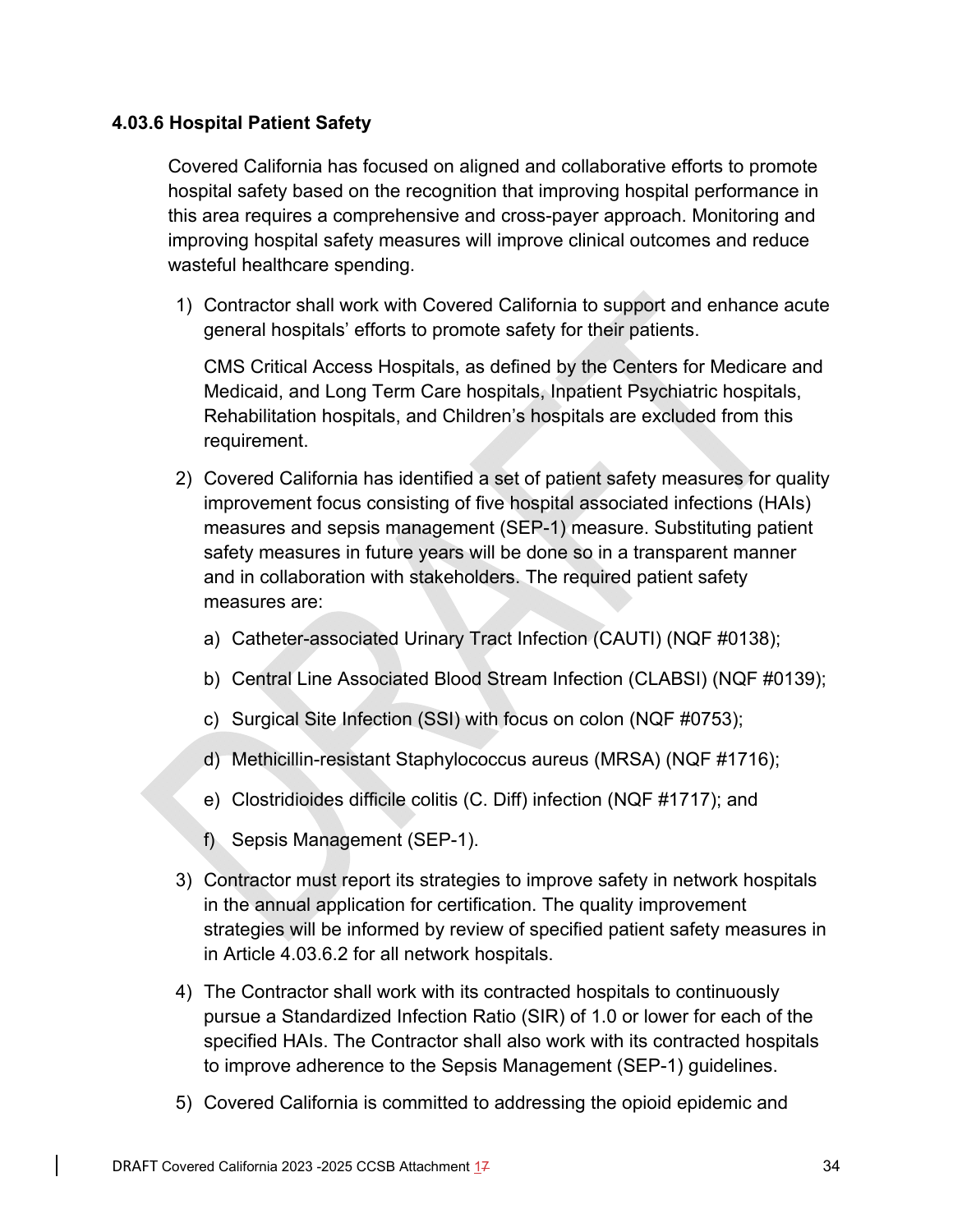continues to pursue improvement in the appropriate use of opioids in both the outpatient and hospital settings. Article 2.03.1 addresses opioid use in the outpatient setting. To support the appropriate use of opioids in the hospital setting:

- a) Contractor must report its strategies to improve the appropriate use of opioids in its network hospitals in the annual application for certification.
- b) Covered California expects Contractor to encourage all network hospitals to utilize the Opioid Management Hospital Self-Assessment which outlines key milestones to achieving opioid safety, and to participate in the Opioid Care Honor Roll program from Cal Hospital Compare. The self-assessment can be accessed from: https://calhospitalcompare.org/wp-content/uploads/2021/05/Opioid-Mgmt-Hospital-Self-Assessment\_2021\_FINAL.pdf.

### **4.03.7 Maternity Care**

According to the World Health Organization, maternal health refers an individual's health during pregnancy, childbirth, and the postpartum period. Covered California is committed to addressing all three phases to provide a comprehensive approach to maternal health.

- 1) Cesarean sections (C-sections) can be lifesaving, but significant numbers of low-risk, first-time pregnancies are undergoing this invasive surgery when it is not medically necessary. Reducing the rate of unnecessary C-sections improves health outcomes and patient safety. To avoid unnecessary Csections, Contractor must:
	- a) Work collaboratively with Covered California to promote and encourage all network hospitals that provide maternity services to use the resources provided by California Maternity Quality Care Collaborative (CMQCC) and enroll in the CMQCC Maternal Data Center (MDC).
	- b) Review information on C-section rate for Nulliparous, Term, Singleton, Vertex (NTSV) deliveries and use it to inform a hospital engagement strategy to reduce NTSV C-sections, such as quarterly hospital and provider performance reviews, providing technical assistance for specific quality and safety domains, and other similar activities.
	- c) Adopt value-based payment strategies structured to support only medically necessary care with no financial incentive to perform Csections for all contracted physicians and hospitals by year end 2023.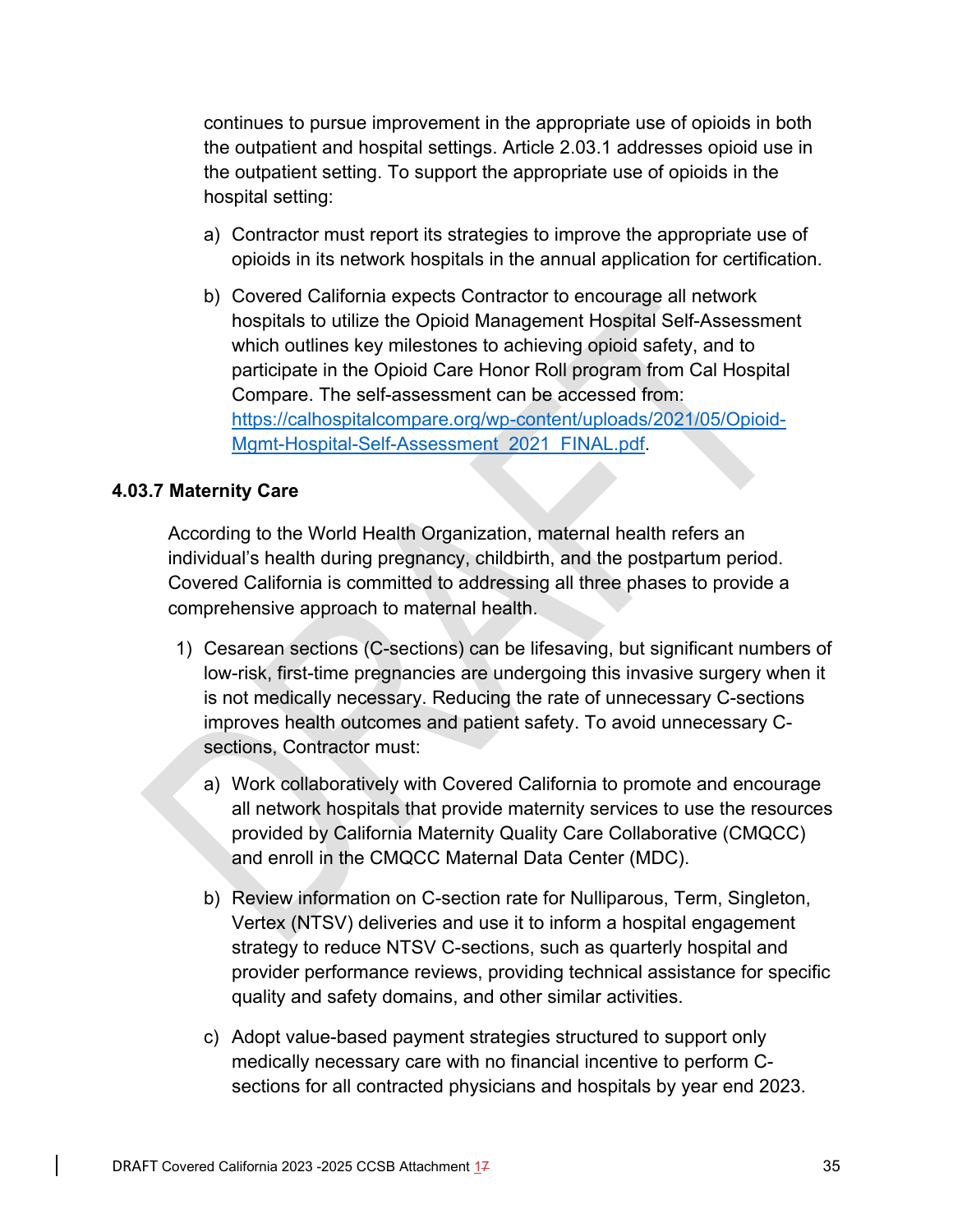These value-based payment strategies include:

- i. Blended case rate payment for both physicians and hospitals;
- ii. Including a NTSV C-section metric in existing hospital and physician quality incentive programs; and
- iii. Population-based payment models, such as maternity episode payment models.
- d) Contractor must annually report in the application for certification:
- i. How it is engaging with providers and Enrollees to promote the appropriate use of C-sections; and
- ii. Its payment strategy for maternity care, including how this strategy promotes the appropriate use of C-sections, and the number and percent of network maternity hospitals under each strategy.
- e) Covered California expects Contractor to encourage providers with high rates of NTSV C-section delivery to pursue CMQCC coaching. Covered California expects the Contractor to consider NTSV C-section rate, improvement trajectory, and willingness to engage in coaching as part of its maternity hospital contracting decisions and terms by year end 2023 and annually thereafter. Covered California does not expect Contractor to base poor performance, and potential network removal decisions, on one measure alone.
- 2) Maternal health disparities exist in across all three phases the full spectrum of maternal health, from preconception, to pregnancy, and the postpartum period. Disparities in maternal health disproportionately affect bBlack and Latino women populations at higher rates than other racial groups. Reducing and eliminating gaps in maternal healthcare requires a multifaceted approach. To accomplish this, Contractor must:
	- a) Annually submit patient level data files for the following HEDIS measures in accordance with Article 1.02.1:
		- Prenatal and Postpartum Care (PPC) (NQF #1517)
		- i. Prenatal Depression Screen and Follow-up (PND-E)
	- Postnatal Depression Screen and Follow-up (PDS-E)
	- b) Annually report in the application for certification: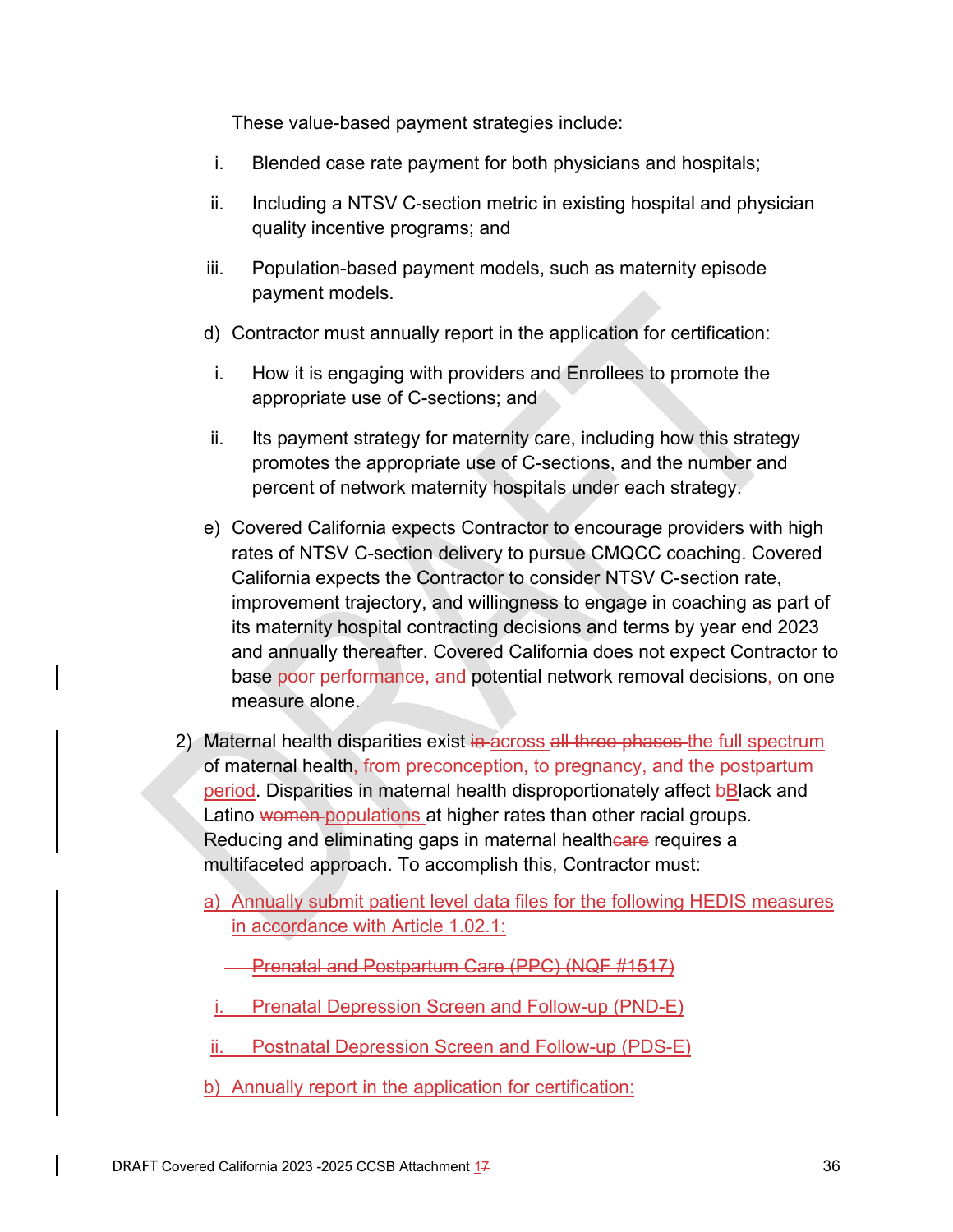- i. How it is engaging with its contracted providers to improve performance on the maternal health measures in 4.03.7.2, which may include performance reviews, evidence-based interventions, and participation in quality collaboratives.
- ii. How it identifies maternal health disparities among its maternity Enrollees.
- iii. How it engages with hospitals and providers to address maternal health disparities. Engagement may include quarterly performance reviews, data analysis on race and ethnicity of its maternity Enrollees and outcomes, implementation of corrective action plans, or trainings on implicit bias for perinatal staff.
- iv. How it supports its maternity Enrollees, such as access to culturally and linguistically appropriate maternity care, referrals to group prenatal care or community-centered care models for patients, in home lactation and nutrition consultants, doulas for postpartum care, and related services.
- c) Contractor must engage with Covered California to review its performance on the Prenatal and Postpartum Care (PPC) (NQF #1517) measure, the Prenatal Depression Screen and Follow-up (PND-E), Postnatal Depression Screen and Follow-up (PDS-E), and the strategies reported in accordance with Article 4.03.7.
- CollaborateWork with its contracted providers to collect Prenatal Depression Screen and Follow-up (PND-E) and Postnatal Depression Screen and Follow-up (PDS-E) HEDISmeasure results for its Enrollees and report results in the annual application for certification. Contractor must engage with Covered California to review its performance.Work collaboratively with Covered California to promote and encourage all innetwork hospitals that provide maternity services to use the resources provided by California Maternity Quality Care Collaborative (CMQCC) and the California Department of Public Health's Maternal, Child and Adolescent Health (MCAH) Division to address maternal health disparities.
- a) Annually report in the application for certification:

Annually report in the application for certification:

Its strategies to improve its rates on the following HEDIS measures, which may include evidence-based interventions or participation in quality collaboratives: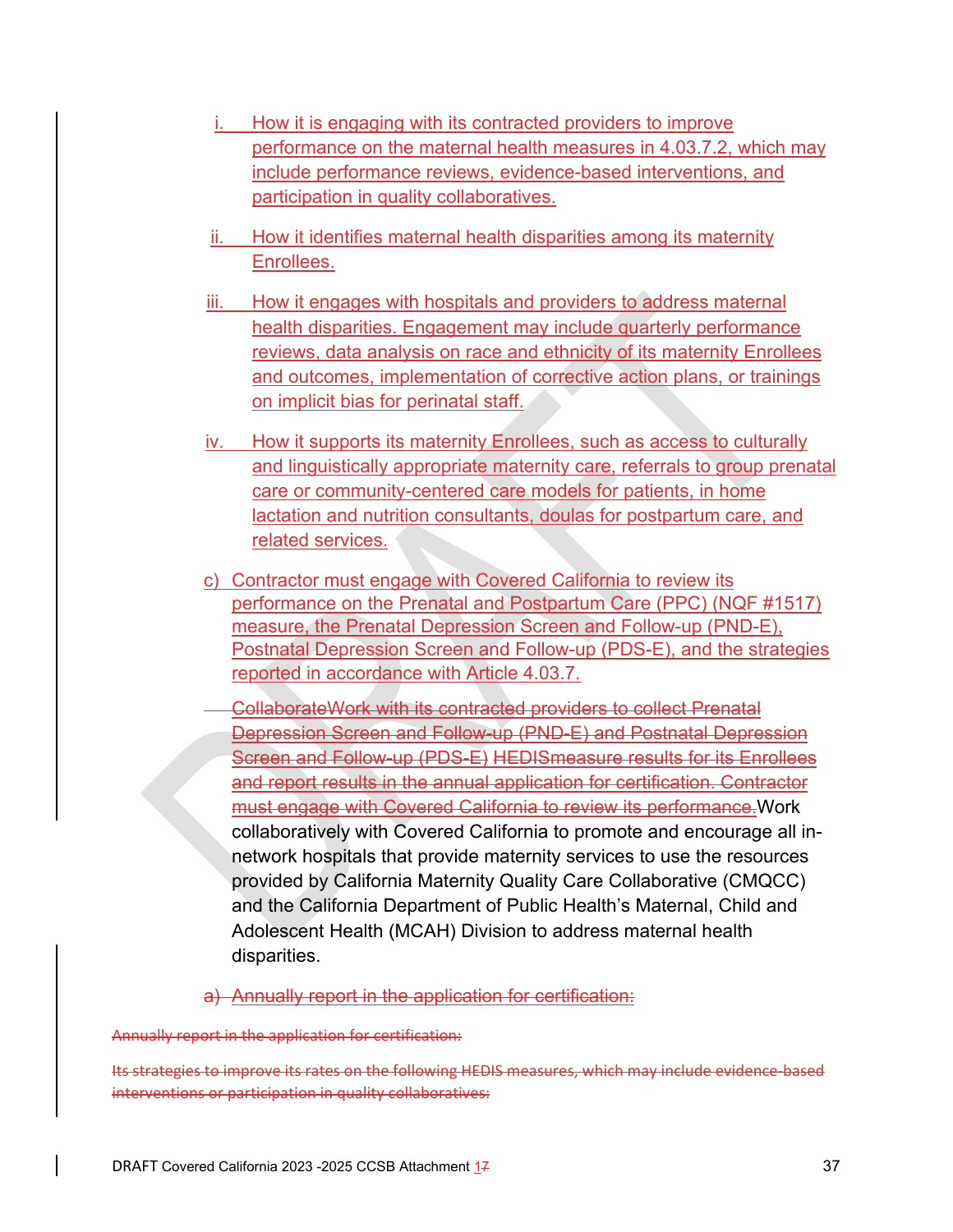(1) Prenatal and Postpartum Care (PCC) (NQF #1517)

(2) Prenatal Depression Screen and Follow‐up (PND‐E)

(3) Postnatal Depression Screen and Follow‐up (PDS‐E)

How it identifies maternal health disparities among its maternity Enrollees.

#### d) How it identifies maternal health disparities among its maternity Enrollees.

- i. How it engages with hospitals and providers to reduce and eliminateaddress maternal health disparities. Engagement may include but not be limited to quarterly performance reviews, data analysis on race and ethnicity of its maternity Enrollees and outcomes, implementation of corrective action plans, andor assessment of hospital resources, trainings on implicit bias for perinatal staff, and other similar activities.
- ii. How it supports its maternity Enrollees, such as access to culturally and linguistically appropriate maternity care, referrals to group prenatal care or community-centered care models for patients, in home lactation and nutrition consultants, doulas for postpartum care, and similar related services.

## **4.04 Telehealth**

Telehealth includes synchronous and asynchronous patient-provider communication, remote patient monitoring, e-consults, hospital at home, and other virtual health services. TelehealthTelehealth has the potential to improve access to and cost of care when used for the right conditions under the right payment models. Potential benefits include addressing can be used to provide timely access to medical care, increase access to services like behavioral health in which there are particular access barriers due to a limited workforce, and improve self-care management through remote patient monitoring. Telehealth also offers additional access points to medical care that is responsive, patient centered, and reduces barriers to care such as transportation, childcare, limited English proficiency (LEP), and time off work which may exist for Enrollees.

### **4.04.1 Telehealth Offerings**

In the annual application for certification, Contractor shall report the extent to which Contractor is supporting the use of telehealth, remote patient monitoring, and other technologies when clinically appropriate to assist in providing high quality, accessible, patient-centered care. Covered California encourages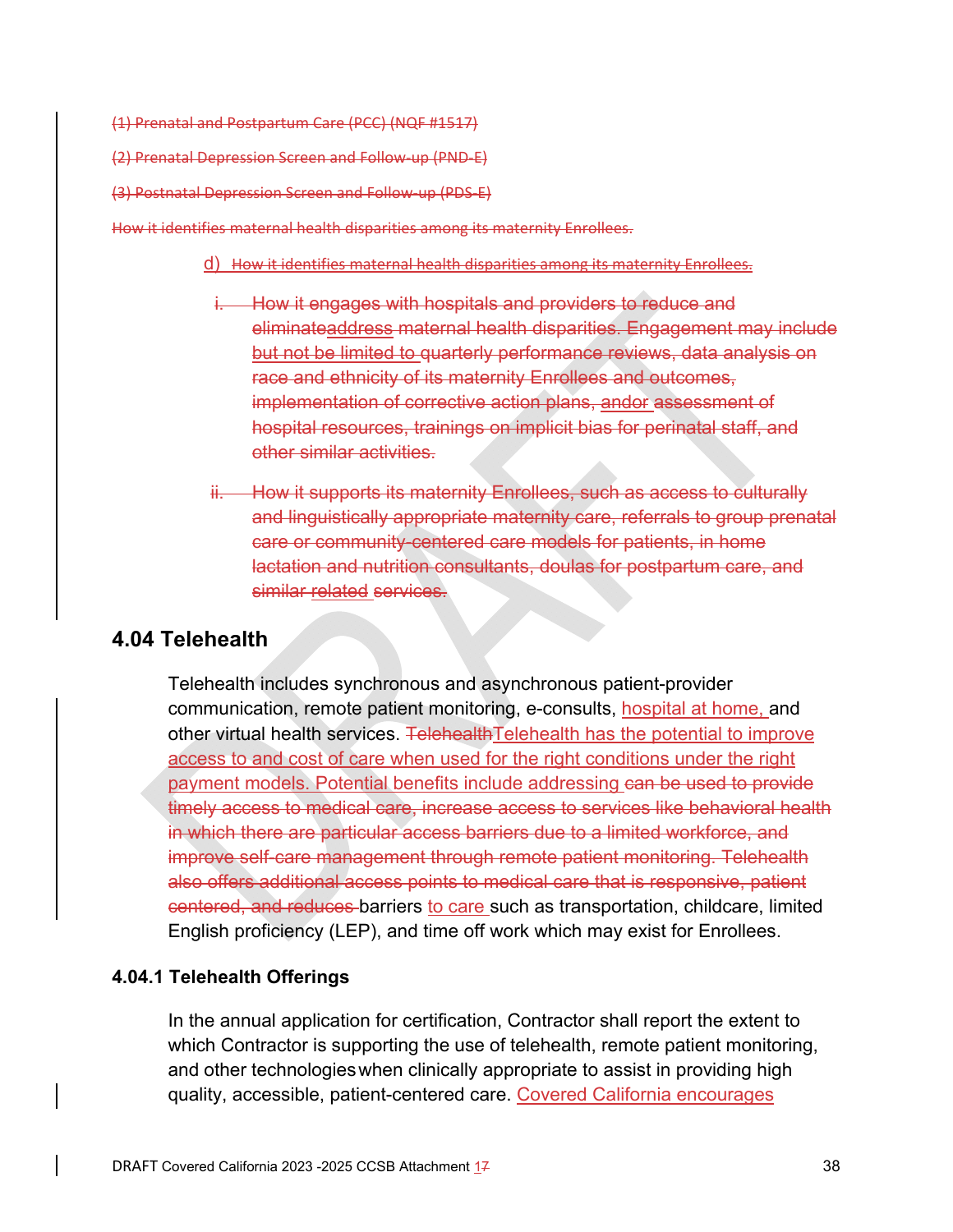Contractor to use network providers to provide telehealth whenever possible. Contractor must continue to comply with applicable network adequacy standards for in-person services. Specifically, Contractor must report:

- 1) The types and modalities of telehealth and virtual health services that Contractor offers to Enrollees, as well as the goal or desired outcome from the service (e.g. decreased ED visits, better access to specialty care, improved diabetes management, etc.), including:
	- a) Interactive dialogue over the phone (voice only encounter)
	- b) Interactive face to face (video and audio encounter)
	- c) Asynchronous via email, text, instant messaging or other
	- d) Remote patient monitoring (e.g. blood pressure, glucose control, etc.)
	- e) e-Consult
	- f) Hospital at Home

f)g) Other modalities

- 2) How Contractor is communicating with and educating Enrollees about telehealth services including:
	- a) Service availability explained on key Enrollee website pages, such as the home page and provider directory page; and
	- b) Service cost-share explained on key Enrollee website pages like the summary of benefits and coverage page and medical cost estimator page-; and
	- b)c) Interpreter service availability for telehealth explained on key Enrollee website pages, such as the home page and provider directory page.
- 3) The frequency of all-member communications to inform Enrollees of telehealth services.
- 4)3) How Contractor facilitates the integration and coordination of care between third party telehealth vendor services and primary care and other network providers, particularly if the telehealth service is for urgent care, chronic disease management, or behavioral health.
- $\frac{5}{4}$  How Contractor screens for Enrollee access barriers to telehealth services such as broadband affordability and lower-cost alternative modalities, digital literacy, availability of smartphonessmartphone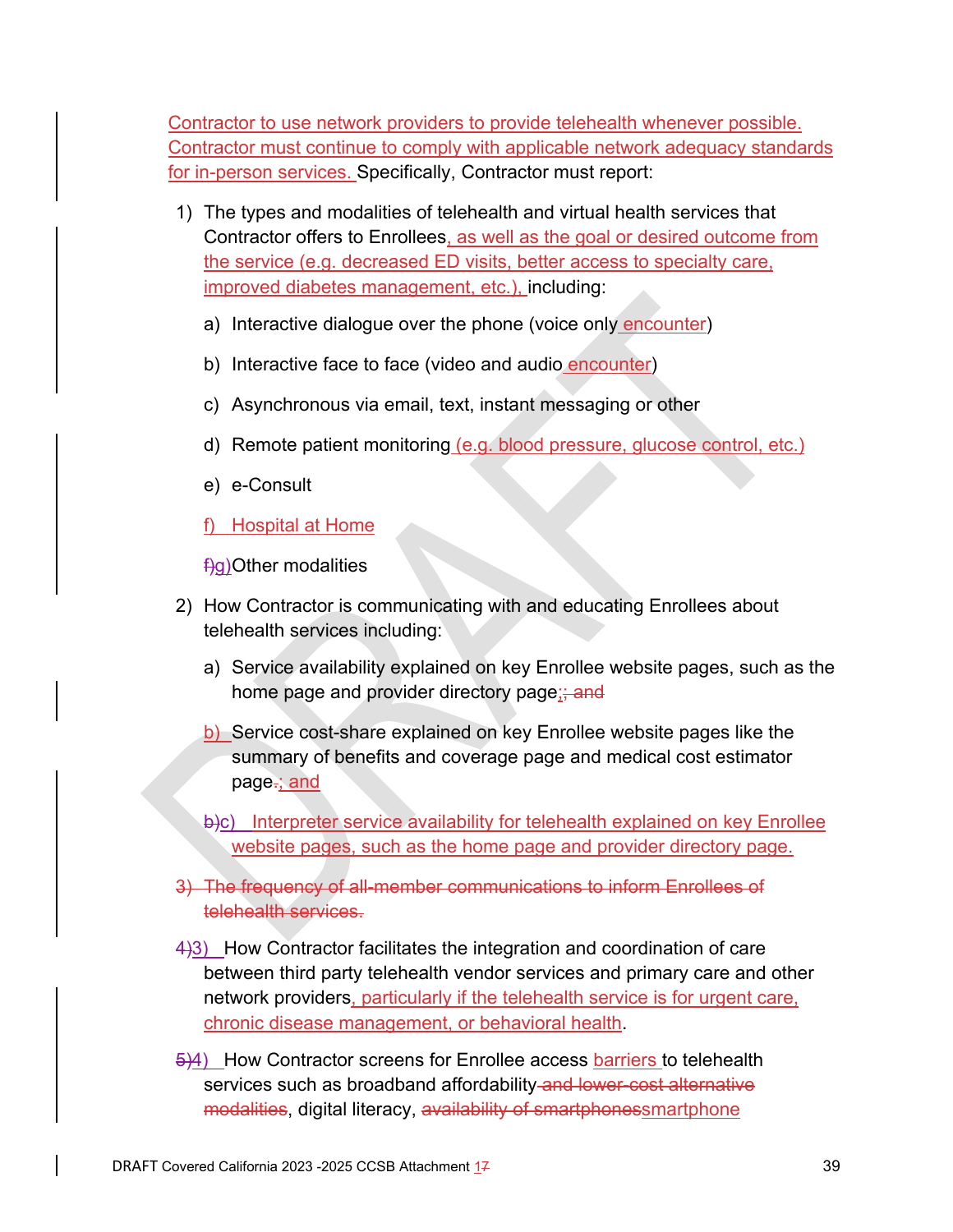ownerships or other devices for internet connectivity, and the geographic availability of high-speed internet services.

- 6)5) A description of Contractor's telehealth reimbursement policies for network providers and for third party telehealth vendors, including payment parity between:
	- a) Telehealth modalities, including voice only when appropriate, and comparable in-person services
	- b) Telehealth vendor and contracted provider rendered telehealth services.
- $7/6$ ) The impact telehealth has on cost and quality of care provided to Enrollees, which must include data onincluding the extent to which telehealth replaces or adds to utilization of **specialty care**, Emergency Department, or urgent care services.

### **4.04.2 Monitoring Telehealth Utilization**

Contractor must engage with Covered California to review its utilization of telehealth services using HEI data submitted in accordance with Article 5.02.1.

## **4.05 Participation in Quality Collaboratives**

Improving healthcare quality and reducing overuse and costs can only be done over the long-term through collaboration, data sharing, and effective engagement of hospitals, providers, and other providers of care. There are several established statewide and national collaborative initiatives that are aligned with Covered California's requirements and expectations for quality improvement, addressing health disparities, and improving data sharing.

Covered California and Contractor will collaboratively identify and evaluate the most effective programs for improving care for Enrollees. Covered California may require participation in specific quality improvement collaboratives and data sharing initiatives in future years. To inform this process, Contractor must report its participation in any of the following collaboratives or initiatives, including the amount of financial support (if any) the Contractor provides, in the annual application for certification:

a) American Joint Replacement Registry (AJRR) for California

b) The CalHIVE Network

 $\frac{c}{b}$ ) Cal Hospital Compare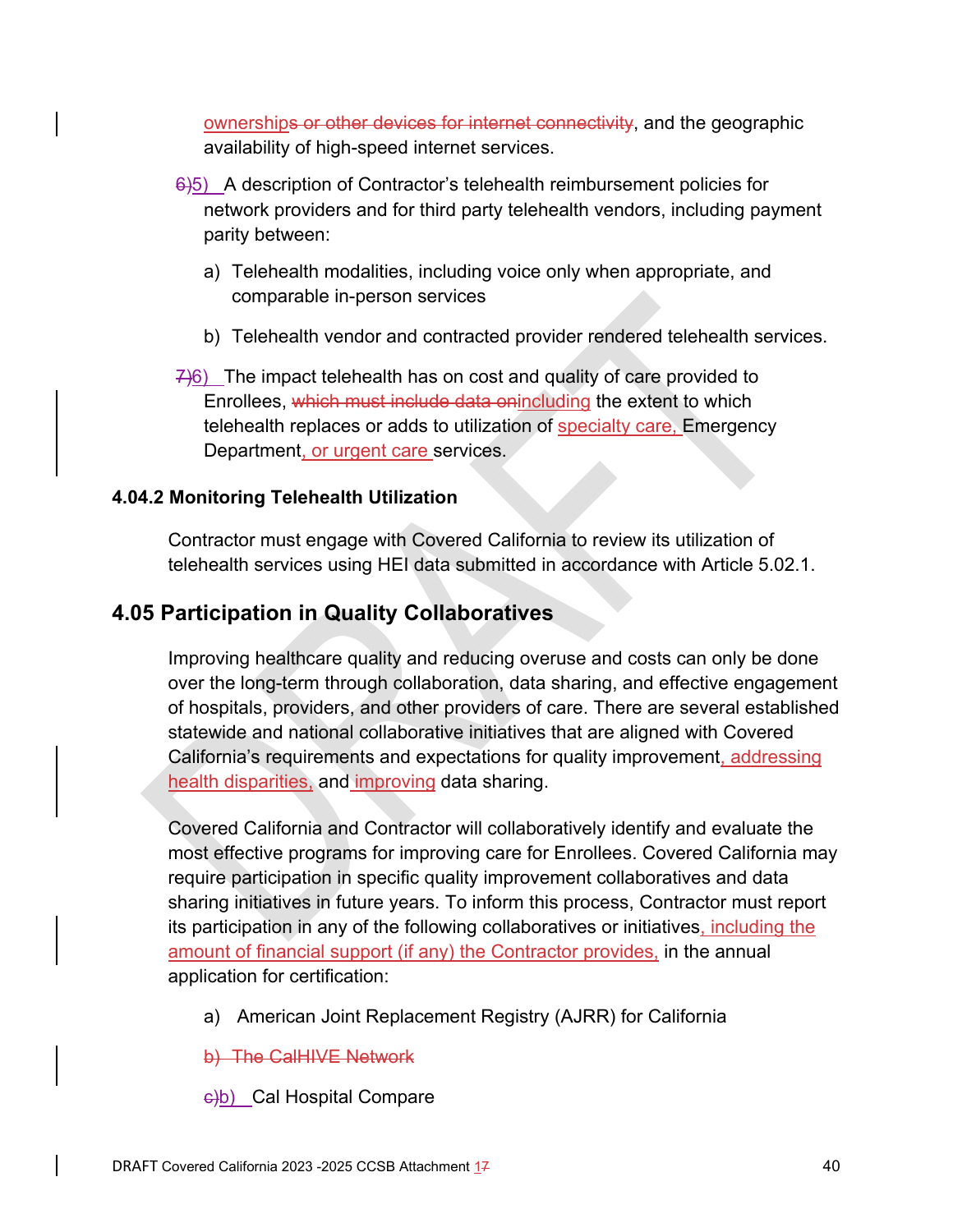d)c) California Maternal Quality Care Collaborative (CMQCC)

e)d) California Quality Collaborative (CQC)

f)e) Collaborative Healthcare Patient Safety Organization (CHPSO)

- f) California Improvement Network (CIN)
- g) California Right Meds Collaborative
- h) Leapfrog
- i) Integrated Healthcare Association (IHA)
- i)j) Symphony Provider Directory
- **i**)k) Health Care Payments Data (HPD) System
- k)l) Other similar collaboratives or initiatives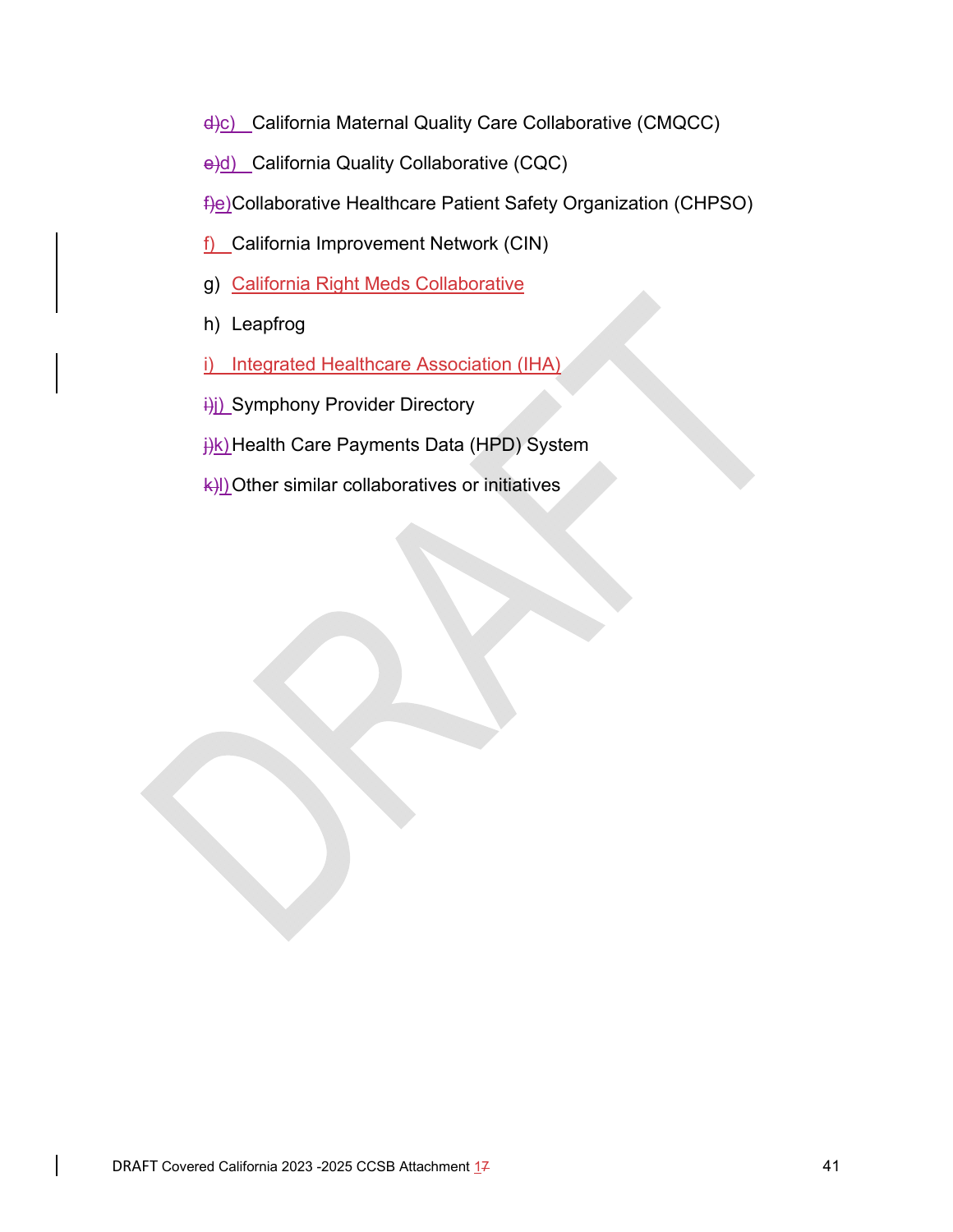# **ARTICLE 5 - MEASUREMENT AND DATA SHARING**

Measurement is foundational to assessing the quality, equity, and value of care provided by QHP Issuers to Enrollees. Because of this, Covered California uses a variety of HEDIS and CAHPS measures in its assessment of QHP performance, as well asand engages inis developing a robust Healthcare Evidence Initiative to assess further assess the dimensions of quality, equity, and value. Contractor agrees to work with Covered California to exchange and prioritize feedback on measure development and measure sets. This includes measurement refinements related to the National Committee for Quality Assurance (NCQA) Electronic Clinical Data System, the Quality Rating System, and Healthcare Evidence Initiative measures.

With the healthcare industry increasingly using electronic health records, data sharing along the healthcare continuum from patient to providers to hospitals to payers is a critical driver of quality of care. Covered California is committed to making patient data available and accessible to support population health management, clinical care, and coordination, decrease healthcare costs, reduce paperwork, improve outcomes, and give patients more control over their healthcare.

## **5.01 Measurement and Analytics**

## **5.01.1 Covered California Quality Rating System Reporting**

Contractor and Covered California recognize that the Quality Rating System is an important mechanism to monitor QHP Issuers for quality performance, an impartial and reliablestandardized source of consumer information for Enrollees and the public, and can inform measure alignment with other purchasers and measure sets.

- 1) Contractor shall annually collect and report to Covered California, for each QHP product type, its numerators, denominators, and rates for the measures included in the CMS Quality Rating System Measure Set. This includes data for select HEDIS and CAHPS measures and may also include data for other types of measures included in Quality Rating System. Contractor must provide such data to Covered California each year regardless of the extent to which CMS uses the data for public reporting or other purposes.
- 2) Contractor shall work with Covered California, including participating in quality assurance activities, in order for Covered California to produce the Quality Rating System ratings each year.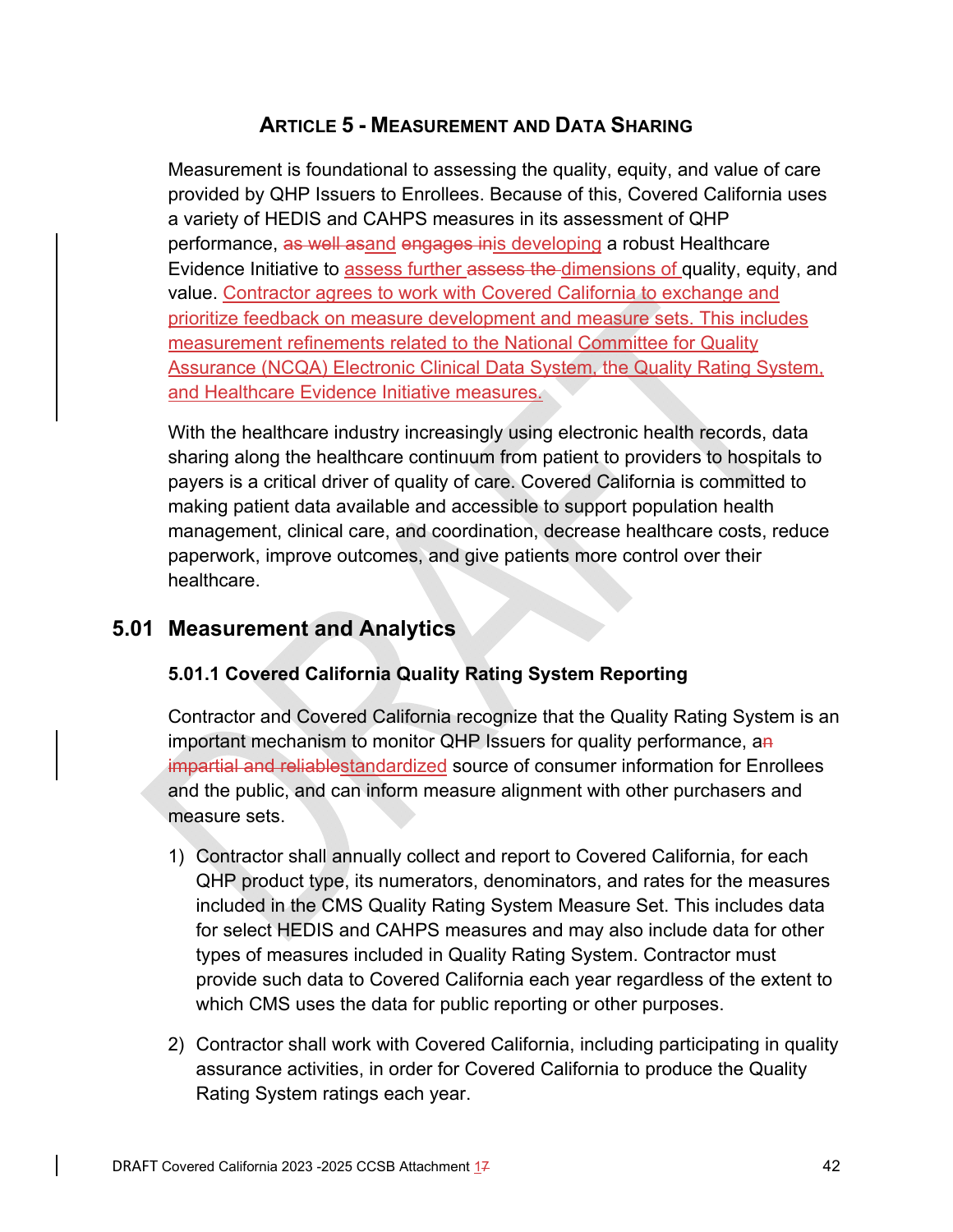3) Covered California reserves the right to use Contractor-reported data to construct Contractor summary quality ratings that Covered California may use for purposes such as supporting consumer choice, quality improvement efforts, establishing performance standards, and other activities related to Covered California's role as a Health Oversight Agency.

## **5.01.2 National Committee for Quality Assurance (NCQA) Quality Compass Reporting**

Contractor and Covered California recognize that performance measure comparison for the Covered California population to national benchmarks for commercial and Medicaid lines of business promotes health equity, informs efforts to address health disparities, and ensures consistent quality of care across all populations.

- 1) Contractor shall annually collect and report HEDIS and CAHPS scores to the National Committee for Quality Assurance (NCQA) Quality Compass for its commercial (which includes the Covered California population) and Medi-Cal lines of business. This submission to NCQA Quality Compass shall include the numerator, denominator, and rate for the NCQA Quality Compass required measures.
- 2) Contractor shall submit to Covered California HEDIS and CAHPS scores including the measure numerator, denominator, and rate for the required measures that are reported to the NCQA Quality Compass and DHCS, for each product type for which it collects data in California, if requested. For Contractors that have commercial lines of business that do not permit public reporting of their results to NCQA Quality Compass, HEDIS and CAHPS scores for the NCQA Quality Compass measures set must still be submitted to Covered California.
- 3) Contractor shall report such information to Covered California in a form that is mutually agreed upon by the Contractor and Covered California and participate in quality assurance activities to validate measure numerator, denominator, and rate data.

# **5.02 Data Sharing and Exchange**

## **5.02.1 Data Submission (Healthcare Evidence Initiative)**

Contractor must comply with the following data submission requirements:

1) General Data Submission Requirements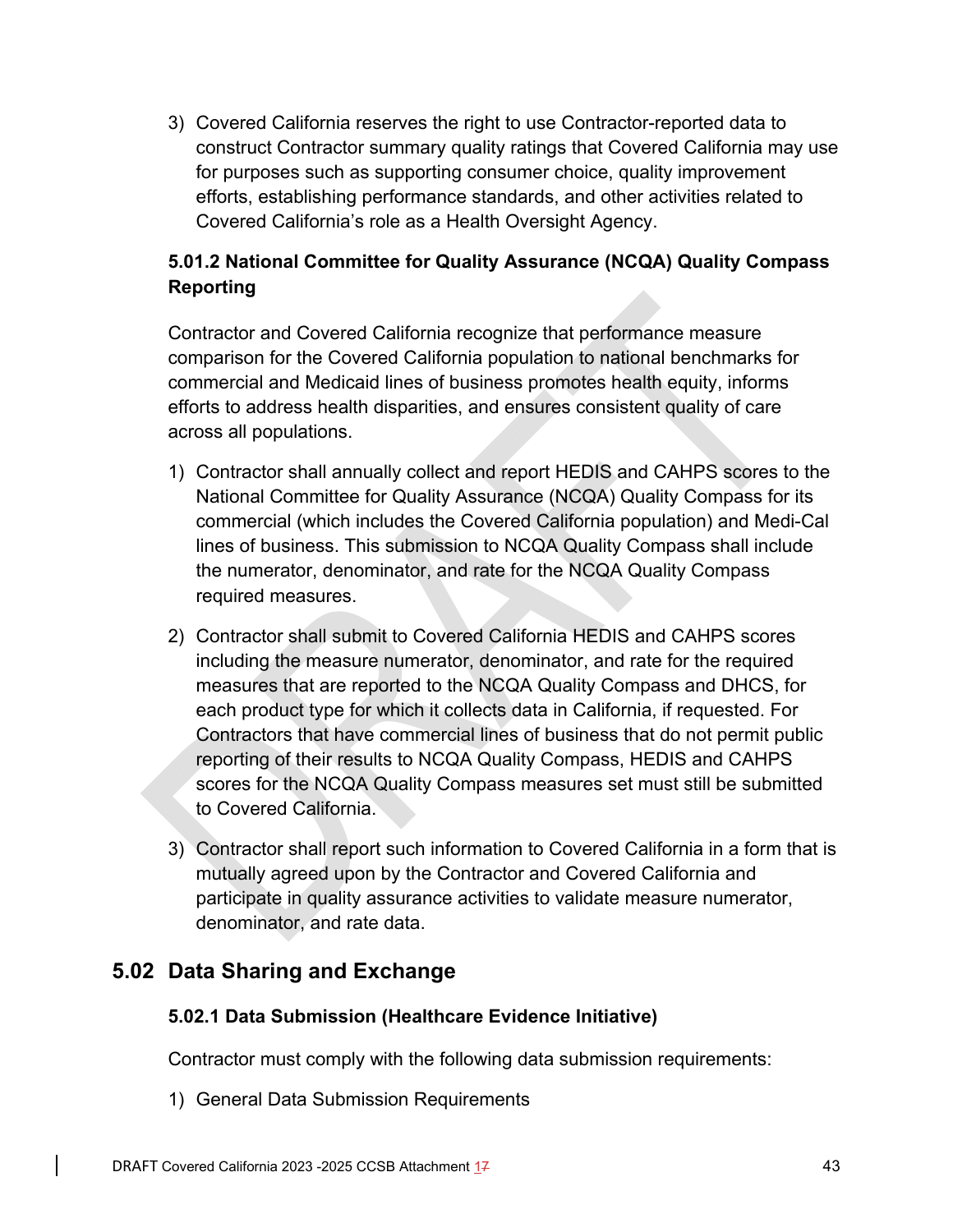- a) California law requires Contractor to provide Covered California with information on cost, quality, and disparities to evaluate the impact of Covered California on the healthcare delivery system and health coverage in California.
- b) California law requires Contractor to provide Covered California with data needed to conduct audits, investigations, inspections, evaluations, analyses, and other activities needed to oversee the operation of Covered California, which may include financial and other data pertaining to Covered California's oversight obligations. California law further specifies that any such data shall be provided in a form, manner, and frequency specified by Covered California.
- c) Contractor is required to provide Healthcare Evidence Initiative Data ("HEI Data") that may include data and other information pertaining to quality measures affecting enrollee health and improvements in healthcare eare coordinationquality and patient safety. This data may likewise include enrollee claims and encounter data needed to monitor compliance with applicable provisions of this Agreement pertaining to improvements in health equity and disparity reductions, performance improvement strategies, alternative payment methods, as well as enrollee specific financial data needed to evaluate enrollee costs and utilization experiences. Covered California shall only use HEI Data for those purposes authorized by law.
- d) The Parties mutually agree and acknowledge that financial and other data needed to evaluate enrollee costs and utilization experiences includes information pertaining to contracted provider reimbursement rates and historical data as required by applicable California law.
- e) Covered California may, in its sole discretion, require that certain HEI Data submissions be transmitted to Covered California through a vendor (herein, "HEI Vendor") which will have any and all legal authority to receive and collect such data on Covered California's behalf.
- 2) Healthcare Evidence Initiative Vendor
	- a) Contractor shall work with any HEI vendor which Covered California contracts with to assist with its statutory obligations.
	- b) The parties acknowledge that any such HEI Vendor shall be retained by Covered California and that Covered California shall be responsible for HEI Vendor's protection, use and disclosure of any such HEI Data.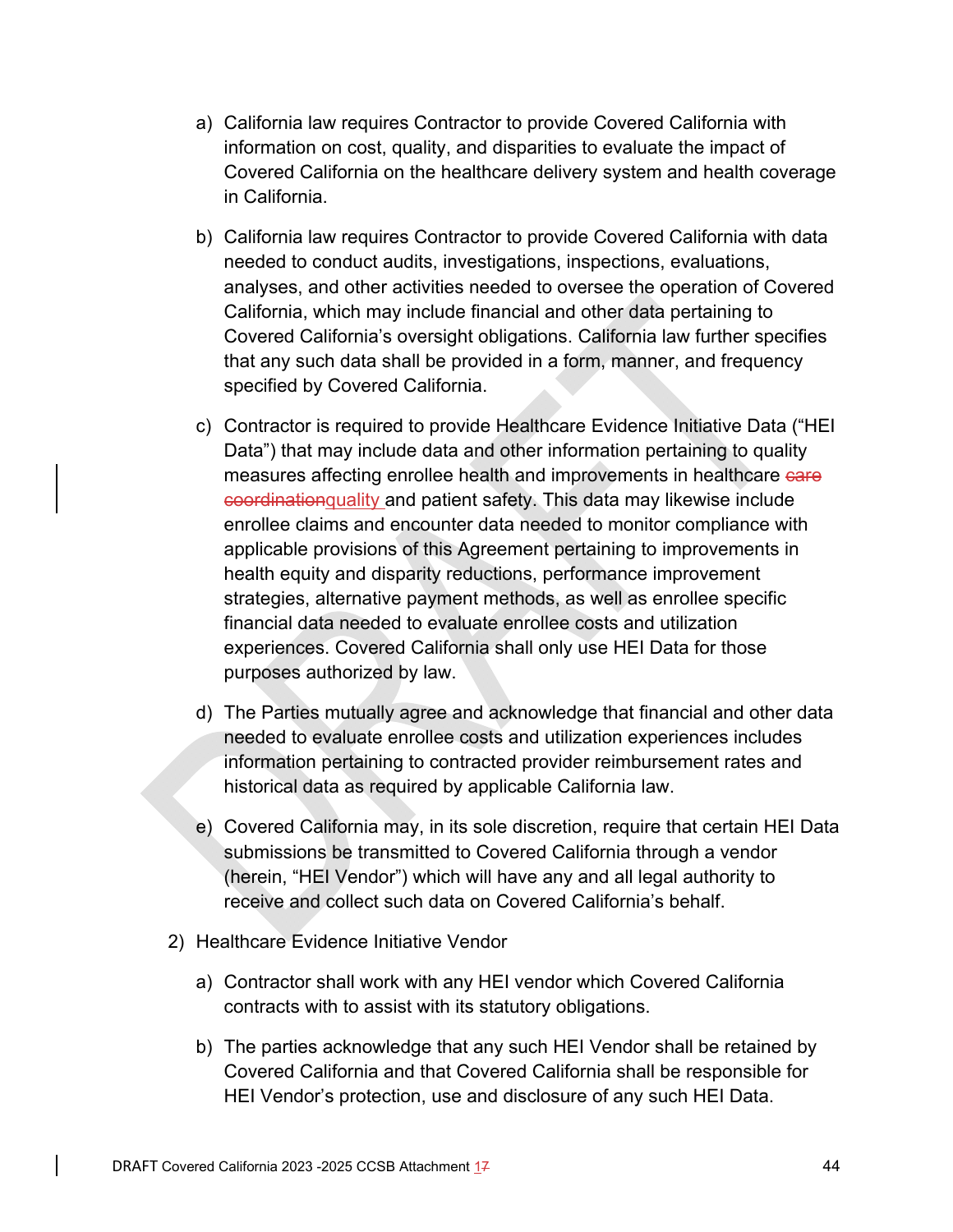- c) Notwithstanding the foregoing, Covered California acknowledges and agrees that disclosures of HEI Data to HEI Vendor or to Covered California shall at all times be subject to conditions or requirements imposed under applicable federal or California State law.
- 3) HEI Vendor Designation
	- a) Should Covered California terminate its contract with its then-current HEI Vendor, Covered California shall provide Contractor with at least thirty (30) days' written notice in advance of the effective date of such termination.
	- b) Upon receipt of the aforementioned written notice from Covered California, Contractor shall terminate any applicable data-sharing agreement it may have with Covered California's then-current HEI Vendor and shall discontinue the provision of HEI Data to Covered California's then-current HEI Vendor.
- 4) Covered California shall notify Contractor of the selection of an alternative HEI Vendor as soon as reasonably practicable and the parties shall at all times cooperate in good faith to ensure the timely transition to the new HEI Vendor.
- 5) HIPAA Privacy Rule
	- a) PHI Disclosures Required by California law:
		- i. California law requires Contractor to provide HEI Data in a form, manner, and frequency determined by Covered California. Covered California has retained and designated an HEI Vendor to collect and receive certain HEI Data on its behalf.
		- ii. Accordingly, the parties mutually agree and acknowledge that the disclosure of any HEI Data to Covered California or to HEI Vendor which represents PHI is permissible and consistent with applicable provisions of the HIPAA Privacy Rule which permit Contractor to disclose PHI when such disclosures are required by law (45 CFR §164.512(a)(1)).
	- b) PHI Disclosures for Health Oversight Activities:
		- i. The parties mutually agree and acknowledge that applicable California law (CA Gov Code §100503.8) requires Contractor to provide Covered California with HEI Data for the purpose of engaging in health oversight activities and declares Covered California to be a health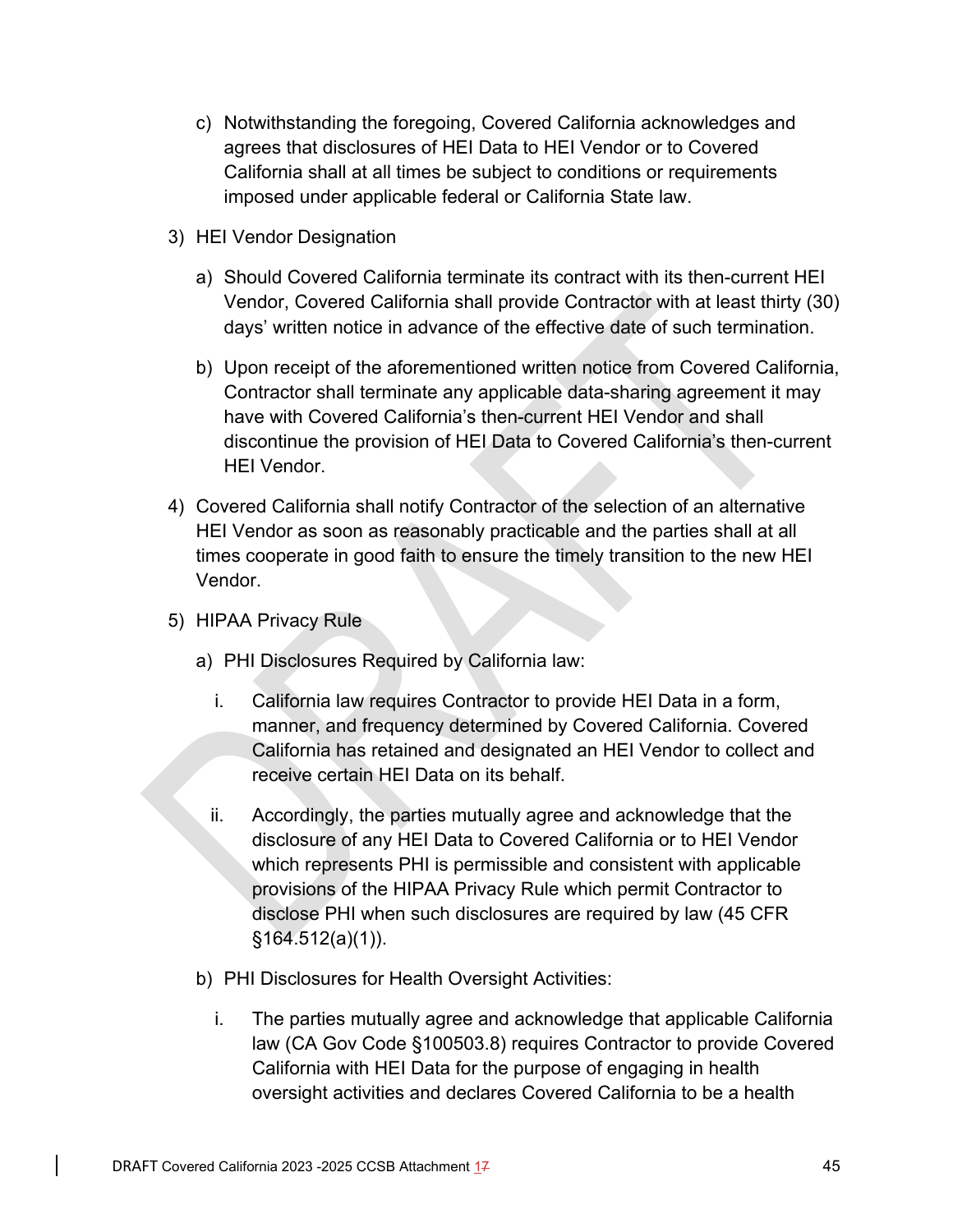oversight agency for purposes of the HIPAA Privacy Rule (CA Gov Code §100503.8).

- ii. The HIPAA Privacy Rule defines a "health oversight agency" to consist of a person or entity acting under a legal grant of authority from a health oversight agency (45 CFR §164.501) and HEI Vendor has been granted legal authority to collect and receive HEI Data from Contractor on Covered California's behalf.
- iii. Accordingly, the parties mutually acknowledge and agree that the provision of any HEI Data by Contractor to Covered California or HEI Vendor which represents PHI is permissible under applicable provisions of the HIPAA Privacy Rule which permit the disclosure of PHI for health oversight purposes (45 CFR §164.512(d).
- c) Publication of Data and Public Records Act Disclosures
	- i. Contractor acknowledges that Covered California intends to publish certain HEI Data provided by Contractor pertaining to its cost reduction efforts, quality improvements, and disparity reductions.
	- ii. Notwithstanding the foregoing, the parties mutually acknowledge and agree that data shall at all times be disclosed in a manner which protects the Personal Information (as that term is defined by the California Information Privacy Act) of Contractor's enrollees or prospective enrollees.
- iii. The parties further acknowledge and agree that records which reveal contracted rates paid by Contractor to healthcare providers, as well as any enrollee cost share, claims or encounter data, cost detail, or information pertaining to enrollee payment methods, which can be used to determine contracted rates paid by Contractor to healthcare providers shall not at any time be subject to public disclosure and shall at all times be deemed to be exempt from compulsory disclosure under the Public Records Act. Accordingly, Covered California shall take all reasonable steps necessary to ensure such records are not publicly disclosed.
- 6) IBM Watson Health is the current HEI Vendor. IBM Watson Health is the measure developer for select measures used by Covered California. The measure definitions are derived from the IBM Health Insights® solution for these select measures.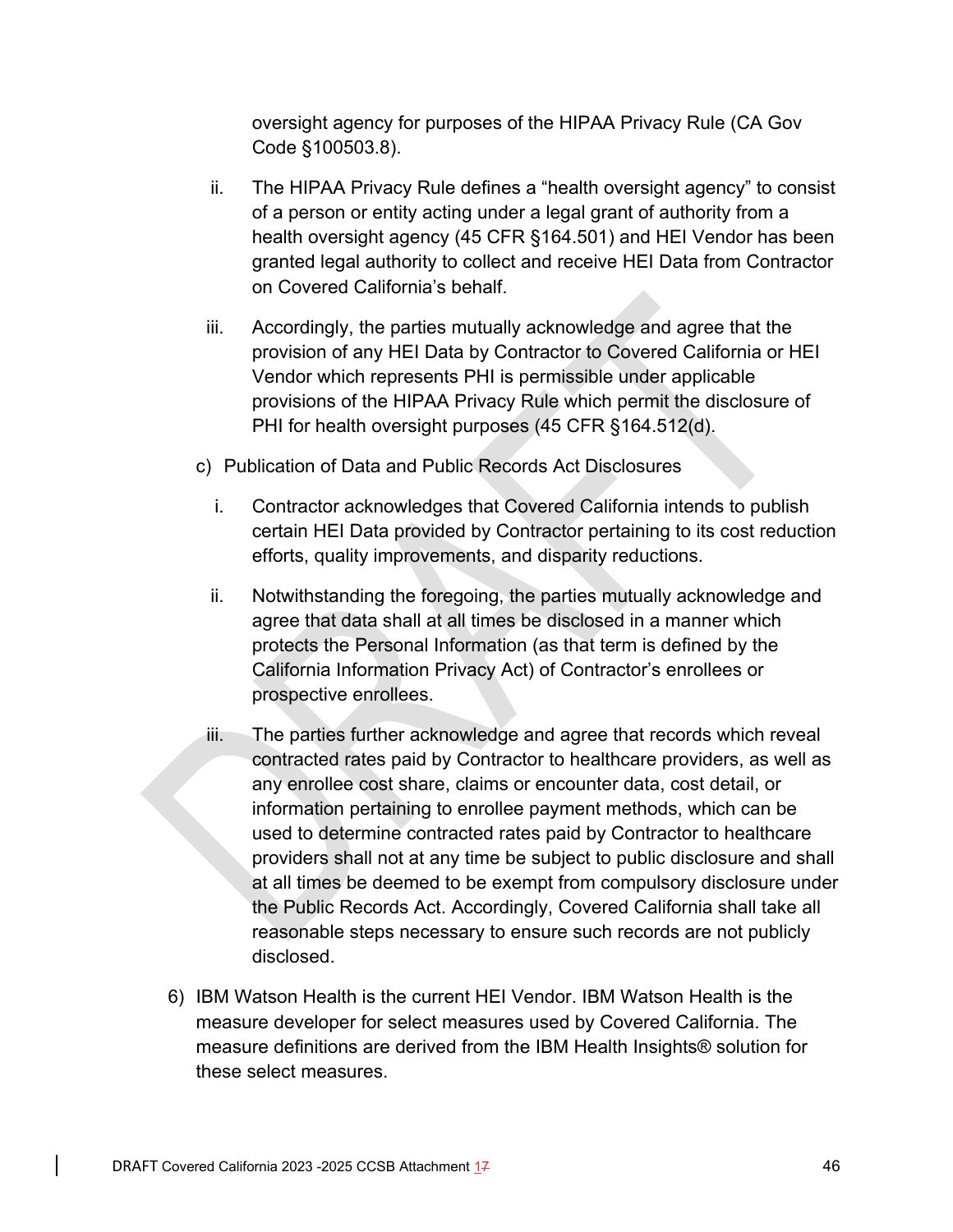### **5.02.2 Interoperability and Patient Access**

Covered California and Contractor recognize that transparency interoperability is critical to improved data exchange which in health information, such as costs and outcomes, will promote a value-based healthcare system. As such, dataturn is foundational to providing less fragmented, more coordinated care. Data interoperability, as well as patient and provider access to health records, will also give patients greater control of their health information and enhance care to support self-management.

- 1) Contractor must implement and maintain a secure, standards-based Patient Access API consistent with the existing Centers for Medicare & Medicaid (CMS) Interoperability & Patient Access final rule (CMS-9115-F) and any technical updates associated with the new CMS Reducing Provider & Patient Burden by Improving Prior Authorization Processes, and Promoting Patients' Electronic Access to Health Information final rule (CMS-9123-P) for Federally Facilitated Marketplaces that is effective starting January 1, 2023.
- 2) Contractor must enhance QHP Issuer information services for enrollees consistent with the existing CMS Interoperability and Patient Access final rule (CMS-9115-F) and any technical updates consistent with the new CMS Reducing Provider and Patient Burden by Improving Prior Authorization Processes, and Promoting Patients' Electronic Access to Health Information final rule (CMS-9123-P) that requires QHP Issuer participation in payer-topayer data exchange and consumer education for Federally Facilitated Marketplaces effective starting January 1, 2023. Specifically, Contractor must:
	- a) Participate in payer-to-payer data exchange at enrollment; and
	- b) Educate consumers about opting in to authorize data transfers from their prior health plan to their new health plan.

While Contractor builds its small group business, requirements included in Article 5.02.2 will not be applied to the CCSB line of business. When this requirement pertains to CCSB, Contractor will be required to report on this requirement annually.

## **5.02.3 Data Exchange**

- 1) Contractor must participate in a Health Information Exchange (HIE) that is a member of the California Trusted Exchange Network (CTEN).
- 1)2) Contractor must bi-directionally exchange information with HIEs as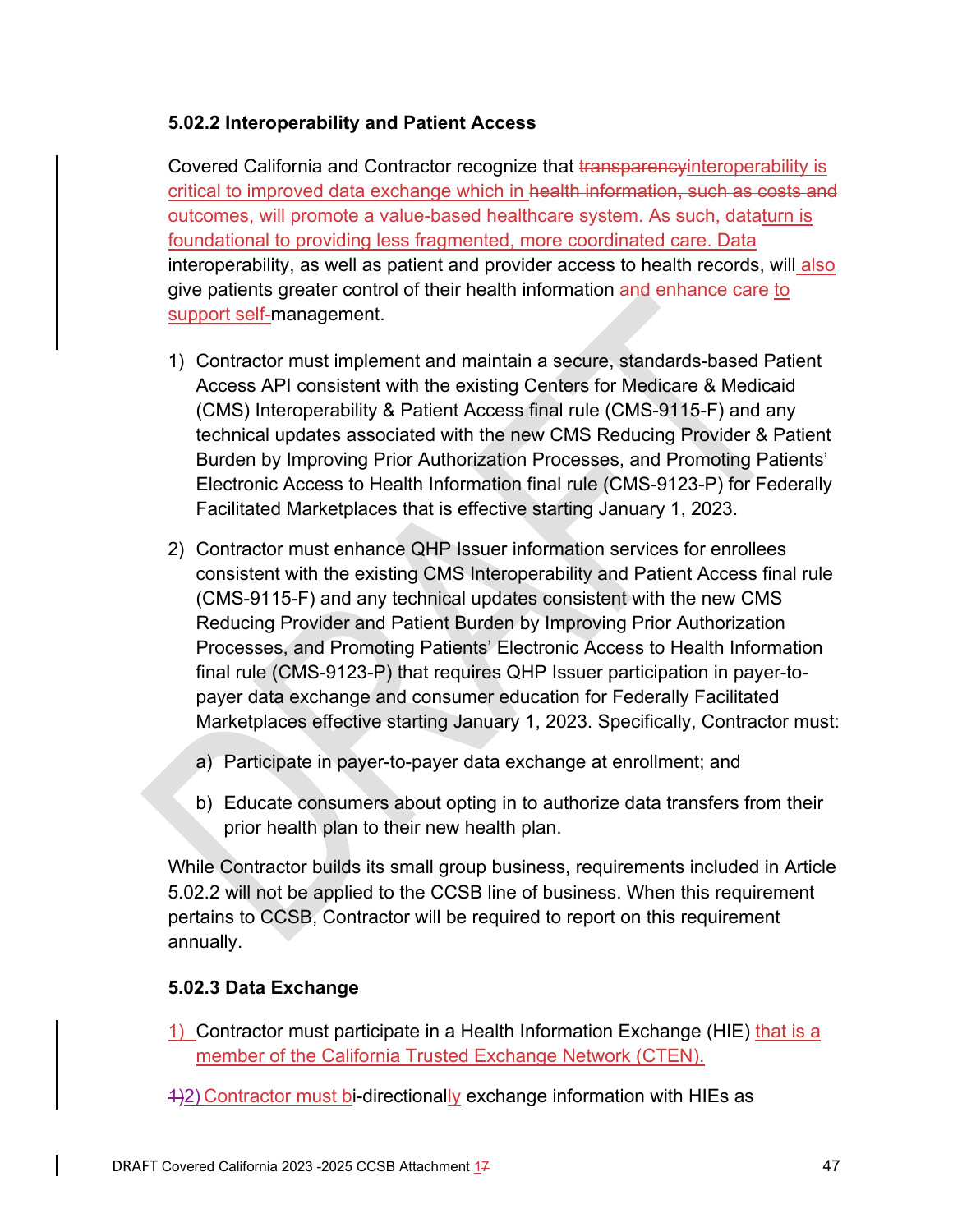characterized by:

- i. Contractor receipt of information from an HIE(s); and
- ii. Contractor dissemination of information to an HIE(s).
- $2/3$ ) Contractor must report on the following activities to support data exchange with providers and hospitals in the annual application for certification:
	- a) Bi-directional exchange of information with one or more  $HIE(s)$  that participates in CTEN.
	- b) Data exchange initiatives that enhance health equity and access, specifically steps taken to support enhanced demographic and social risk factor data capture and facilitate the exchange of community information.
- 3)4) Contractor agrees to work with Covered California and other stakeholders regarding a transition to a statewide approach to streamline Health Information Exchange participation and other efforts that could improve the exchange of data. This includes participation in the development of the "California Health and Human Services Data Exchange Framework" and plan of action associated with Health and Safety Code § 130290 (A.B. 133 (2021)), adoption of the 2015 Office of the National Coordinator for Health Information Technology Electronic Health Records standards, and discussions to develop future requirements beyond the existing federal standards.
- 4)5) Contractor is required to support and monitor its hospitals consistent with the existing CMS Interoperability and Patient Access final rule (CMS-9115-F) in the application of the Medicare Condition of Participation to have electronic information exchange to notify primary care providers of Admission, Discharge, Transfer (ADT) events for Enrollees. Contractor must report the following in its annual application for certification:
	- a) Description of Contractor's actions to ensure hospitals, including psychiatric hospitals and critical access hospitals, are complying with the ADT notification requirements specified above;
	- b) Number and percent of hospitals, including psychiatric hospitals and critical access hospitals, that have implemented ADT notification for Enrollees; and
	- c) Description of the mechanisms Contractor has implemented to assist those hospitals not yet exchanging ADT data with primary care providers for Enrollees.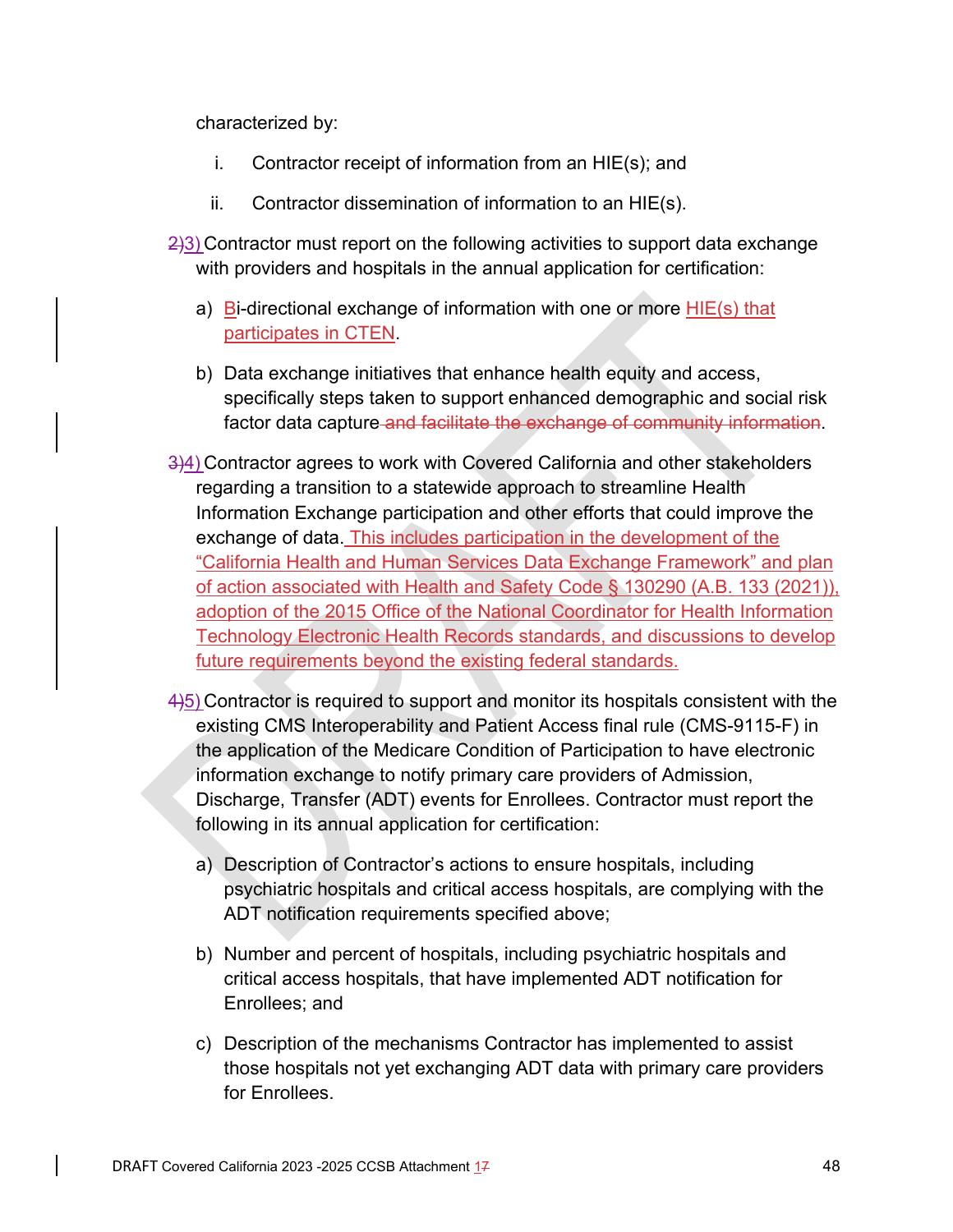5)6) Contractor agrees that improving data exchange among providers is important for providing high-quality, equitable, and affordable care. Contractor will make good faith efforts to improve data exchange through collaborative efforts and strategic decisions for its other products and lines of business. While Contractor builds its small group business, requirements included in Article 5.02.3 will not be applied to the CCSB line of business.

### **5.02.4 Data Aggregation**

Covered California and Contractor recognize that aggregating data across purchasers and payors to more accurately understand the performance of providers that have contracts with multiple QHPs can improve performance, contracting, and public reporting. As such:

- 1) Contractor must participate in the Integrated Healthcare Association's Align.Measure.Perform (AMP) Programs and must contribute data to the AMP Programs and the California Regional Healthcare Cost & Quality Atlas. Contractor must report performance results to Covered California annually or allow IHA to submit Contractor's performance results to Covered California on Contractor's behalf.
- 2) Contractor must submit data to IHA for use in the Advanced Primary Care Measure Set, the Commercial ACO Measure Set, and the Commercial HMO Measure Set as specified in Article 4. Contractor must report performance results to Covered California annually or allow IHA to submit Contractor's performance results to Covered California on Contractor's behalf.

Contractor agrees that aggregation of claims and clinical data across purchasers and payers is important for providing high-quality, equitable, and affordable care. Contractor will make good faith efforts to support data aggregation through collaborative efforts and strategic decisions for its other products and lines of business. While Contractor builds its small group business, requirements included in Article 5.02.4 will not be applied to the CCSB line of business.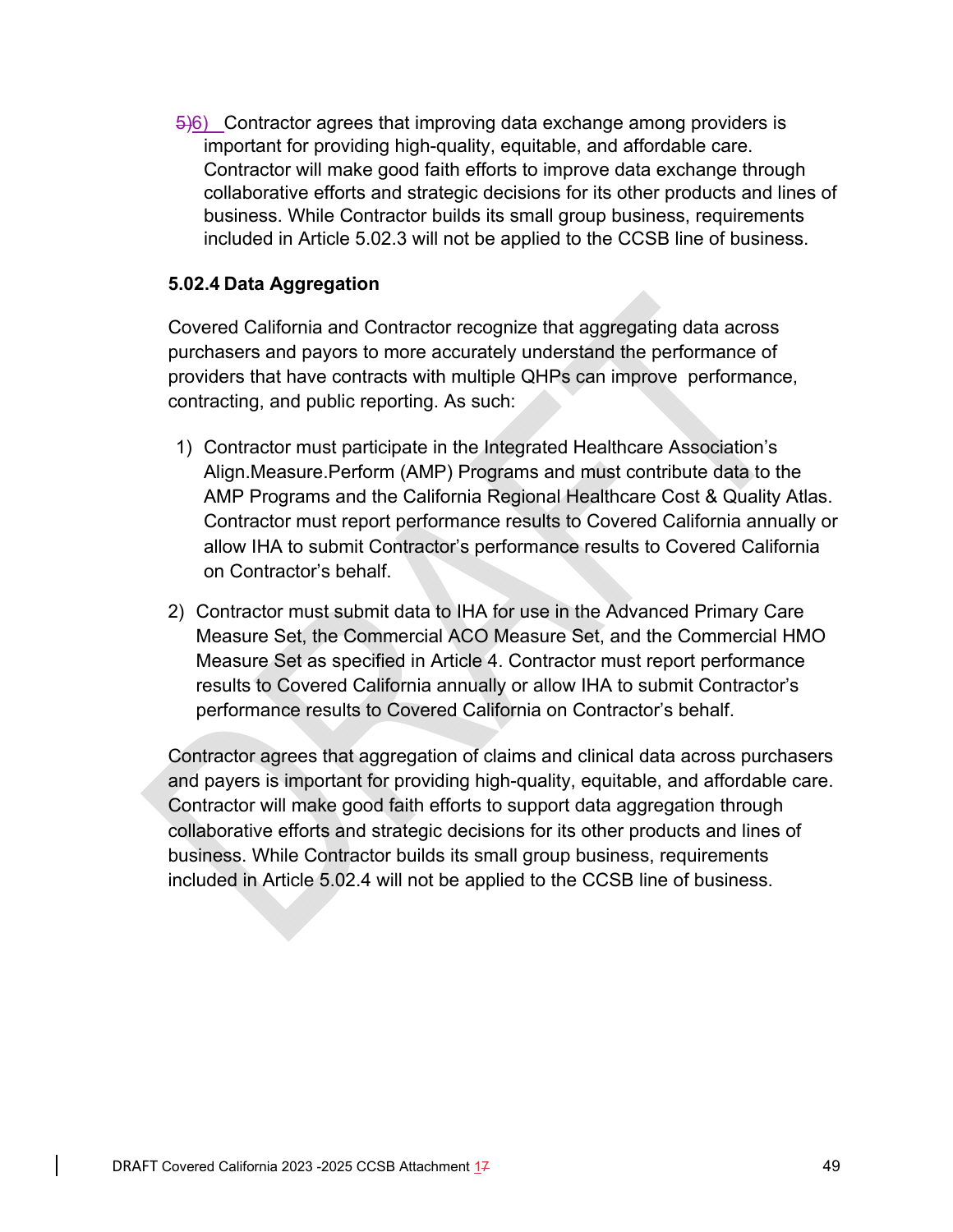# **ARTICLE 6 - CERTIFICATION, ACCREDITATION, AND REGULATION**

Covered California seeks to align with the standard measures and annual benchmarks for equity and quality in health care delivery established by the Department of Managed Health Care as required by Health and Safety Code § 1399.871 (A.B.133 (2021)). This furthers Covered California's goal to establish a common standard of core health plan functions across all QHP Issuers. Using a common standard will allow Covered California to phase in higher standards aimed at improving Enrollee outcomes that are aligned with a single health plan accreditation process and enhance coordinated improvement actions.

# **6.01 QHP Accreditation**

## **6.01.1 Health Plan Accreditation**

Contractor must maintain current health plan accreditation for its Covered California membership throughout the term of the Agreement. Contractor shall authorize the accrediting agency to provide information and data to Covered California relating to Contractor's accreditation, including the NCQA submissions and audit results, and other data and information maintained by its accrediting agency as required by 45 C.F.R. § 156.275.

## **6.01.2 NCQA Health Plan Accreditation**

Contractor shall achieve NCQA health plan accreditation by year end 2024.

If Contractor is not currently accredited by NCQA health plan accreditation:

- 1) Contractor shall provide a plan to Covered California at least annually regarding the status and progress of the pre-NCQA accreditation process to achieve NCQA health plan accreditation by year end 2024.
- 2) Contractor shall be currently accredited by URAC or AAAHC health plan accreditation until NCQA health plan accreditation is achieved.

## **6.01.3 Accreditation Review**

Contractor shall notify Covered California of the date of any accreditation review scheduled during the term of this Agreement and the results of such review. Upon completion of any health plan accreditation review conducted during the term of this Agreement, Contractor shall provide Covered California with a copy of the Assessment Report within thirty (30) days of receiving the report.